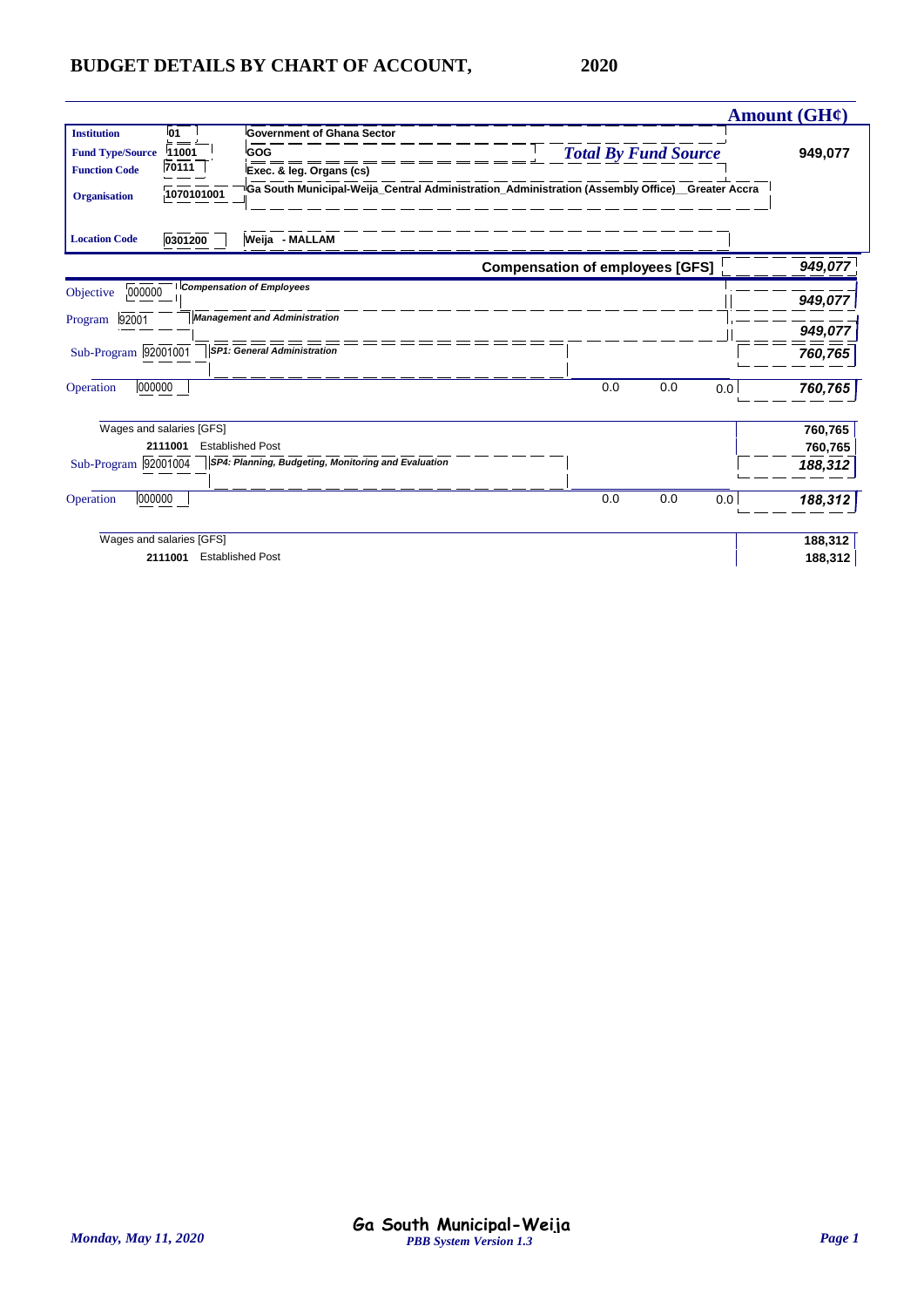|                         |                           |                    |                    |                                                                                                |                                                                                                |                             |     |     | <b>Amount (GH¢)</b> |
|-------------------------|---------------------------|--------------------|--------------------|------------------------------------------------------------------------------------------------|------------------------------------------------------------------------------------------------|-----------------------------|-----|-----|---------------------|
| <b>Institution</b>      |                           | 01                 |                    | <b>Government of Ghana Sector</b>                                                              |                                                                                                |                             |     |     |                     |
| <b>Fund Type/Source</b> |                           | 12200<br>70111     |                    | <b>IGF</b>                                                                                     |                                                                                                | <b>Total By Fund Source</b> |     |     | 2,727,409           |
| <b>Function Code</b>    |                           |                    |                    | Exec. & leg. Organs (cs)                                                                       |                                                                                                |                             |     |     |                     |
| <b>Organisation</b>     |                           |                    | 1070101001         |                                                                                                | Ga South Municipal-Weija_Central Administration_Administration (Assembly Office)_Greater Accra |                             |     |     |                     |
|                         |                           |                    |                    |                                                                                                |                                                                                                |                             |     |     |                     |
| <b>Location Code</b>    |                           | 0301200            |                    | Weija - MALLAM                                                                                 |                                                                                                |                             |     |     |                     |
|                         |                           |                    |                    |                                                                                                |                                                                                                |                             |     |     |                     |
|                         |                           |                    |                    |                                                                                                |                                                                                                | Use of goods and services   |     |     | 2,044,809           |
| Objective               | 150701                    |                    |                    | 3.7 Promote good corporate governance                                                          |                                                                                                |                             |     |     | 1,783,609           |
|                         | 92001                     |                    |                    | <b>Management and Administration</b>                                                           |                                                                                                |                             |     |     |                     |
| Program                 |                           |                    |                    |                                                                                                |                                                                                                |                             |     |     | 1,783,609           |
| Sub-Program 92001001    |                           |                    |                    | <b>SP1: General Administration</b>                                                             |                                                                                                |                             |     |     | 1,690,609           |
|                         |                           |                    |                    |                                                                                                |                                                                                                |                             |     |     |                     |
| Operation               | 910101                    |                    |                    | 910101 - INTERNAL MANAGEMENT OF THE ORGANISATION                                               |                                                                                                | 1.0                         | 1.0 | 1.0 | 200,025             |
|                         |                           |                    |                    |                                                                                                |                                                                                                |                             |     |     |                     |
|                         | Use of goods and services |                    |                    |                                                                                                |                                                                                                |                             |     |     | 200,025             |
|                         |                           | 2210102            |                    | Office Facilities, Supplies and Accessories                                                    |                                                                                                |                             |     |     | 2,940               |
|                         |                           | 2210408            |                    | Rental of Furniture and Fittings                                                               |                                                                                                |                             |     |     | 990                 |
|                         |                           | 2210413            |                    | Lease of Communication Gardgerts                                                               |                                                                                                |                             |     |     | 300                 |
|                         |                           | 2210509            |                    | Other Travel and Transportation                                                                |                                                                                                |                             |     |     | 810                 |
|                         |                           | 2210511            |                    | Local travel cost                                                                              |                                                                                                |                             |     |     | 7,940               |
|                         |                           | 2210702            |                    | Seminars/Conferences/Workshops/Meetings Expenses -Foreign                                      |                                                                                                |                             |     |     | 142,420             |
|                         |                           | 2210708            |                    | Refreshments                                                                                   |                                                                                                |                             |     |     | 6,625               |
|                         |                           | 2210711            |                    | <b>Public Education and Sensitization</b>                                                      |                                                                                                |                             |     |     | 18,000              |
|                         |                           | 2210902            |                    | <b>Official Celebrations</b>                                                                   |                                                                                                |                             |     |     | 20,000              |
| Operation               | 910111                    |                    |                    | 910111 - DATA COLLECTION                                                                       |                                                                                                | 1.0                         | 1.0 | 1.0 | 6,880               |
|                         |                           |                    |                    |                                                                                                |                                                                                                |                             |     |     |                     |
|                         | Use of goods and services |                    |                    |                                                                                                |                                                                                                |                             |     |     | 6,880               |
|                         |                           | 2210111            |                    | Other Office Materials and Consumables                                                         |                                                                                                |                             |     |     | 500                 |
|                         |                           | 2210203            |                    | Telecommunications                                                                             |                                                                                                |                             |     |     | 180                 |
|                         |                           | 2210505            |                    | Running Cost - Official Vehicles                                                               |                                                                                                |                             |     |     | 200                 |
|                         |                           | 2210511            |                    | Local travel cost                                                                              |                                                                                                |                             |     |     | 6,000               |
| Operation               | 910115                    |                    |                    | 910115 - MAINTENANCE, REHABILITATION, REFURBISHMENT AND UPGRADING OF<br><b>EXISTING ASSETS</b> |                                                                                                | 1.0                         | 1.0 | 1.0 | 15,000              |
|                         |                           |                    |                    |                                                                                                |                                                                                                |                             |     |     |                     |
|                         | Use of goods and services |                    |                    |                                                                                                |                                                                                                |                             |     |     | 15,000              |
|                         |                           |                    |                    | 2210606 Maintenance of General Equipment                                                       |                                                                                                |                             |     |     | 7,000               |
|                         |                           | 2210702            |                    | Seminars/Conferences/Workshops/Meetings Expenses -Foreign                                      |                                                                                                |                             |     |     | 5,000               |
|                         |                           | 2210708            |                    | Refreshments                                                                                   |                                                                                                |                             |     |     | 3,000               |
| Operation               | 910805                    |                    |                    | 910805 - Administrative and technical meetings                                                 |                                                                                                | 1.0                         | 1.0 | 1.0 | 1,468,704           |
|                         |                           |                    |                    |                                                                                                |                                                                                                |                             |     |     |                     |
|                         | Use of goods and services |                    |                    |                                                                                                |                                                                                                |                             |     |     | 1,468,704           |
|                         |                           | 2210101            |                    | Printed Material and Stationery                                                                |                                                                                                |                             |     |     | 70,000              |
|                         |                           | 2210102            |                    | Office Facilities, Supplies and Accessories                                                    |                                                                                                |                             |     |     | 40,000              |
|                         |                           | 2210106            |                    | Oils and Lubricants                                                                            |                                                                                                |                             |     |     | 1,000               |
|                         |                           | 2210107            |                    | <b>Electrical Accessories</b>                                                                  |                                                                                                |                             |     |     | 20,000              |
|                         |                           | 2210108            |                    | <b>Construction Material</b>                                                                   |                                                                                                |                             |     |     | 50,000              |
|                         |                           | 2210109            | <b>Spare Parts</b> |                                                                                                |                                                                                                |                             |     |     | 40,000              |
|                         |                           | 2210111            |                    | Other Office Materials and Consumables                                                         |                                                                                                |                             |     |     | 20,000              |
|                         |                           | 2210112            |                    | Uniform and Protective Clothing                                                                |                                                                                                |                             |     |     | 1                   |
|                         |                           | 2210113            |                    | <b>Feeding Cost</b>                                                                            |                                                                                                |                             |     |     | 30,000              |
|                         |                           | 2210114            | Rations            |                                                                                                |                                                                                                |                             |     |     | 50,000              |
|                         |                           | 2210115            |                    | <b>Textbooks and Library Books</b>                                                             |                                                                                                |                             |     |     | 3,000               |
|                         |                           | 2210116            |                    | <b>Chemicals and Consumables</b>                                                               |                                                                                                |                             |     |     | 25,000              |
|                         |                           | 2210117<br>2210119 |                    | Teaching and Learning Materials<br>Household Items                                             |                                                                                                |                             |     |     |                     |
|                         |                           | 2210120            |                    | Purchase of Petty Tools/Implements                                                             |                                                                                                |                             |     |     | 10,000              |
|                         |                           | 2210122            | Value Books        |                                                                                                |                                                                                                |                             |     |     | 10,000              |
|                         |                           | 2210201            |                    | <b>Electricity charges</b>                                                                     |                                                                                                |                             |     |     | 50,000              |
|                         |                           | 2210202            | Water              |                                                                                                |                                                                                                |                             |     |     | 4,800               |
|                         |                           |                    |                    |                                                                                                |                                                                                                |                             |     |     |                     |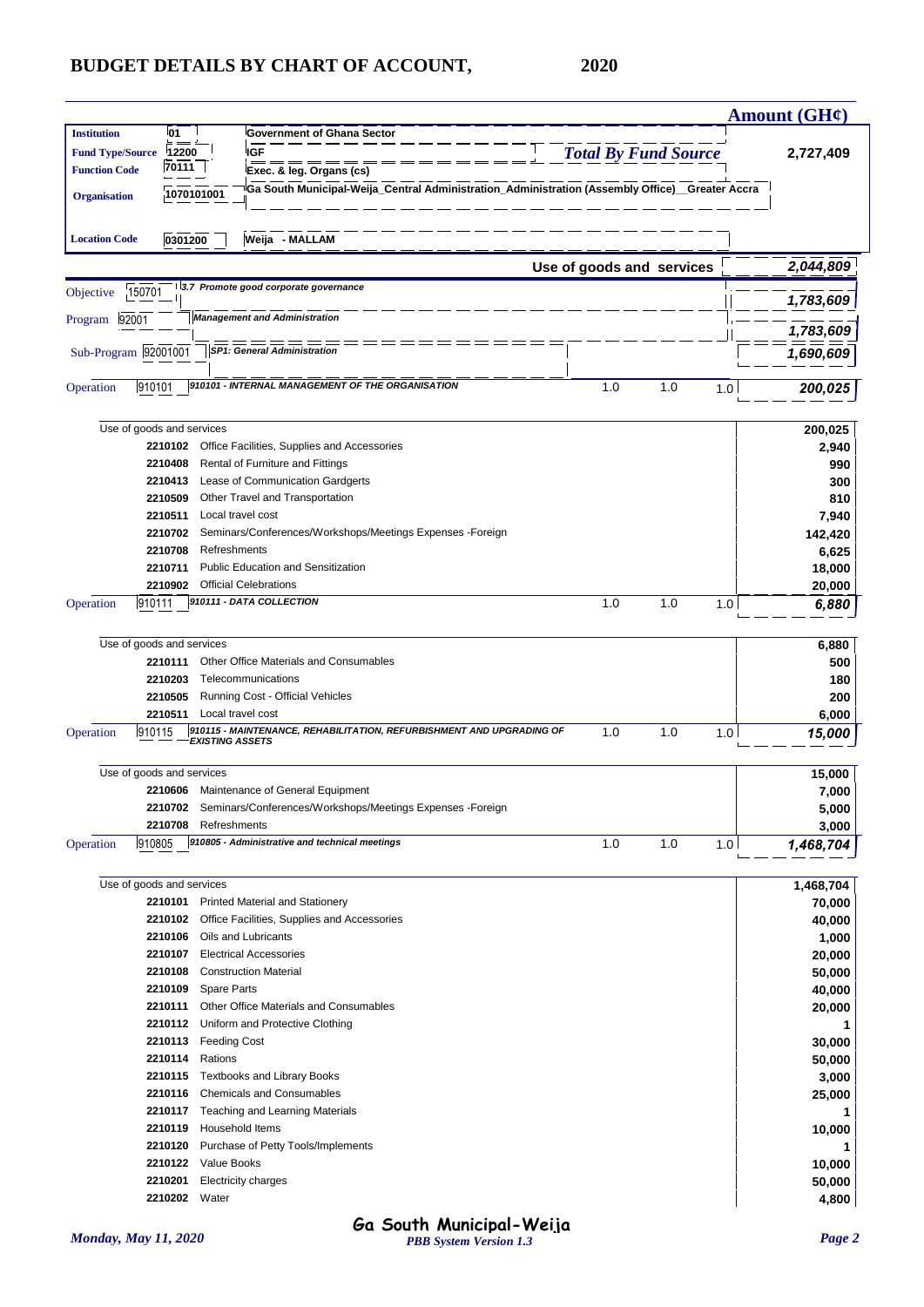| 2210203                   | Telecommunications                                                |     |     |     | 18,000          |
|---------------------------|-------------------------------------------------------------------|-----|-----|-----|-----------------|
| 2210204                   | Postal Charges                                                    |     |     |     | 1,000           |
| 2210205                   | <b>Sanitation Charges</b>                                         |     |     |     | 5,000           |
| 2210207                   | Fire Fighting Accessories                                         |     |     |     | 5,000           |
| 2210301                   | <b>Cleaning Materials</b>                                         |     |     |     | 30,000          |
| 2210401                   | Office Accommodations                                             |     |     |     | 20,000          |
| 2210403                   | Rental of Office Equipment                                        |     |     |     | 2,000           |
| 2210404                   | Hotel Accommodations                                              |     |     |     | 20,000          |
| 2210406                   | <b>Rental of Vehicles</b>                                         |     |     |     | 20,000          |
| 2210408                   | Rental of Furniture and Fittings                                  |     |     |     | 8,000           |
| 2210409                   | Rental of Plant and Equipment                                     |     |     |     | 10,000          |
| 2210413                   | Lease of Communication Gardgerts                                  |     |     |     | 2,000           |
| 2210502                   | Maintenance and Repairs - Official Vehicles                       |     |     |     | 50,000          |
| 2210503                   | Fuel and Lubricants - Official Vehicles                           |     |     |     | 100,000         |
| 2210510                   | Other Night allowances                                            |     |     |     | 50,000          |
| 2210515                   | Foreign Travel Cost and Expenses                                  |     |     |     | 50,000          |
| 2210601                   | Roads, Driveways and Grounds                                      |     |     |     | 10,000          |
| 2210602                   | <b>Repairs of Residential Buildings</b>                           |     |     |     | 10,000          |
| 2210603                   | Repairs of Office Buildings                                       |     |     |     | 10,000          |
| 2210604                   | Maintenance of Furniture and Fixtures                             |     |     |     | 5,000           |
| 2210606                   | Maintenance of General Equipment                                  |     |     |     |                 |
| 2210607                   | Repairs of Schools/Colleges                                       |     |     |     | 10,000<br>5,000 |
|                           |                                                                   |     |     |     |                 |
| 2210612                   | Maintenance of Public Toilet/Urinals/Bath houses                  |     |     |     | 2,000           |
| 2210616                   | Maintenance of Public Sanitary Facilities                         |     |     |     | 1,000           |
| 2210617                   | Street Lights/Traffic Lights                                      |     |     |     | 10,000          |
| 2210622                   | Maintenance of Computer Software                                  |     |     |     | 10,000          |
| 2210623                   | Maintenance of Office Equipment                                   |     |     |     | 10,000          |
| 2210701                   | <b>Training Materials</b>                                         |     |     |     | 1               |
| 2210702                   | Seminars/Conferences/Workshops/Meetings Expenses -Foreign         |     |     |     | 50,000          |
| 2210708                   | Refreshments                                                      |     |     |     | 30,900          |
| 2210710                   | <b>Staff Development</b>                                          |     |     |     | 50,000          |
| 2210711                   | <b>Public Education and Sensitization</b>                         |     |     |     | 50,000          |
| 2210804                   | Contract appointments                                             |     |     |     | 200,000         |
| 2210902                   | <b>Official Celebrations</b>                                      |     |     |     | 50,000          |
| 2210904                   | Substructure Allowances                                           |     |     |     | 5,000           |
| 2210909                   | <b>Operational Enhancement Expenses</b>                           |     |     |     | 20,000          |
| 2211101                   | <b>Bank Charges</b>                                               |     |     |     | 5,000           |
| 2211203                   | <b>Emergency Works</b>                                            |     |     |     | 50,000          |
| 2211204                   | Security Forces Contingency (election)                            |     |     |     | 50,000          |
| 2211304                   | Insurance of Vehicles                                             |     |     |     | 10,000          |
| Sub-Program 92001003      | SP3: Human Resource                                               |     |     |     | 93,000          |
|                           |                                                                   |     |     |     |                 |
| 910101<br>Operation       | 910101 - INTERNAL MANAGEMENT OF THE ORGANISATION                  | 1.0 | 1.0 | 1.0 | 30,000          |
|                           |                                                                   |     |     |     |                 |
| Use of goods and services |                                                                   |     |     |     | 30,000          |
|                           | 2210702 Seminars/Conferences/Workshops/Meetings Expenses -Foreign |     |     |     |                 |
| 910103<br>Operation       | 910103 - MANPOWER AND SKILLS DEVELOPMENT                          | 1.0 | 1.0 |     | 30,000          |
|                           |                                                                   |     |     | 1.0 | 50,000          |
|                           |                                                                   |     |     |     |                 |
| Use of goods and services |                                                                   |     |     |     | 50,000          |
|                           | 2210710 Staff Development                                         |     |     |     | 50,000          |
| Operation<br>910104       | 910104 - INFORMATION, EDUCATION AND COMMUNICATION                 | 1.0 | 1.0 | 1.0 | 13,000          |
|                           |                                                                   |     |     |     |                 |
| Use of goods and services |                                                                   |     |     |     | 13,000          |
| 2210102                   | Office Facilities, Supplies and Accessories                       |     |     |     | 5,000           |
|                           | Refreshments                                                      |     |     |     |                 |
| 2210708                   |                                                                   |     |     |     | 8,000           |
| 410501<br>Objective       | 16.7 Ensure resp. incl. participatory rep. decision making        |     |     |     | 261,200         |
|                           | <b>Management and Administration</b>                              |     |     |     |                 |
| Program<br>92001          |                                                                   |     |     |     | 261,200         |
| Sub-Program 92001001      | <b>SP1: General Administration</b>                                |     |     |     |                 |
|                           |                                                                   |     |     |     | 187,200         |
|                           |                                                                   |     |     |     |                 |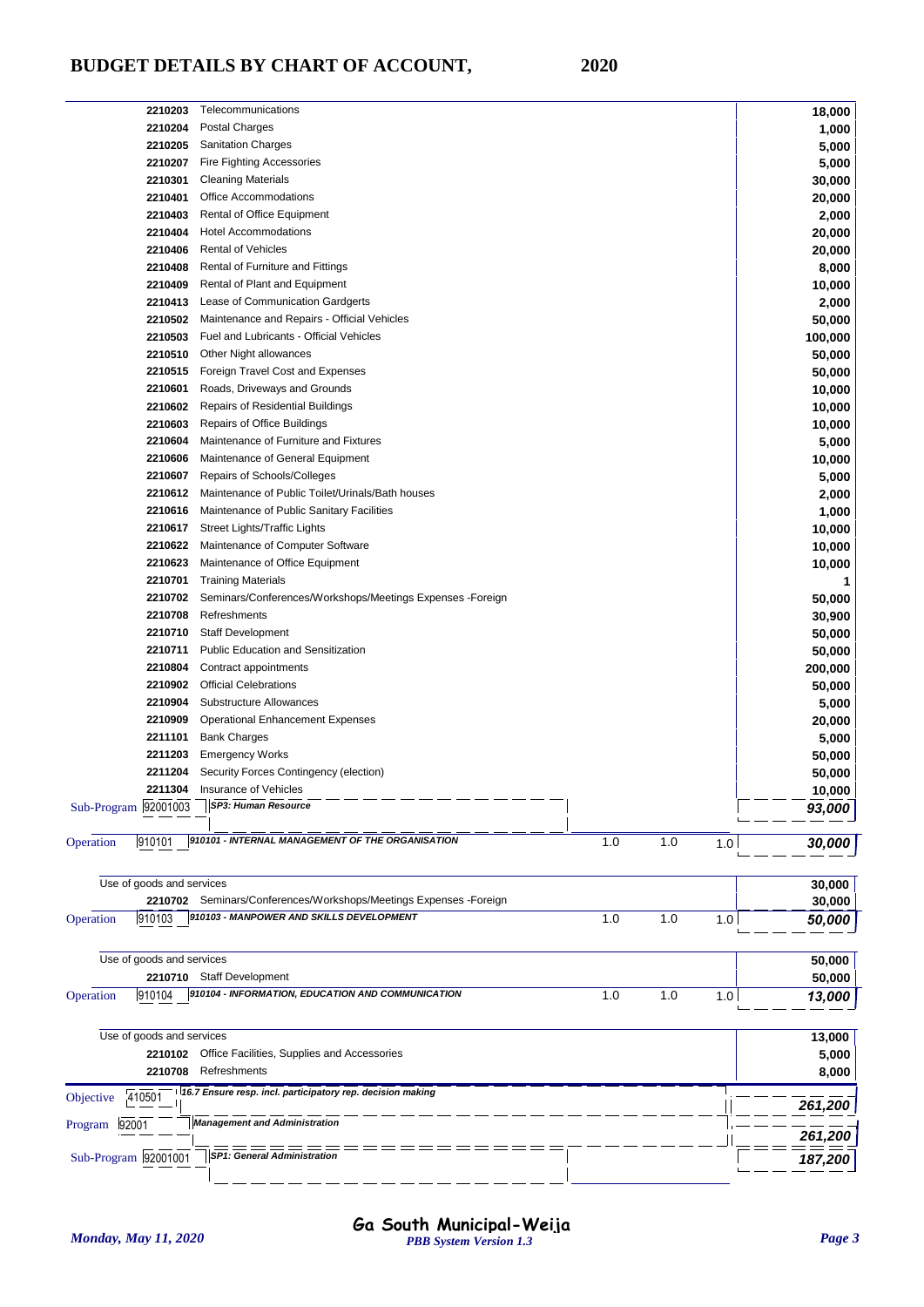| Operation       | 910101                      | 910101 - INTERNAL MANAGEMENT OF THE ORGANISATION                   | 1.0                          | 1.0           | 1.0 | 30,000  |
|-----------------|-----------------------------|--------------------------------------------------------------------|------------------------------|---------------|-----|---------|
|                 | Use of goods and services   |                                                                    |                              |               |     | 30,000  |
|                 |                             | 2210702 Seminars/Conferences/Workshops/Meetings Expenses - Foreign |                              |               |     | 30,000  |
| Operation       | 910805                      | 910805 - Administrative and technical meetings                     | 1.0                          | 1.0           | 1.0 | 157,200 |
|                 | Use of goods and services   |                                                                    |                              |               |     | 157,200 |
|                 | 2210408                     | Rental of Furniture and Fittings                                   |                              |               |     | 2,400   |
|                 | 2210413                     | Lease of Communication Gardgerts                                   |                              |               |     | 4,000   |
|                 | 2210511                     | Local travel cost                                                  |                              |               |     | 50,000  |
|                 | 2210702                     | Seminars/Conferences/Workshops/Meetings Expenses -Foreign          |                              |               |     | 50,000  |
|                 | 2210704                     | Hire of Venue                                                      |                              |               |     | 800     |
|                 | 2210708                     | Refreshments                                                       |                              |               |     | 50,000  |
|                 | Sub-Program 92001004        | SP4: Planning, Budgeting, Monitoring and Evaluation                |                              |               |     | 74,000  |
| Operation       | 910805                      | 910805 - Administrative and technical meetings                     | 1.0                          | 1.0           | 1.0 | 74,000  |
|                 | Use of goods and services   |                                                                    |                              |               |     | 74,000  |
|                 | 2210103                     | <b>Refreshment Items</b>                                           |                              |               |     | 14,000  |
|                 | 2210406                     | <b>Rental of Vehicles</b>                                          |                              |               |     | 2,000   |
|                 | 2210511                     | Local travel cost                                                  |                              |               |     | 8,000   |
|                 | 2210702                     | Seminars/Conferences/Workshops/Meetings Expenses -Foreign          |                              |               |     | 50,000  |
|                 |                             |                                                                    | <b>Social benefits [GFS]</b> |               |     | 20,000  |
| Objective       | 150701                      | 3.7 Promote good corporate governance                              |                              |               |     | 20,000  |
| Program         | 92001                       | <b>Management and Administration</b>                               |                              |               |     | 20,000  |
|                 | Sub-Program 92001001        | <b>SP1: General Administration</b>                                 |                              |               |     | 20,000  |
| Operation       | 910805                      | 910805 - Administrative and technical meetings                     | 1.0                          | 1.0           | 1.0 | 20,000  |
|                 | Employer social benefits    |                                                                    |                              |               |     | 20,000  |
|                 |                             | 2731102 Staff Welfare Expenses                                     |                              |               |     | 10,000  |
|                 | 2731103                     | Refund of Medical Expenses                                         |                              |               |     | 10,000  |
|                 |                             |                                                                    |                              | Other expense |     | 122,600 |
| Objective       | 150701                      | 3.7 Promote good corporate governance                              |                              |               |     | 122,600 |
| Program   92001 |                             | Management and Administration                                      |                              |               |     | 122,600 |
|                 | Sub-Program 92001001        | <b>SP1: General Administration</b>                                 |                              |               |     | 93,600  |
| Operation       | 910101                      | 910101 - INTERNAL MANAGEMENT OF THE ORGANISATION                   | 1.0                          | 1.0           | 1.0 | 1,600   |
|                 | Miscellaneous other expense |                                                                    |                              |               |     | 1,600   |
|                 |                             | 2821010 Contributions                                              |                              |               |     | 1,600   |
| Operation       | 910805                      | 910805 - Administrative and technical meetings                     | 1.0                          | 1.0           | 1.0 | 92,000  |
|                 | Miscellaneous other expense |                                                                    |                              |               |     | 92,000  |
|                 | 2821001                     | Insurance and compensation                                         |                              |               |     | 30,000  |
|                 | 2821002                     | Professional fees                                                  |                              |               |     | 5,000   |
|                 | 2821007                     | <b>Court Expenses</b>                                              |                              |               |     | 12,000  |
|                 | 2821009                     | Donations                                                          |                              |               |     | 20,000  |
|                 | 2821019                     | Scholarship and Bursaries                                          |                              |               |     | 25,000  |
|                 | Sub-Program 92001003        | SP3: Human Resource                                                |                              |               |     | 29,000  |
| Operation       | 910104                      | 910104 - INFORMATION, EDUCATION AND COMMUNICATION                  | 1.0                          | 1.0           | 1.0 | 29,000  |
|                 | Miscellaneous other expense |                                                                    |                              |               |     | 29,000  |
|                 | 2821010                     | Contributions                                                      |                              |               |     | 9,000   |
|                 | 2821019                     | Scholarship and Bursaries                                          |                              |               |     | 20,000  |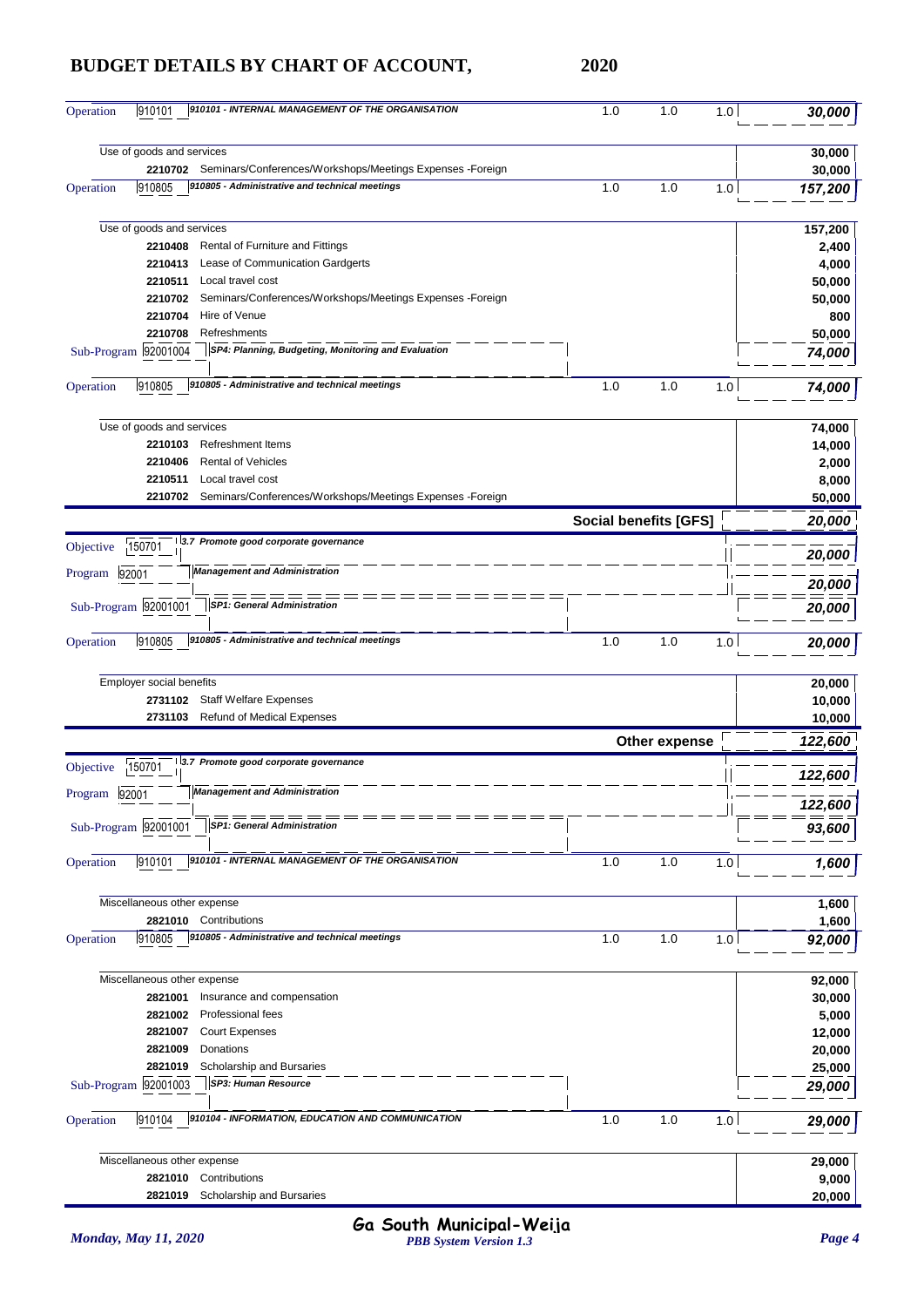|           |                      |                                       | <b>Non Financial Assets</b> | 540,000 |
|-----------|----------------------|---------------------------------------|-----------------------------|---------|
| Objective | 150701               | 3.7 Promote good corporate governance |                             | 540,000 |
| Program   | 92001                | <b>Management and Administration</b>  |                             | 540,000 |
|           | Sub-Program 92001001 | <b>SP1: General Administration</b>    |                             | 540,000 |
| Project   | 910801               | 910801 - Procurement management       | 1.0<br>1.0<br>1.0           | 540,000 |
|           | Fixed assets         |                                       |                             | 540,000 |
|           | 3112101              | Motor Vehicle                         |                             | 320,000 |
|           | 3112208              | <b>Computers and Accessories</b>      |                             | 120,000 |
|           | 3113108              | Furniture & Fittings                  |                             | 100,000 |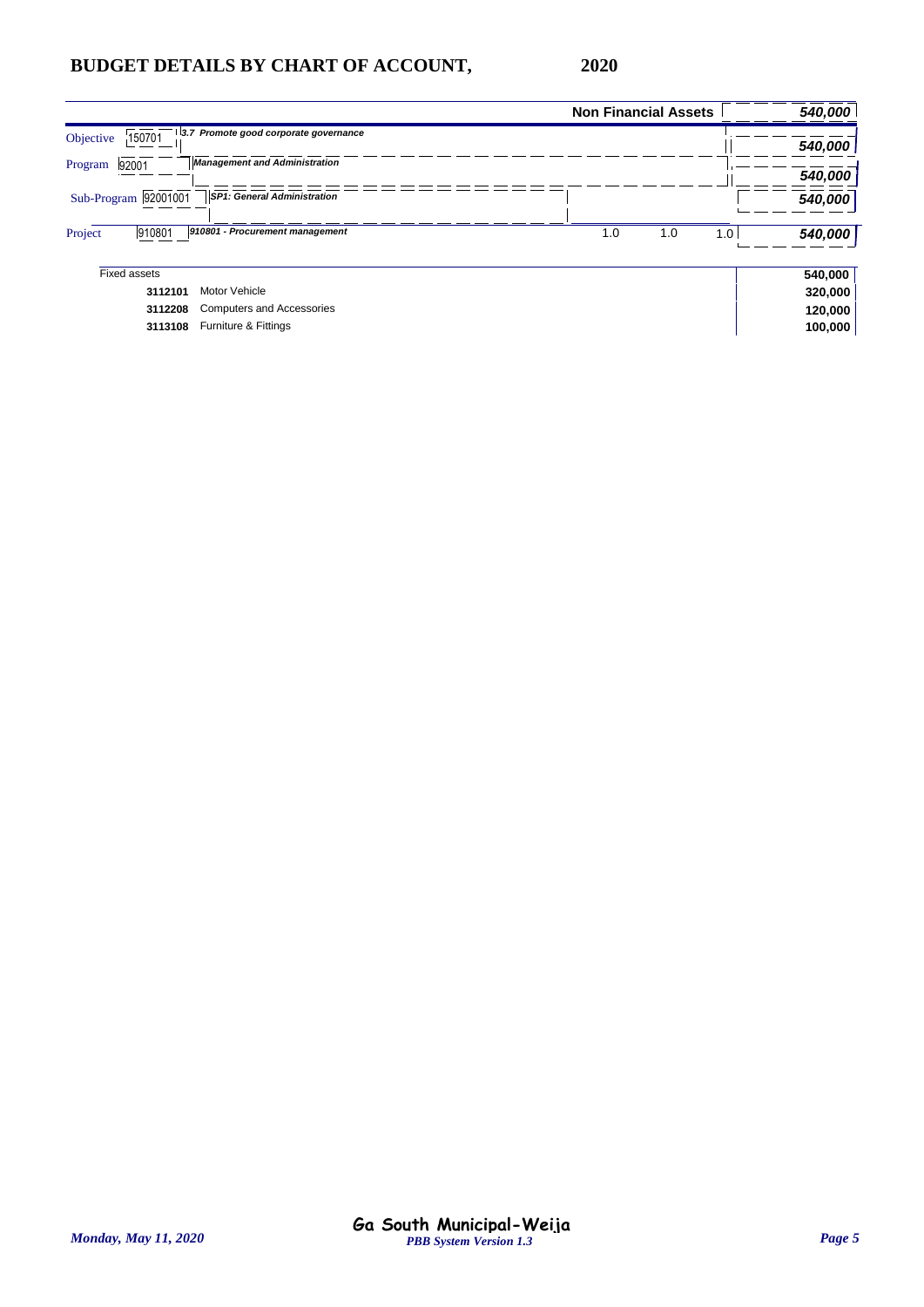|                         |                             |                                                                                                                            |                             | <b>Amount (GH¢)</b> |
|-------------------------|-----------------------------|----------------------------------------------------------------------------------------------------------------------------|-----------------------------|---------------------|
| <b>Institution</b>      | 01                          | <b>Government of Ghana Sector</b>                                                                                          |                             |                     |
| <b>Fund Type/Source</b> | 12602<br>70111              | <b>DACF MP</b>                                                                                                             | <b>Total By Fund Source</b> | 590,000             |
| <b>Function Code</b>    |                             | Exec. & leg. Organs (cs)<br>Ga South Municipal-Weija_Central Administration_Administration (Assembly Office)_Greater Accra |                             |                     |
| <b>Organisation</b>     | 1070101001                  |                                                                                                                            |                             |                     |
| <b>Location Code</b>    | 0301200                     | Weija - MALLAM                                                                                                             |                             |                     |
|                         |                             |                                                                                                                            | Use of goods and services   | 100,000             |
| 410501<br>Objective     |                             | 16.7 Ensure resp. incl. participatory rep. decision making                                                                 |                             | 100,000             |
| 92001<br>Program        |                             | <b>Management and Administration</b>                                                                                       |                             | 100,000             |
| Sub-Program 92001001    |                             | SP1: General Administration                                                                                                |                             | 100,000             |
| 910102<br>Operation     |                             | 910102 - PROCUREMENT OF OFFICE SUPPLIES AND CONSUMABLES                                                                    | 1.0<br>1.0<br>1.0           | 100,000             |
|                         | Use of goods and services   |                                                                                                                            |                             | 100,000             |
|                         |                             | 2210102 Office Facilities, Supplies and Accessories                                                                        |                             | 10,000              |
|                         | 2210902                     | <b>Official Celebrations</b>                                                                                               |                             | 90,000              |
|                         |                             |                                                                                                                            | Other expense               | 50,000              |
| 410501<br>Objective     |                             | 16.7 Ensure resp. incl. participatory rep. decision making                                                                 |                             | 50,000              |
| 92001<br>Program        |                             | <b>Management and Administration</b>                                                                                       |                             | 50,000              |
| Sub-Program 92001001    |                             | <b>SP1: General Administration</b>                                                                                         |                             | 50,000              |
| 910102<br>Operation     |                             | 910102 - PROCUREMENT OF OFFICE SUPPLIES AND CONSUMABLES                                                                    | 1.0<br>1.0<br>1.0           | 50,000              |
|                         | Miscellaneous other expense |                                                                                                                            |                             | 50,000              |
|                         | 2821009<br>Donations        |                                                                                                                            |                             | 50,000              |
|                         |                             |                                                                                                                            | <b>Non Financial Assets</b> | 440,000             |
| 150701<br>Objective     |                             | 3.7 Promote good corporate governance                                                                                      |                             | 150,000             |
| 92001<br>Program        |                             | <b>Management and Administration</b>                                                                                       |                             | 150,000             |
| Sub-Program 92001001    |                             | <b>SP1: General Administration</b>                                                                                         |                             | 150,000             |
| 910114<br>Project       |                             | 910114 - ACQUISITION OF MOVABLES AND IMMOVABLE ASSET                                                                       | 1.0<br>1.0<br>1.0           | 150,000             |
| <b>Fixed assets</b>     |                             |                                                                                                                            |                             | 150,000             |
|                         | 3111205                     | School Buildings                                                                                                           |                             | 100,000             |
|                         | WIP - Bridges<br>3111358    |                                                                                                                            |                             | 50,000              |
| 410501<br>Objective     |                             | 16.7 Ensure resp. incl. participatory rep. decision making                                                                 |                             | 290,000             |
| 92001<br>Program        |                             | <b>Management and Administration</b>                                                                                       |                             | 290,000             |
| Sub-Program 92001001    |                             | <b>SP1: General Administration</b>                                                                                         |                             | 290,000             |
| 910114<br>Project       |                             | 910114 - ACQUISITION OF MOVABLES AND IMMOVABLE ASSET                                                                       | 1.0<br>1.0<br>1.0           | 290,000             |
| <b>Fixed assets</b>     |                             |                                                                                                                            |                             | 290,000             |
|                         | 3111256                     | WIP - School Buildings                                                                                                     |                             | 80,000              |
|                         | 3111359                     | WIP - Road Signals                                                                                                         |                             | 150,000             |
|                         | 3111363 WIP-Drainage        |                                                                                                                            |                             | 60,000              |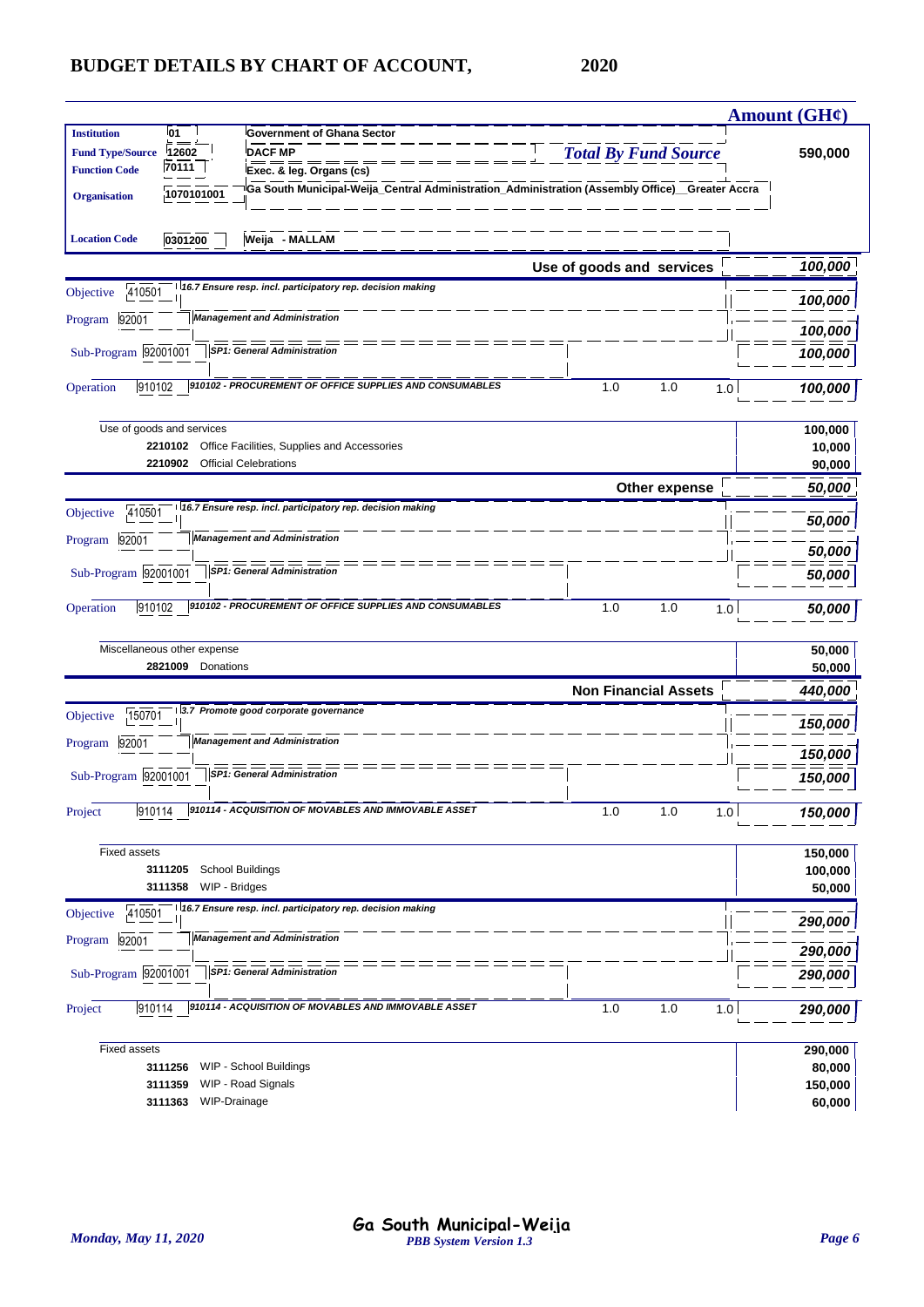|                         |                               |                                                                                                                                 |                             |     |                | Amount $(GH\mathcal{C})$ |
|-------------------------|-------------------------------|---------------------------------------------------------------------------------------------------------------------------------|-----------------------------|-----|----------------|--------------------------|
| <b>Institution</b>      | 01                            | <b>Government of Ghana Sector</b>                                                                                               |                             |     |                |                          |
| <b>Fund Type/Source</b> | 12603<br>70111                | <b>DACF ASSEMBLY</b>                                                                                                            | <b>Total By Fund Source</b> |     |                | 755,000                  |
| <b>Function Code</b>    |                               | Exec. & leg. Organs (cs)                                                                                                        |                             |     |                |                          |
| <b>Organisation</b>     | 1070101001                    | Ga South Municipal-Weija_Central Administration_Administration (Assembly Office)__Greater Accra                                 |                             |     |                |                          |
| <b>Location Code</b>    | 0301200                       | Weija - MALLAM                                                                                                                  |                             |     |                |                          |
|                         |                               |                                                                                                                                 | Use of goods and services   |     |                | 495,000                  |
| 150701<br>Objective     |                               | 3.7 Promote good corporate governance                                                                                           |                             |     |                | 380,000                  |
| 92001<br>Program        |                               | <b>Management and Administration</b>                                                                                            |                             |     |                | 380,000                  |
| Sub-Program 92001001    |                               | SP1: General Administration                                                                                                     |                             |     |                | 250,000                  |
| 910101<br>Operation     |                               | 910101 - INTERNAL MANAGEMENT OF THE ORGANISATION                                                                                | 1.0                         | 1.0 | 1.0            | 200,000                  |
|                         |                               |                                                                                                                                 |                             |     |                |                          |
|                         | Use of goods and services     |                                                                                                                                 |                             |     |                | 200,000                  |
|                         | 2210114<br>Rations<br>2210702 | Seminars/Conferences/Workshops/Meetings Expenses -Foreign                                                                       |                             |     |                | 50,000                   |
|                         | 2211203                       | <b>Emergency Works</b>                                                                                                          |                             |     |                | 50,000<br>100,000        |
| 910806<br>Operation     |                               | 910806 - Security management                                                                                                    | 1.0                         | 1.0 | 1.0            | 50,000                   |
|                         | Use of goods and services     |                                                                                                                                 |                             |     |                | 50,000                   |
|                         | 2210511                       | Local travel cost                                                                                                               |                             |     |                | 50,000                   |
| Sub-Program 92001003    |                               | <b>SP3: Human Resource</b>                                                                                                      |                             |     |                | 80,000                   |
| 910103<br>Operation     |                               | 910103 - MANPOWER AND SKILLS DEVELOPMENT                                                                                        | 1.0                         | 1.0 | 1.0            | 60,000                   |
|                         | Use of goods and services     |                                                                                                                                 |                             |     |                | 60,000                   |
|                         | 2210710 Staff Development     |                                                                                                                                 |                             |     |                | 60,000                   |
| 910802<br>Operation     |                               | 910802 - Personnel and Staff Management                                                                                         | 1.0                         | 1.0 | 1.0            | 20,000                   |
|                         | Use of goods and services     |                                                                                                                                 |                             |     |                | 20,000                   |
|                         | 2210710                       | <b>Staff Development</b>                                                                                                        |                             |     |                | 20,000                   |
| Sub-Program 92001004    |                               | SP4: Planning, Budgeting, Monitoring and Evaluation                                                                             |                             |     |                | <i><b>50,000</b></i>     |
| 910809<br>Operation     |                               | 910809 - Citizen participation in local governance                                                                              | 1.0                         | 1.0 | 1 <sub>0</sub> | 20,000                   |
|                         | Use of goods and services     |                                                                                                                                 |                             |     |                | 20,000                   |
|                         | 2210711                       | <b>Public Education and Sensitization</b>                                                                                       |                             |     |                | 20,000                   |
| 910810<br>Operation     |                               | 910810 - Plan and budget preparation                                                                                            | 1.0                         | 1.0 | 1.0            | 30,000                   |
|                         | Use of goods and services     |                                                                                                                                 |                             |     |                | 30,000                   |
|                         |                               | 2210702 Seminars/Conferences/Workshops/Meetings Expenses -Foreign<br>16.7 Ensure resp. incl. participatory rep. decision making |                             |     |                | 30,000                   |
| 410501<br>Objective     |                               |                                                                                                                                 |                             |     |                | 115,000                  |
| 92001<br>Program        |                               | <b>Management and Administration</b>                                                                                            |                             |     |                | 115,000                  |
| Sub-Program 92001001    |                               | <b>SP1: General Administration</b>                                                                                              |                             |     |                | 100,000                  |
| 910101<br>Operation     |                               | 910101 - INTERNAL MANAGEMENT OF THE ORGANISATION                                                                                | 1.0                         | 1.0 | 1.0            | 40,000                   |
|                         | Use of goods and services     |                                                                                                                                 |                             |     |                | 40,000                   |
|                         | 2210503                       | Fuel and Lubricants - Official Vehicles                                                                                         |                             |     |                | 20,000                   |
|                         | 2210708                       | Refreshments                                                                                                                    |                             |     |                | 20,000                   |
| 910108<br>Operation     |                               | 910108 - MONITORING AND EVALUATON OF PROGRAMMES AND PROJECTS                                                                    | 1.0                         | 1.0 | 1.0            | 20,000                   |
|                         | Use of goods and services     |                                                                                                                                 |                             |     |                | 20,000                   |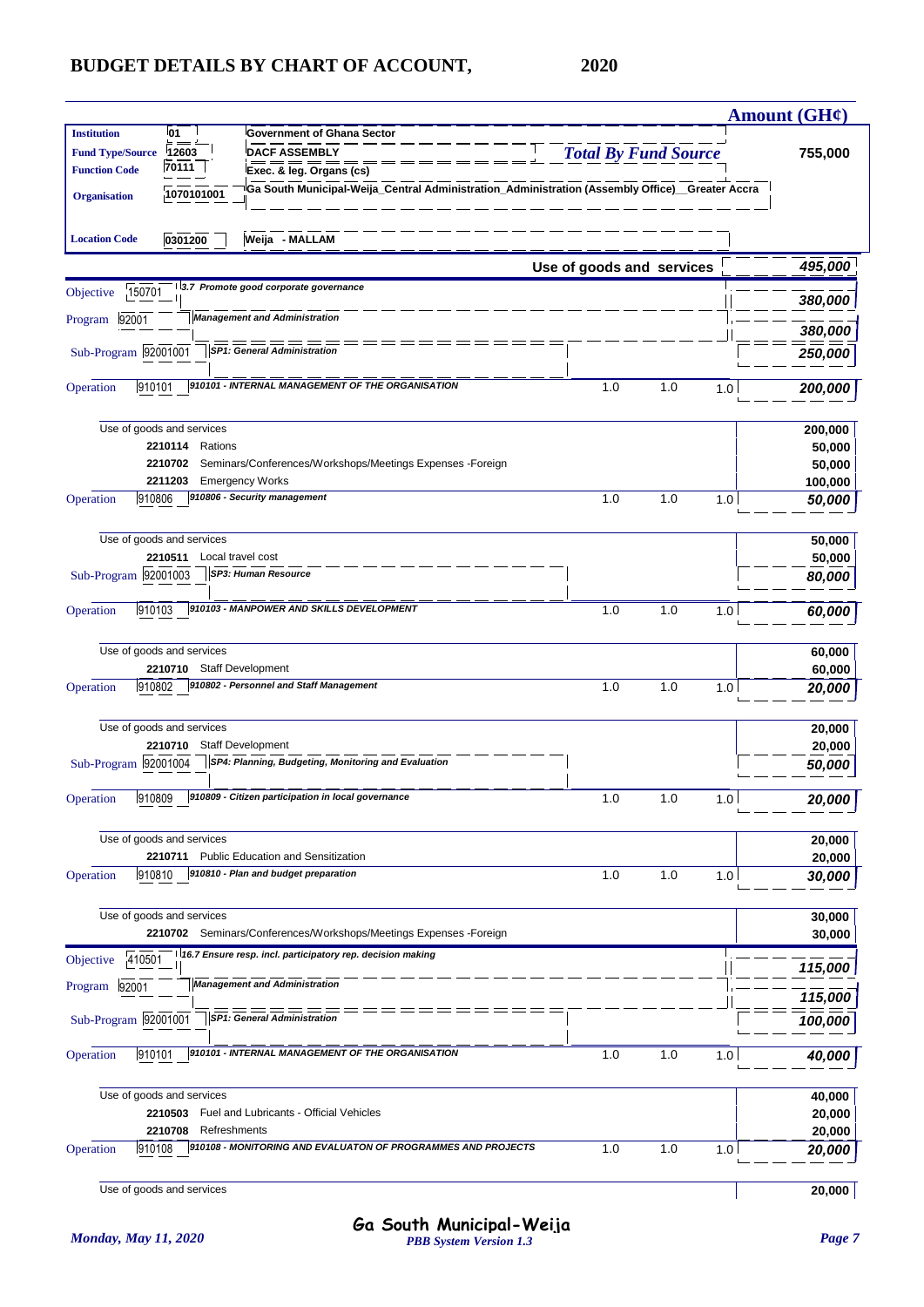| Other Travel and Transportation<br>2210509<br>Seminars/Conferences/Workshops/Meetings Expenses -Foreign<br>2210702                  |                             | 5,000<br>10,000      |
|-------------------------------------------------------------------------------------------------------------------------------------|-----------------------------|----------------------|
| Refreshments<br>2210708                                                                                                             |                             | 5,000                |
| 910809 - Citizen participation in local governance<br>910809<br>Operation                                                           | 1.0<br>1.0<br>1.0           | 40,000               |
| Use of goods and services                                                                                                           |                             | 40,000               |
| 2210511<br>Local travel cost<br>SP4: Planning, Budgeting, Monitoring and Evaluation                                                 |                             | 40,000               |
| Sub-Program 92001004                                                                                                                |                             | 15,000               |
| 910805 - Administrative and technical meetings<br>Operation<br>910805                                                               | 1.0<br>1.0<br>1.0           | 15,000               |
| Use of goods and services<br><b>Public Education and Sensitization</b><br>2210711                                                   |                             | 15,000<br>15,000     |
|                                                                                                                                     |                             |                      |
| 3.7 Promote good corporate governance<br>150701                                                                                     | <b>Non Financial Assets</b> | 260,000              |
| Objective<br><b>Management and Administration</b>                                                                                   |                             | 200,000              |
| 92001<br>Program                                                                                                                    |                             | 200,000              |
| <b>SP1: General Administration</b><br>Sub-Program 92001001                                                                          |                             | 200,000              |
| 910801 - Procurement management<br>910801<br>Project                                                                                | 1.0<br>1.0<br>1.0           | 200,000              |
| <b>Fixed assets</b>                                                                                                                 |                             | 200,000              |
| WIP - Clinics<br>3111252                                                                                                            |                             | 100,000              |
| Office Equipment<br>3112211                                                                                                         |                             | 50,000               |
| Furniture & Fittings<br>3113108                                                                                                     |                             | 50,000               |
| 16.7 Ensure resp. incl. participatory rep. decision making<br>410501<br>Objective                                                   |                             | 60,000               |
| <b>Management and Administration</b><br>92001<br>Program                                                                            |                             | 60,000               |
| Sub-Program 92001001<br><b>SP1: General Administration</b>                                                                          |                             | 60,000               |
| 910114 - ACQUISITION OF MOVABLES AND IMMOVABLE ASSET<br>910114<br>Project                                                           | 1.0<br>1.0<br>1.0           | 60,000               |
| <b>Fixed assets</b>                                                                                                                 |                             | 60,000               |
| <b>WIP-Urban Roads</b><br>3111361                                                                                                   |                             | 60,000               |
|                                                                                                                                     |                             | Amount (GH¢)         |
| Institution<br>U1<br>Government of Ghana Sector                                                                                     |                             |                      |
| 14009<br><b>Fund Type/Source</b><br><b>DDF</b>                                                                                      | <b>Total By Fund Source</b> | 50,000               |
| 70111<br><b>Function Code</b><br>Exec. & leg. Organs (cs)                                                                           |                             |                      |
| Ga South Municipal-Weija_Central Administration_Administration (Assembly Office)_Greater Accra<br>1070101001<br><b>Organisation</b> |                             |                      |
| Weija - MALLAM<br>0301200<br><b>Location Code</b>                                                                                   |                             |                      |
|                                                                                                                                     | Use of goods and services   | 50,000               |
| 3.7 Promote good corporate governance<br>150701<br>Objective                                                                        |                             |                      |
| <b>Management and Administration</b><br>92001<br>Program                                                                            |                             | 50,000               |
| <b>SP1: General Administration</b><br>Sub-Program 92001001                                                                          |                             | <i><b>50,000</b></i> |
|                                                                                                                                     |                             | 50,000               |
| 910103 - MANPOWER AND SKILLS DEVELOPMENT<br>Operation<br>910103                                                                     | 1.0<br>1.0<br>1.0           | 50,000               |
| Use of goods and services                                                                                                           |                             | 50,000               |
| 2210710 Staff Development                                                                                                           |                             | 50,000               |
|                                                                                                                                     | <b>Total Cost Centre</b>    | 5,071,486            |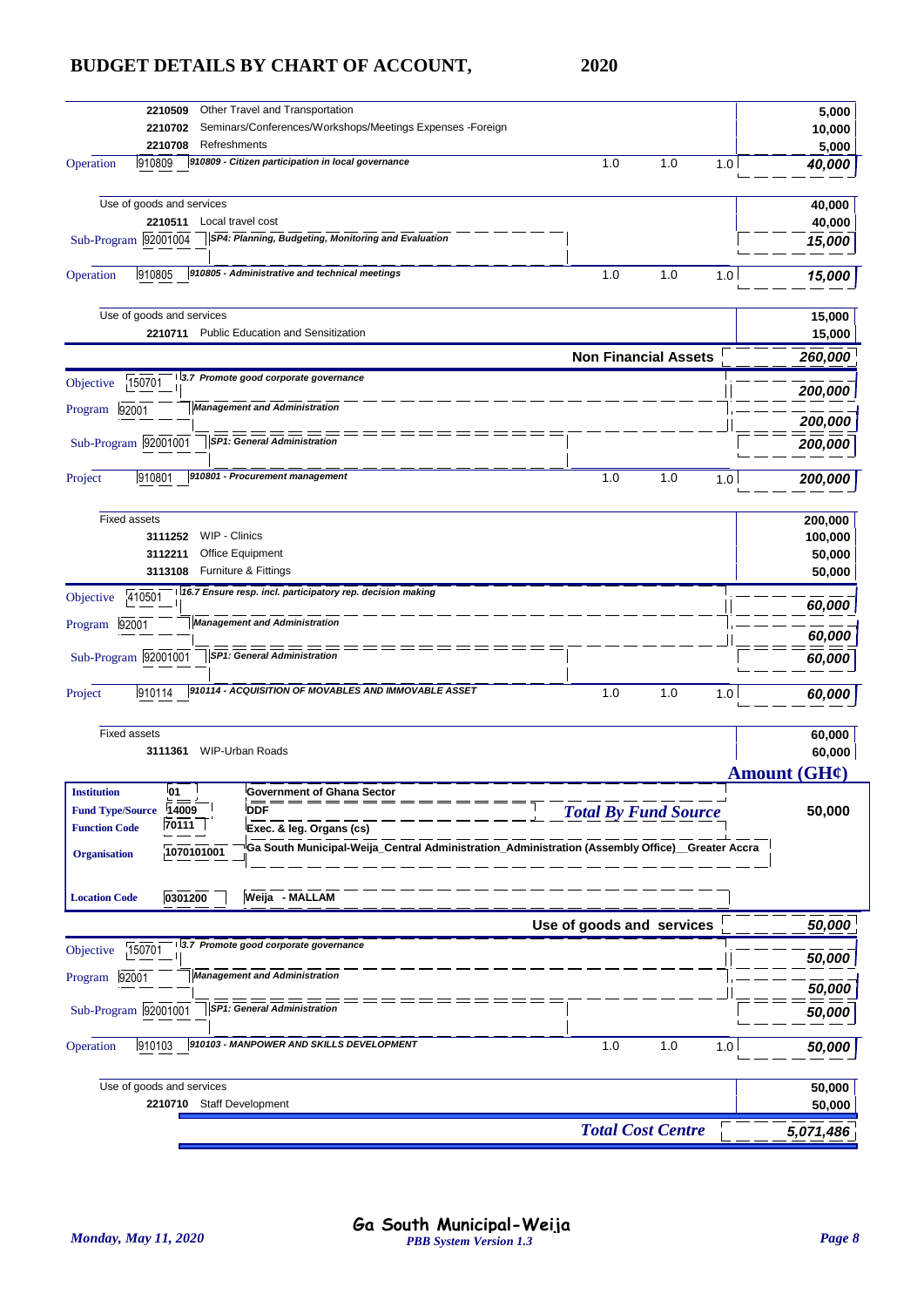|                          |            |                                      |                                                                                                |                             | Amount $(GH\mathcal{C})$ |
|--------------------------|------------|--------------------------------------|------------------------------------------------------------------------------------------------|-----------------------------|--------------------------|
| <b>Institution</b>       | <b>01</b>  | <b>Government of Ghana Sector</b>    |                                                                                                |                             |                          |
| <b>Fund Type/Source</b>  | 12200      | <b>IGF</b>                           |                                                                                                | <b>Total By Fund Source</b> | 357,346                  |
| <b>Function Code</b>     | 70111      | Exec. & leg. Organs (cs)             |                                                                                                |                             |                          |
| <b>Organisation</b>      | 1070102001 |                                      | Ga South Municipal-Weija_Central Administration_Sub-Metros Administration_Sub 1_Greater Accra® |                             |                          |
| <b>Location Code</b>     | 0301200    | Weija - MALLAM                       |                                                                                                |                             |                          |
|                          |            |                                      | <b>Compensation of employees [GFS]</b>                                                         |                             | 357,346                  |
| 000000<br>Objective      |            | <b>Compensation of Employees</b>     |                                                                                                |                             |                          |
|                          |            |                                      |                                                                                                |                             | 357,346                  |
| 92001<br>Program         |            | <b>Management and Administration</b> |                                                                                                |                             | 357,346                  |
| Sub-Program 92001001     |            | <b>SP1: General Administration</b>   |                                                                                                |                             | 357,346                  |
| 000000<br>Operation      |            |                                      | 0.0                                                                                            | 0.0                         | 357,346<br>0.0           |
| Wages and salaries [GFS] |            |                                      |                                                                                                |                             | 357,346                  |
|                          | 2111102    | Monthly paid and casual labour       |                                                                                                |                             | 357,346                  |
|                          |            |                                      |                                                                                                | <b>Total Cost Centre</b>    | 357,346                  |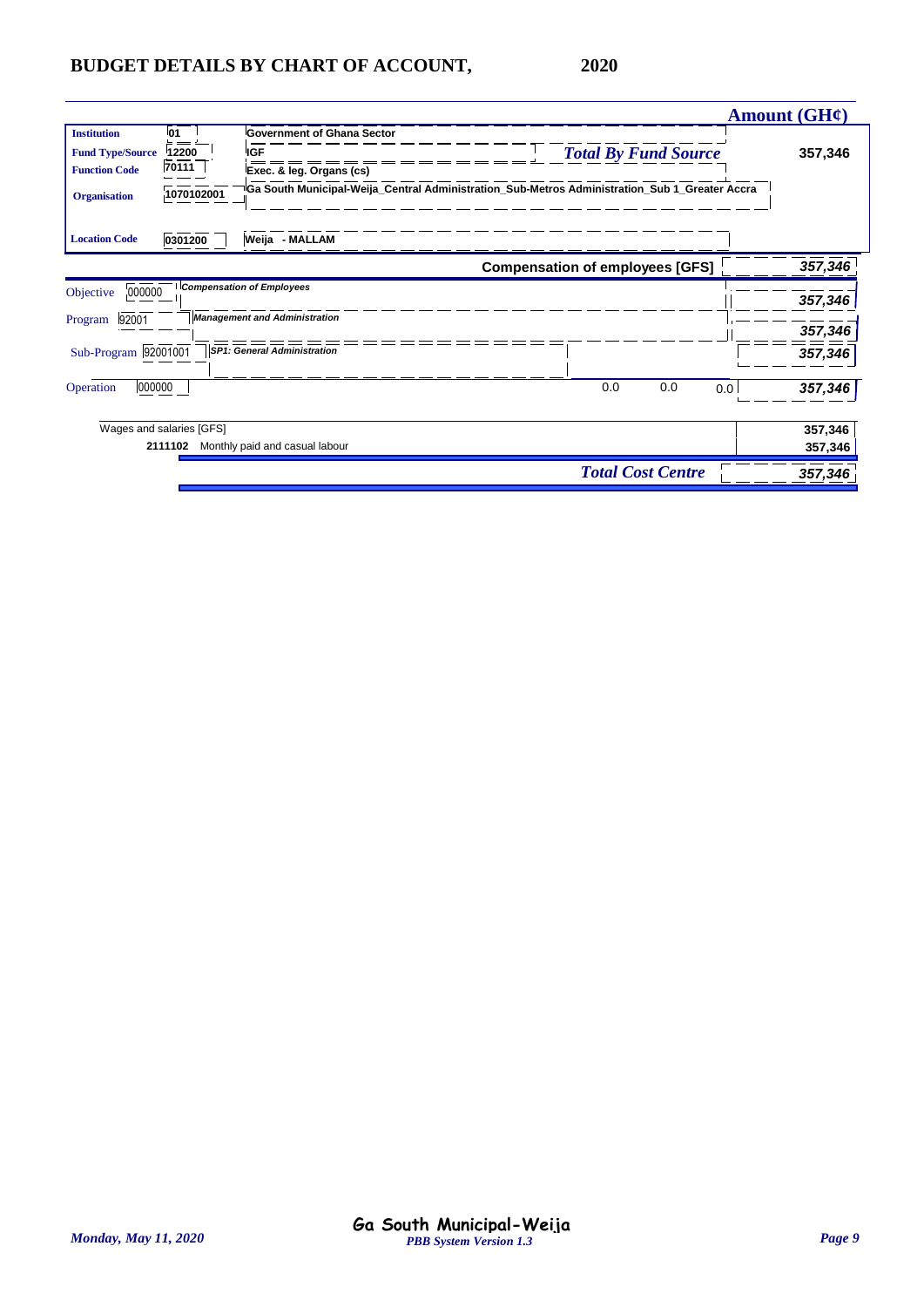|                                   |                                           |                                                                                               | Amount $(GH\mathcal{C})$ |
|-----------------------------------|-------------------------------------------|-----------------------------------------------------------------------------------------------|--------------------------|
| <b>Institution</b><br>01<br>= =   | <b>Government of Ghana Sector</b>         |                                                                                               |                          |
| 12200<br><b>Fund Type/Source</b>  | IGF                                       | <b>Total By Fund Source</b>                                                                   | 358,558                  |
| 70111<br><b>Function Code</b>     | Exec. & leg. Organs (cs)                  |                                                                                               |                          |
| 1070102002<br><b>Organisation</b> |                                           | Ga South Municipal-Weija_Central Administration_Sub-Metros Administration_Sub 2_Greater Accra |                          |
| <b>Location Code</b><br>0301200   | Weija - MALLAM                            |                                                                                               |                          |
|                                   |                                           | <b>Compensation of employees [GFS]</b>                                                        | 358,558                  |
| 000000<br>Objective               | <b>Compensation of Employees</b>          |                                                                                               | 358,558                  |
| 92001<br>Program                  | <b>Management and Administration</b>      |                                                                                               | 358,558                  |
| Sub-Program 92001001              | <b>SP1: General Administration</b>        |                                                                                               | 358,558                  |
| 000000<br>Operation               |                                           | 0.0<br>0.0<br>0.0                                                                             | 358,558                  |
| Wages and salaries [GFS]          |                                           |                                                                                               | 292,280                  |
| 2111106                           | <b>Limited Engagements</b>                |                                                                                               | 12,000                   |
| 2111203                           | Car Maintenance Allowance                 |                                                                                               | 5,000                    |
| 2111208                           | <b>Funeral Grants</b>                     |                                                                                               | 28,800                   |
| 2111225                           | Boards /Committees /Commissions Allownace |                                                                                               | 60,000                   |
| 2111238                           | Overtime Allowance                        |                                                                                               | 45,538                   |
| 2111241                           | Per Diem and Inconvenience Allowance      |                                                                                               | 20,000                   |
| 2111243                           | <b>Transfer Grants</b>                    |                                                                                               | 40,942                   |
| 2111248                           | Special Allowance/Honorarium              |                                                                                               | 80,000                   |
| Social contributions [GFS]        |                                           |                                                                                               | 66,278                   |
| 2121001                           | 13 Percent SSF Contribution               |                                                                                               | 46,278                   |
| 2121004                           | End of Service Benefit (ESB/Ex-Gratia)    |                                                                                               | 20,000                   |
|                                   |                                           | <b>Total Cost Centre</b>                                                                      | 358,558                  |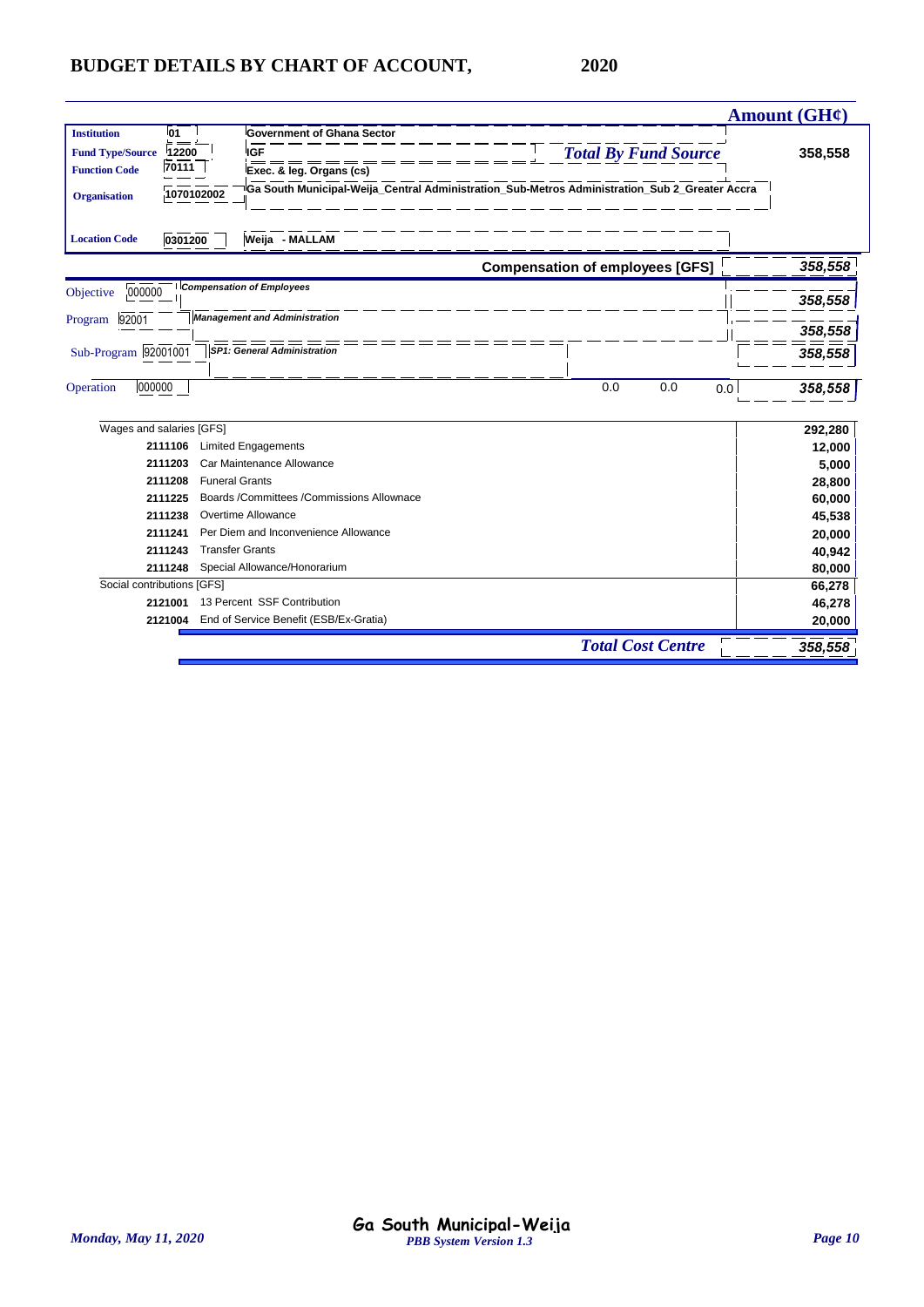|                          |            |                                                                                                 |                                        | Amount $(GH\ell)$ |
|--------------------------|------------|-------------------------------------------------------------------------------------------------|----------------------------------------|-------------------|
| <b>Institution</b>       | 01         | <b>Government of Ghana Sector</b>                                                               |                                        |                   |
| <b>Fund Type/Source</b>  | 13507      |                                                                                                 | <b>Total By Fund Source</b>            | 110,000           |
| <b>Function Code</b>     | 70111      | Exec. & leg. Organs (cs)                                                                        |                                        |                   |
| <b>Organisation</b>      | 1070102003 | d Ga South Municipal-Weija_Central Administration_Sub-Metros Administration_Sub 3_Greater Accra |                                        |                   |
| <b>Location Code</b>     | 0301200    | Weija - MALLAM                                                                                  |                                        |                   |
|                          |            |                                                                                                 | <b>Compensation of employees [GFS]</b> | 110,000           |
| 000000<br>Objective      |            | <b>Compensation of Employees</b>                                                                |                                        | 110,000           |
| 92001<br>Program         |            | <b>Management and Administration</b>                                                            |                                        | 110,000           |
| Sub-Program 92001001     |            | <b>SP1: General Administration</b>                                                              |                                        | 110,000           |
| 000000<br>Operation      |            |                                                                                                 | 0.0<br>0.0                             | 110,000<br>0.0    |
| Wages and salaries [GFS] |            |                                                                                                 |                                        | 110,000           |
| 2111001                  |            | <b>Established Post</b>                                                                         |                                        | 110,000           |
|                          |            |                                                                                                 | <b>Total Cost Centre</b>               | 110,000           |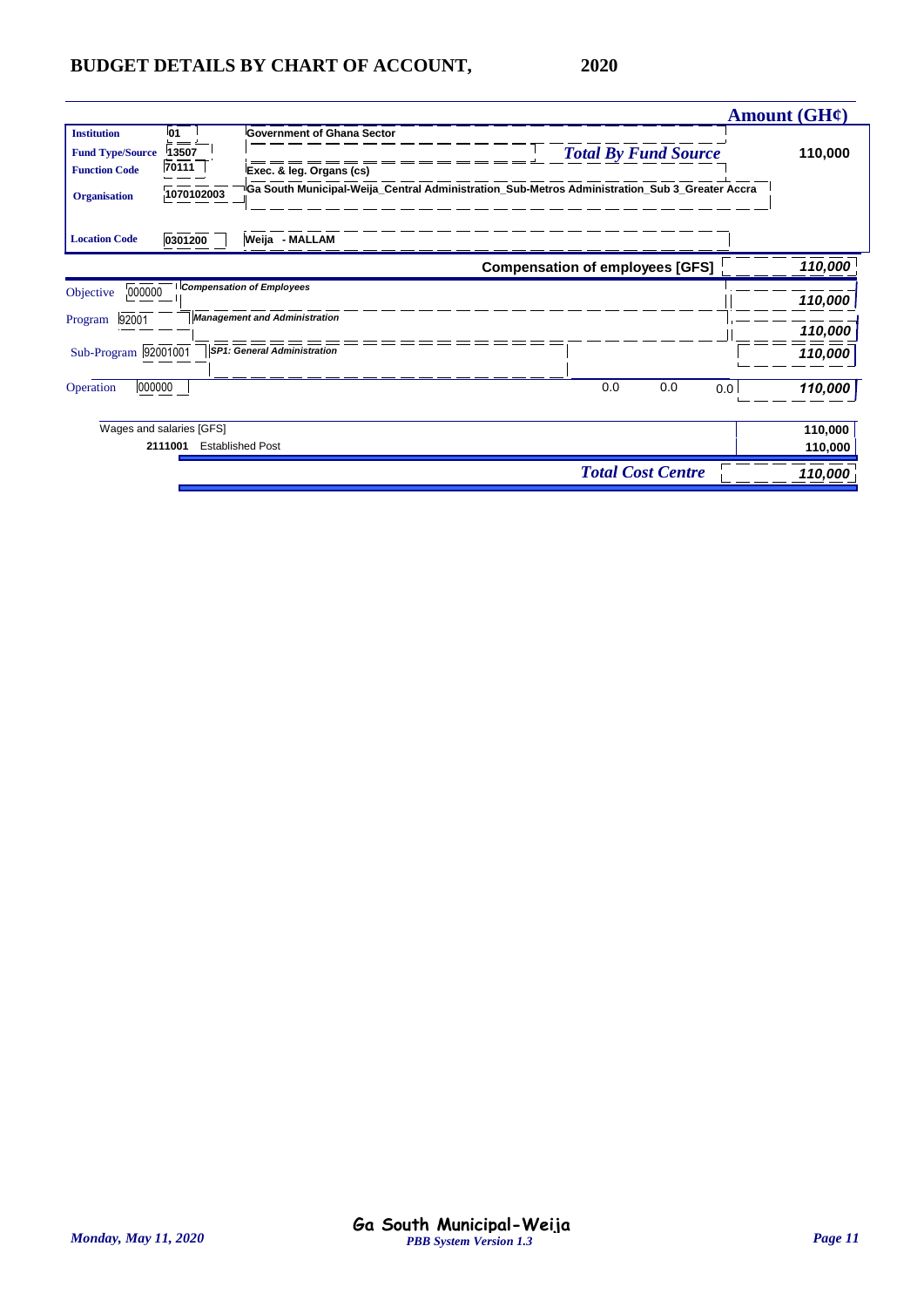|                                                                       |                                                  |                                                                                                                                 |                             |     | Amount $(GH\mathcal{C})$ |        |
|-----------------------------------------------------------------------|--------------------------------------------------|---------------------------------------------------------------------------------------------------------------------------------|-----------------------------|-----|--------------------------|--------|
| <b>Institution</b><br><b>Fund Type/Source</b><br><b>Function Code</b> | <b>01</b><br>= =<br>12200<br>70112<br>1070200001 | <b>Government of Ghana Sector</b><br>IGF<br>Financial & fiscal affairs (CS)<br>Ga South Municipal-Weija_Finance___Greater Accra | <b>Total By Fund Source</b> |     |                          | 70,420 |
| <b>Organisation</b>                                                   |                                                  |                                                                                                                                 |                             |     |                          |        |
| <b>Location Code</b>                                                  | 0301200                                          | Weija - MALLAM                                                                                                                  |                             |     |                          |        |
|                                                                       |                                                  |                                                                                                                                 | Use of goods and services   |     |                          | 70,420 |
| 660301<br>Objective                                                   |                                                  | Ensure sustainable funding sources for growth                                                                                   |                             |     |                          | 70,420 |
| 92001<br>Program                                                      |                                                  | <b>Management and Administration</b>                                                                                            |                             |     |                          | 70,420 |
| Sub-Program 92001002                                                  |                                                  | SP2: Finance                                                                                                                    |                             |     |                          | 70,420 |
| 910102<br>Operation                                                   |                                                  | 910102 - PROCUREMENT OF OFFICE SUPPLIES AND CONSUMABLES                                                                         | 1.0<br>1.0                  | 1.0 |                          | 50,420 |
|                                                                       | Use of goods and services                        |                                                                                                                                 |                             |     |                          | 50,420 |
|                                                                       | 2210511                                          | Local travel cost                                                                                                               |                             |     |                          | 29,860 |
|                                                                       | 2210702                                          | Seminars/Conferences/Workshops/Meetings Expenses -Foreign                                                                       |                             |     |                          | 9,960  |
|                                                                       | 2210708<br>Refreshments                          |                                                                                                                                 |                             |     |                          | 10,600 |
| 910113<br>Operation                                                   |                                                  | 910113 - ADMINISTRATIVE AND TECHNICAL MEETINGS                                                                                  | 1.0<br>1.0                  | 1.0 |                          | 20,000 |
|                                                                       | Use of goods and services                        |                                                                                                                                 |                             |     |                          | 20,000 |
|                                                                       | 2210702                                          | Seminars/Conferences/Workshops/Meetings Expenses -Foreign                                                                       |                             |     |                          | 20,000 |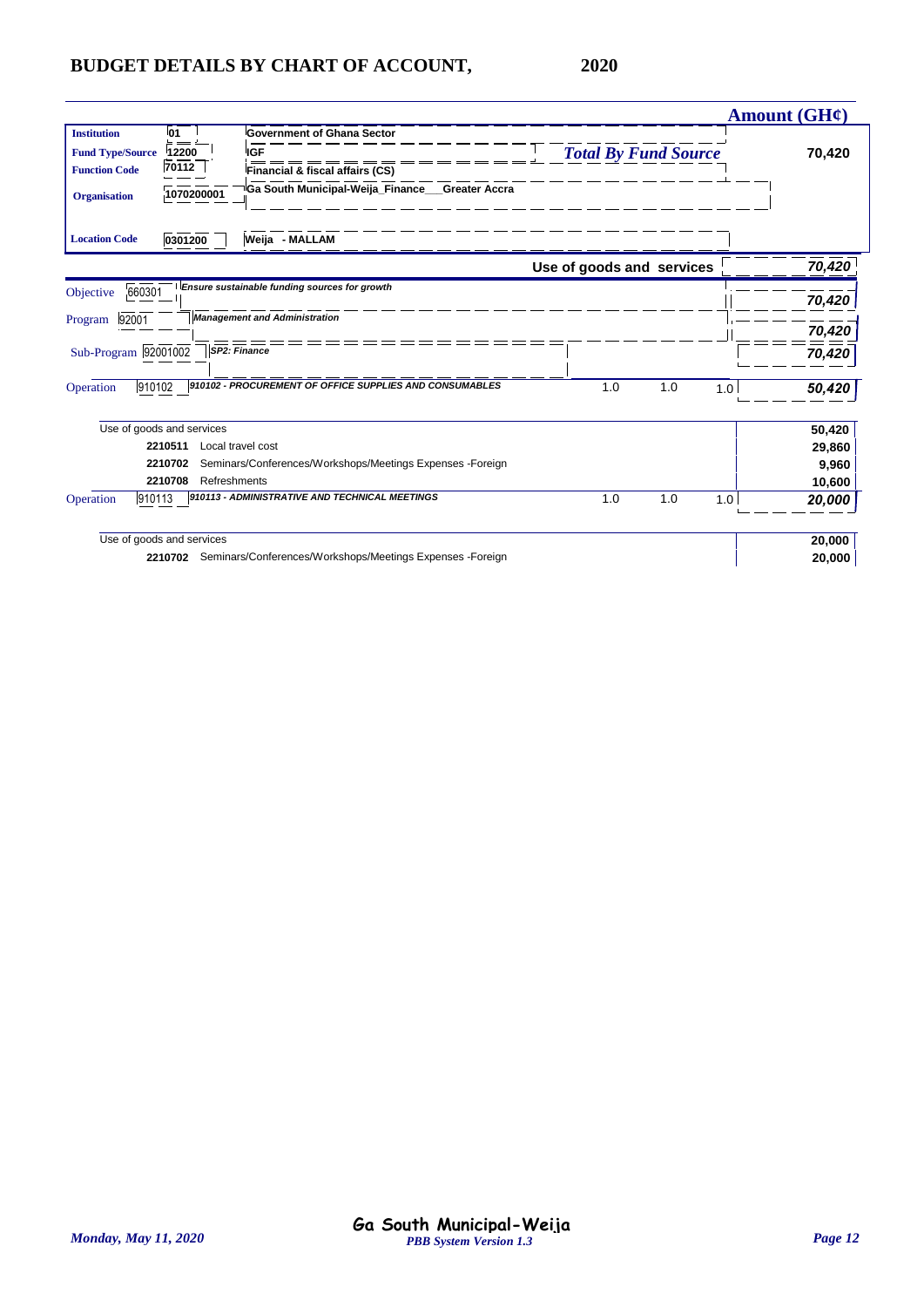|                                                                                                                                                                                                                                                  |                             | <b>Amount (GH¢)</b> |
|--------------------------------------------------------------------------------------------------------------------------------------------------------------------------------------------------------------------------------------------------|-----------------------------|---------------------|
| 01<br><b>Institution</b><br><b>Government of Ghana Sector</b><br><b>Fund Type/Source</b><br>13507<br>70112<br><b>Function Code</b><br>Financial & fiscal affairs (CS)<br>Ga South Municipal-Weija_Finance_<br><b>Greater Accra</b><br>1070200001 | <b>Total By Fund Source</b> | 1,330,000           |
| <b>Organisation</b><br>Weija - MALLAM<br>0301200<br><b>Location Code</b>                                                                                                                                                                         |                             |                     |
|                                                                                                                                                                                                                                                  | Use of goods and services   | 980,000             |
| Ensure sustainable funding sources for growth<br>660301<br>Objective                                                                                                                                                                             |                             | 980,000             |
| <b>Management and Administration</b><br>92001<br>Program                                                                                                                                                                                         |                             |                     |
| SP2: Finance<br>Sub-Program 92001002                                                                                                                                                                                                             |                             | 980,000<br>980,000  |
|                                                                                                                                                                                                                                                  |                             |                     |
| 910102 - PROCUREMENT OF OFFICE SUPPLIES AND CONSUMABLES<br>910102<br>Operation                                                                                                                                                                   | 1.0<br>1.0<br>1.0           | 980,000             |
| Use of goods and services                                                                                                                                                                                                                        |                             | 980,000             |
| 2210101<br><b>Printed Material and Stationery</b>                                                                                                                                                                                                |                             | 490,000             |
| 2210102<br>Office Facilities, Supplies and Accessories                                                                                                                                                                                           |                             | 50,000              |
| Other Office Materials and Consumables<br>2210111<br>2210203<br>Telecommunications                                                                                                                                                               |                             | 50,000              |
| Rental of Furniture and Fittings<br>2210408                                                                                                                                                                                                      |                             | 5,000<br>20,000     |
| Maintenance and Repairs - Official Vehicles<br>2210502                                                                                                                                                                                           |                             | 35,000              |
| Other Travel and Transportation<br>2210509                                                                                                                                                                                                       |                             | 30,000              |
| 2210511<br>Local travel cost                                                                                                                                                                                                                     |                             | 50,000              |
| Seminars/Conferences/Workshops/Meetings Expenses -Foreign<br>2210702                                                                                                                                                                             |                             | 100,000             |
| 2210708<br>Refreshments                                                                                                                                                                                                                          |                             | 50,000              |
| <b>Staff Development</b><br>2210710                                                                                                                                                                                                              |                             | 50,000              |
| Public Education and Sensitization<br>2210711                                                                                                                                                                                                    |                             | 50,000              |
|                                                                                                                                                                                                                                                  | Other expense               | 100,000             |
| Ensure sustainable funding sources for growth<br>660301<br>Objective                                                                                                                                                                             |                             | 100,000             |
| <b>Management and Administration</b><br>92001<br>Program                                                                                                                                                                                         |                             | 100,000             |
| SP2: Finance<br>Sub-Program 92001002                                                                                                                                                                                                             |                             | 100,000             |
| 910101 - INTERNAL MANAGEMENT OF THE ORGANISATION<br>910101<br>Operation                                                                                                                                                                          | 1.0<br>1.0<br>1.0           | 100,000             |
| Miscellaneous other expense                                                                                                                                                                                                                      |                             | 100,000             |
| Contributions<br>2821010                                                                                                                                                                                                                         |                             | 100,000             |
|                                                                                                                                                                                                                                                  | <b>Non Financial Assets</b> | 250,000             |
| Ensure sustainable funding sources for growth<br>660301<br>Objective                                                                                                                                                                             |                             | 250,000             |
| <b>Management and Administration</b><br>Program 92001                                                                                                                                                                                            |                             | 250,000             |
| Sub-Program 92001002<br>SP2: Finance                                                                                                                                                                                                             |                             | 250,000             |
| 911303 - Revenue collection and management<br>911303<br>Project                                                                                                                                                                                  | 1.0<br>1.0<br>1.0           | 250,000             |
| <b>Fixed assets</b>                                                                                                                                                                                                                              |                             | 250,000             |
| <b>Computer Software</b><br>3113211                                                                                                                                                                                                              |                             | 250,000             |
|                                                                                                                                                                                                                                                  | <b>Total Cost Centre</b>    | 1,400,420           |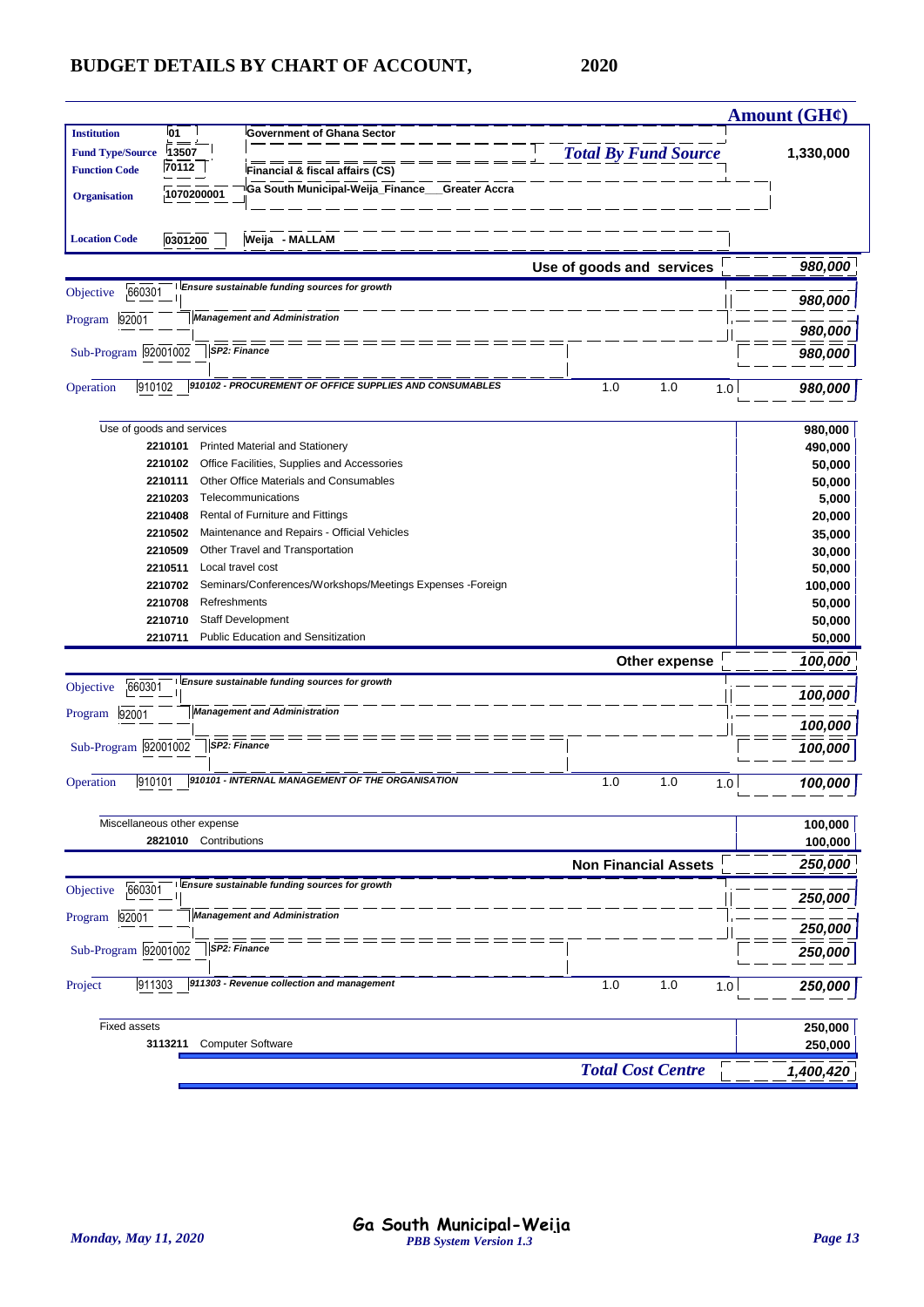|                         |                           |                                                                                                                                 | Amount ( $GH$ ¢)     |
|-------------------------|---------------------------|---------------------------------------------------------------------------------------------------------------------------------|----------------------|
| <b>Institution</b>      | 01                        | <b>Government of Ghana Sector</b>                                                                                               |                      |
| <b>Fund Type/Source</b> | 12200                     | <b>IGF</b><br><b>Total By Fund Source</b>                                                                                       | 104,460              |
| <b>Function Code</b>    | 70980                     | <b>Education n.e.c</b>                                                                                                          |                      |
| <b>Organisation</b>     | 1070301001                | Ga South Municipal-Weija_Education, Youth and Sports_Office of Departmental Head_Central<br><b>Administration_Greater Accra</b> |                      |
| <b>Location Code</b>    | 0301200                   | Weija - MALLAM                                                                                                                  |                      |
|                         |                           | Use of goods and services                                                                                                       | 104,460              |
| Objective               | 520103                    | 4.2 Ensure quality childhood dev., care & pre-primary education                                                                 | 104,460              |
| Program 92002           |                           | <b>Social Services Delivery</b>                                                                                                 | 104,460              |
|                         | Sub-Program 92002001      | SP2.1 Education, youth & sports and Library services                                                                            | 104,460              |
| Operation               | 910101                    | 910101 - INTERNAL MANAGEMENT OF THE ORGANISATION<br>1.0                                                                         | 1.0<br>1.0<br>34,400 |
|                         | Use of goods and services |                                                                                                                                 | 34,400               |
|                         | 2210509                   | Other Travel and Transportation                                                                                                 | 10,400               |
|                         | 2210511                   | Local travel cost                                                                                                               | 20,000               |
|                         | 2210702                   | Seminars/Conferences/Workshops/Meetings Expenses -Foreign                                                                       | 2,000                |
|                         | 2210708                   | Refreshments                                                                                                                    | 2,000                |
| Operation               | 910103                    | 910103 - MANPOWER AND SKILLS DEVELOPMENT<br>1.0                                                                                 | 1.0<br>1.0<br>35,120 |
|                         | Use of goods and services |                                                                                                                                 | 35,120               |
|                         | 2210404                   | <b>Hotel Accommodations</b>                                                                                                     | 6,000                |
|                         | 2210503                   | Fuel and Lubricants - Official Vehicles                                                                                         | 1,250                |
|                         | 2210511                   | Local travel cost                                                                                                               | 21,100               |
|                         | 2210702                   | Seminars/Conferences/Workshops/Meetings Expenses -Foreign                                                                       | 1,000                |
|                         | 2210708                   | Refreshments                                                                                                                    | 5,770                |
| Operation               | 910403                    | 910403 - Development of youth, sports and culture<br>1.0                                                                        | 1.0<br>1.0<br>18,000 |
|                         | Use of goods and services |                                                                                                                                 | 18,000               |
|                         | 2210102                   | Office Facilities, Supplies and Accessories                                                                                     | 3,120                |
|                         | 2210511                   | Local travel cost                                                                                                               | 1,200                |
|                         | 2210702                   | Seminars/Conferences/Workshops/Meetings Expenses -Foreign                                                                       | 10,930               |
|                         | 2210708                   | Refreshments                                                                                                                    | 2,750                |
| Operation               | 910404                    | 910404 - support toteaching and learning delivery (Schools and Teachers award<br>1.0<br>scheme, educational financial support)  | 1.0<br>16,940<br>1.0 |
|                         | Use of goods and services |                                                                                                                                 | 16,940               |
|                         | 2210408                   | Rental of Furniture and Fittings                                                                                                | 440                  |
|                         |                           | 2210503 Fuel and Lubricants - Official Vehicles                                                                                 | 2,500                |
|                         |                           | 2210511 Local travel cost                                                                                                       | 6,000                |
|                         |                           | 2210702 Seminars/Conferences/Workshops/Meetings Expenses -Foreign                                                               | 1,000                |
|                         |                           | 2210708 Refreshments                                                                                                            | 7,000                |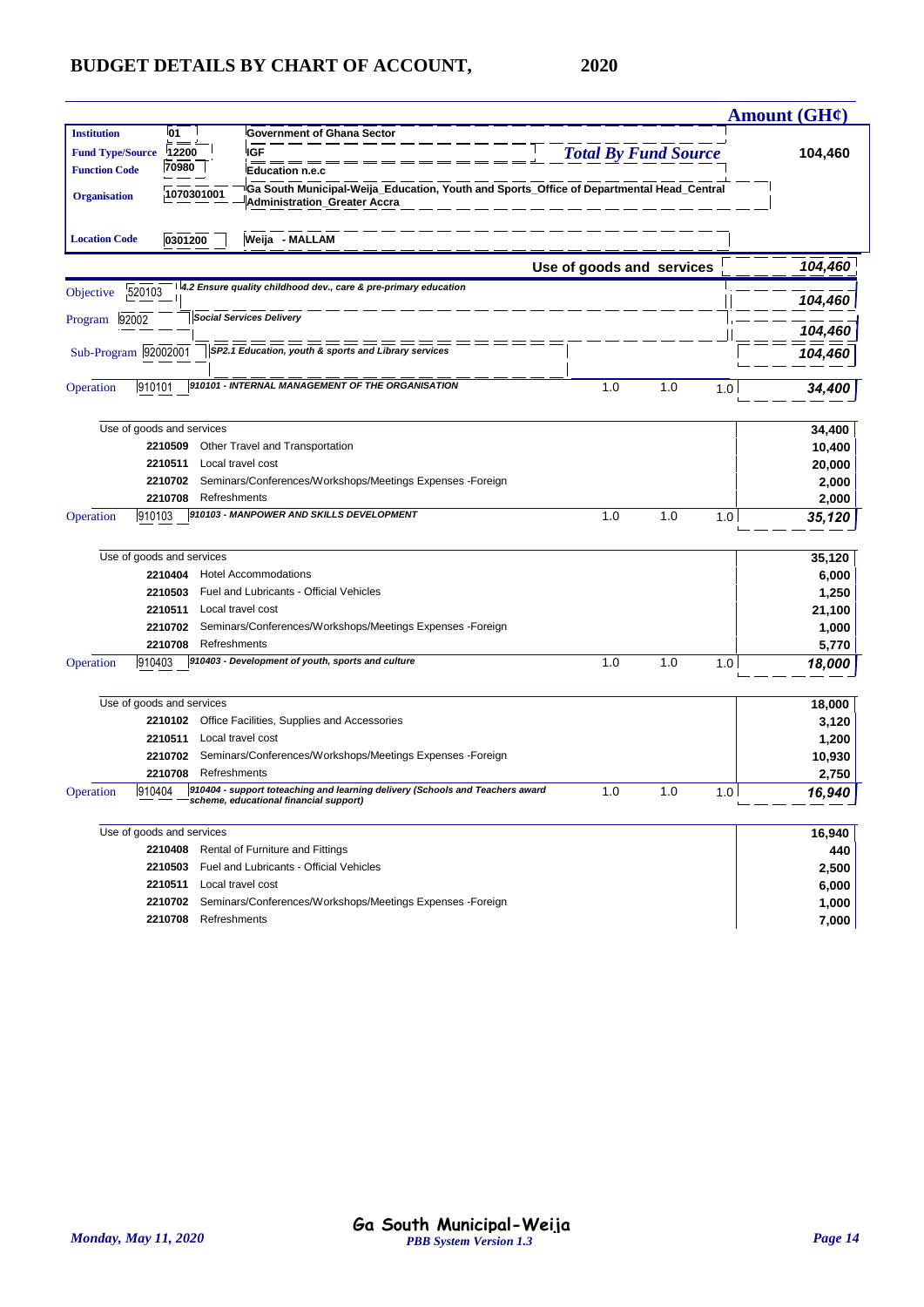|                         |                                    |                                                                                                                          |                             |               | <b>Amount (GH¢)</b> |  |
|-------------------------|------------------------------------|--------------------------------------------------------------------------------------------------------------------------|-----------------------------|---------------|---------------------|--|
| <b>Institution</b>      | l01                                | <b>Government of Ghana Sector</b>                                                                                        |                             |               |                     |  |
| <b>Fund Type/Source</b> | 12603                              | <b>DACF ASSEMBLY</b>                                                                                                     | <b>Total By Fund Source</b> |               | 928,000             |  |
| <b>Function Code</b>    | 70980<br><b>Education n.e.c</b>    |                                                                                                                          |                             |               |                     |  |
| <b>Organisation</b>     | 1070301001                         | Ga South Municipal-Weija_Education, Youth and Sports_Office of Departmental Head_Central<br>Administration_Greater Accra |                             |               |                     |  |
| <b>Location Code</b>    | 0301200                            | Weija - MALLAM                                                                                                           |                             |               |                     |  |
|                         |                                    |                                                                                                                          | Use of goods and services   |               | 158,000             |  |
| 520103<br>Objective     |                                    | 4.2 Ensure quality childhood dev., care & pre-primary education                                                          |                             |               | 158,000             |  |
| 92002<br>Program        |                                    | <b>Social Services Delivery</b>                                                                                          |                             |               | 158,000             |  |
| Sub-Program 92002001    |                                    | SP2.1 Education, youth & sports and Library services                                                                     |                             |               | 158,000             |  |
|                         |                                    |                                                                                                                          |                             |               |                     |  |
| 910101<br>Operation     |                                    | 910101 - INTERNAL MANAGEMENT OF THE ORGANISATION                                                                         | 1.0                         | 1.0<br>1.0    | 68,000              |  |
|                         | Use of goods and services          |                                                                                                                          |                             |               | 68,000              |  |
|                         | 2210511                            | Local travel cost                                                                                                        |                             |               | 3,000               |  |
|                         | 2210702                            | Seminars/Conferences/Workshops/Meetings Expenses -Foreign                                                                |                             |               | 10,000              |  |
|                         | 2210708<br>Refreshments<br>2210902 | <b>Official Celebrations</b>                                                                                             |                             |               | 5,000<br>50,000     |  |
| 910402<br>Operation     |                                    | 910402 - Supervision and inspection of Education Delivery                                                                | 1.0                         | 1.0<br>1.0    | 90,000              |  |
|                         |                                    |                                                                                                                          |                             |               |                     |  |
|                         | Use of goods and services          |                                                                                                                          |                             |               | 90,000              |  |
|                         | 2210511 Local travel cost          |                                                                                                                          |                             |               | 90,000              |  |
|                         |                                    |                                                                                                                          |                             | Other expense | 20,000              |  |
| 520103<br>Objective     |                                    | 4.2 Ensure quality childhood dev., care & pre-primary education                                                          |                             |               | 20,000              |  |
| 92002<br>Program        |                                    | <b>Social Services Delivery</b>                                                                                          |                             |               | 20,000              |  |
| Sub-Program 92002001    |                                    | SP2.1 Education, youth & sports and Library services                                                                     |                             |               |                     |  |
|                         |                                    |                                                                                                                          |                             |               | 20,000              |  |
| 910101<br>Operation     |                                    | 910101 - INTERNAL MANAGEMENT OF THE ORGANISATION                                                                         | 1.0                         | 1.0<br>1.0    | 20,000              |  |
|                         | Miscellaneous other expense        |                                                                                                                          |                             |               | 20,000              |  |
|                         | 2821019                            | Scholarship and Bursaries                                                                                                |                             |               | 20,000              |  |
|                         |                                    |                                                                                                                          | <b>Non Financial Assets</b> |               | 750.000             |  |
| 520103<br>Objective     |                                    | 4.2 Ensure quality childhood dev., care & pre-primary education                                                          |                             |               | 750,000             |  |
| 92002<br>Program        |                                    | <b>Social Services Delivery</b>                                                                                          |                             |               | 750,000             |  |
| Sub-Program 92002001    |                                    | SP2.1 Education, youth & sports and Library services                                                                     |                             |               | 750,000             |  |
| Project<br>910114       |                                    | 910114 - ACQUISITION OF MOVABLES AND IMMOVABLE ASSET                                                                     | 1.0                         | 1.0<br>1.0    | 750,000             |  |
|                         |                                    |                                                                                                                          |                             |               |                     |  |
| <b>Fixed assets</b>     |                                    |                                                                                                                          |                             |               | 750,000             |  |
|                         | 3111256                            | WIP - School Buildings                                                                                                   |                             |               | 750,000             |  |
|                         |                                    |                                                                                                                          | <b>Total Cost Centre</b>    |               | 1,032,460           |  |
|                         |                                    |                                                                                                                          |                             |               |                     |  |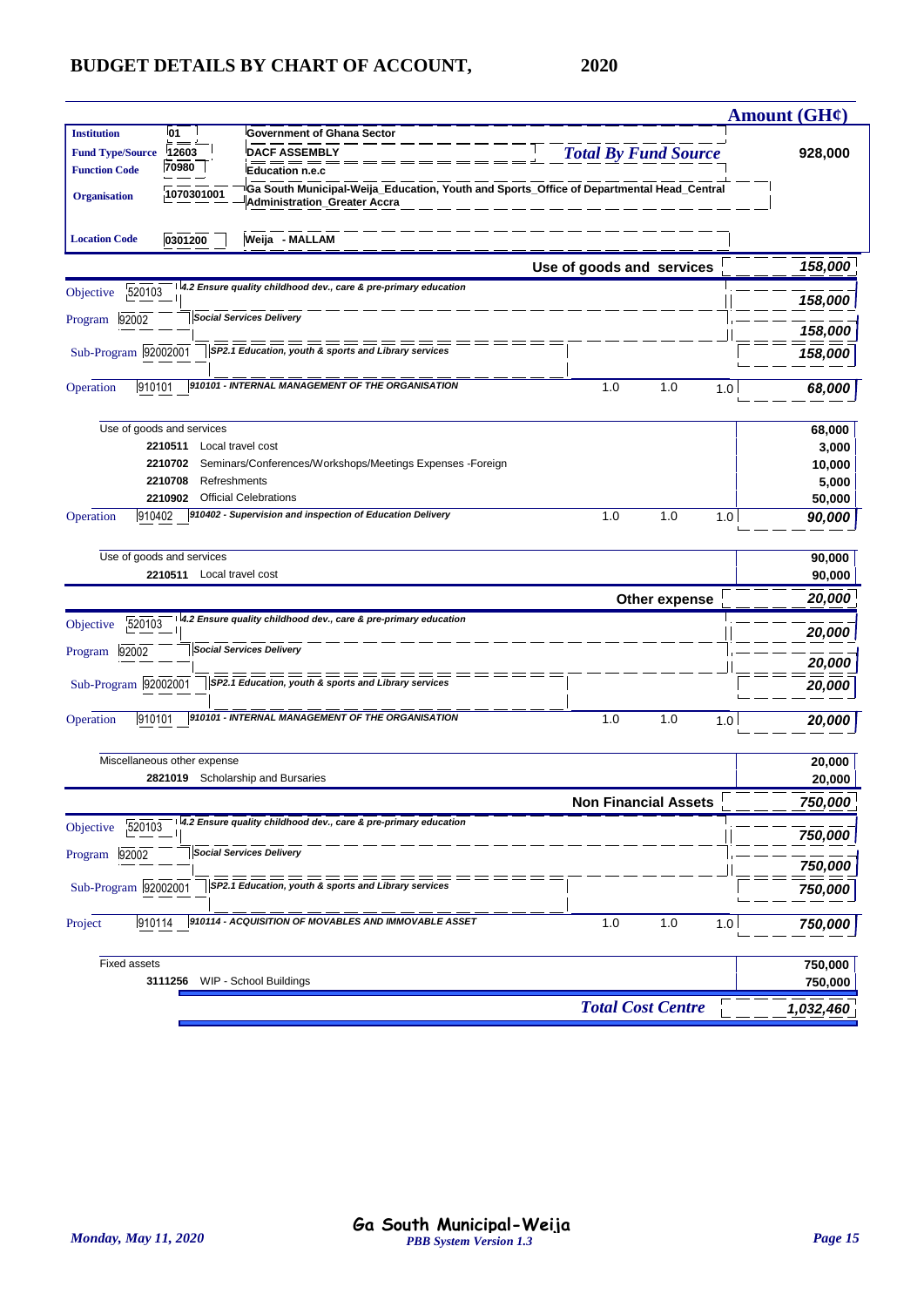|                                      |                                                                                      |                             | <b>Amount (GH¢)</b> |
|--------------------------------------|--------------------------------------------------------------------------------------|-----------------------------|---------------------|
| <b>01</b><br><b>Institution</b>      | <b>Government of Ghana Sector</b>                                                    |                             |                     |
| <b>Fund Type/Source</b><br>12200     | <b>IGF</b>                                                                           | <b>Total By Fund Source</b> | 2,000               |
| 70912<br><b>Function Code</b>        | <b>Primary education</b>                                                             |                             |                     |
| 1070302002<br><b>Organisation</b>    | Ga South Municipal-Weija_Education, Youth and Sports_Education_Primary_Greater Accra |                             |                     |
|                                      |                                                                                      |                             |                     |
| 0301200<br><b>Location Code</b>      | Weija - MALLAM                                                                       |                             |                     |
|                                      |                                                                                      |                             | 2,000               |
|                                      | 4.a Build & upgrade edu. fac. to be child, disable & gender sensitive                | Use of goods and services   |                     |
| 520106<br>Objective                  |                                                                                      |                             | 2,000               |
| 92002<br>Program                     | <b>Social Services Delivery</b>                                                      |                             |                     |
|                                      | ===                                                                                  |                             | 2,000               |
| Sub-Program 92002001                 | SP2.1 Education, youth & sports and Library services                                 |                             | 2,000               |
| 910403<br>Operation                  | 910403 - Development of youth, sports and culture                                    | 1.0<br>1.0<br>1.0           |                     |
|                                      |                                                                                      |                             | 2,000               |
|                                      |                                                                                      |                             |                     |
| Use of goods and services<br>2210511 | Local travel cost                                                                    |                             | 2,000<br>1,200      |
| 2210708                              | Refreshments                                                                         |                             | 800                 |
|                                      |                                                                                      |                             | <b>Amount (GH¢)</b> |
| 01<br><b>Institution</b>             | <b>Government of Ghana Sector</b>                                                    |                             |                     |
| 12603<br><b>Fund Type/Source</b>     | <b>DACF ASSEMBLY</b>                                                                 | <b>Total By Fund Source</b> | 951,774             |
| 70912<br><b>Function Code</b>        | <b>Primary education</b>                                                             |                             |                     |
| 1070302002<br><b>Organisation</b>    | Ga South Municipal-Weija_Education, Youth and Sports_Education_Primary_Greater Accra |                             |                     |
|                                      |                                                                                      |                             |                     |
|                                      |                                                                                      |                             |                     |
| <b>Location Code</b><br>0301200      | Weija - MALLAM                                                                       |                             |                     |
|                                      |                                                                                      | <b>Non Financial Assets</b> | 951,774             |
| 520106<br>Objective                  | 4.a Build & upgrade edu. fac. to be child, disable & gender sensitive                |                             |                     |
| 92001<br>Program                     |                                                                                      |                             | 951,774             |
|                                      |                                                                                      |                             | 701,774             |
| Sub-Program 92002001                 |                                                                                      |                             | 701,774             |
|                                      |                                                                                      |                             |                     |
| 910114<br>Project                    | 910114 - ACQUISITION OF MOVABLES AND IMMOVABLE ASSET                                 | 1.0<br>1.0<br>1.0           | 701,77              |
|                                      |                                                                                      |                             |                     |
| <b>Fixed assets</b>                  |                                                                                      |                             | 701,774             |
| 3111256                              | WIP - School Buildings                                                               |                             | 701,774             |
| Program 92002                        | <b>Social Services Delivery</b>                                                      |                             | 250,000             |
| Sub-Program 92002001                 | SP2.1 Education, youth & sports and Library services                                 |                             |                     |
|                                      |                                                                                      |                             | 250,000             |
| 910114<br>Project                    | 910114 - ACQUISITION OF MOVABLES AND IMMOVABLE ASSET                                 | 1.0<br>1.0<br>1.0           | 250,000             |
|                                      |                                                                                      |                             |                     |
| <b>Fixed assets</b>                  |                                                                                      |                             | 250,000             |
| 3111205                              | School Buildings                                                                     |                             | 250,000             |
|                                      |                                                                                      |                             |                     |
|                                      |                                                                                      | <b>Total Cost Centre</b>    | 953,774             |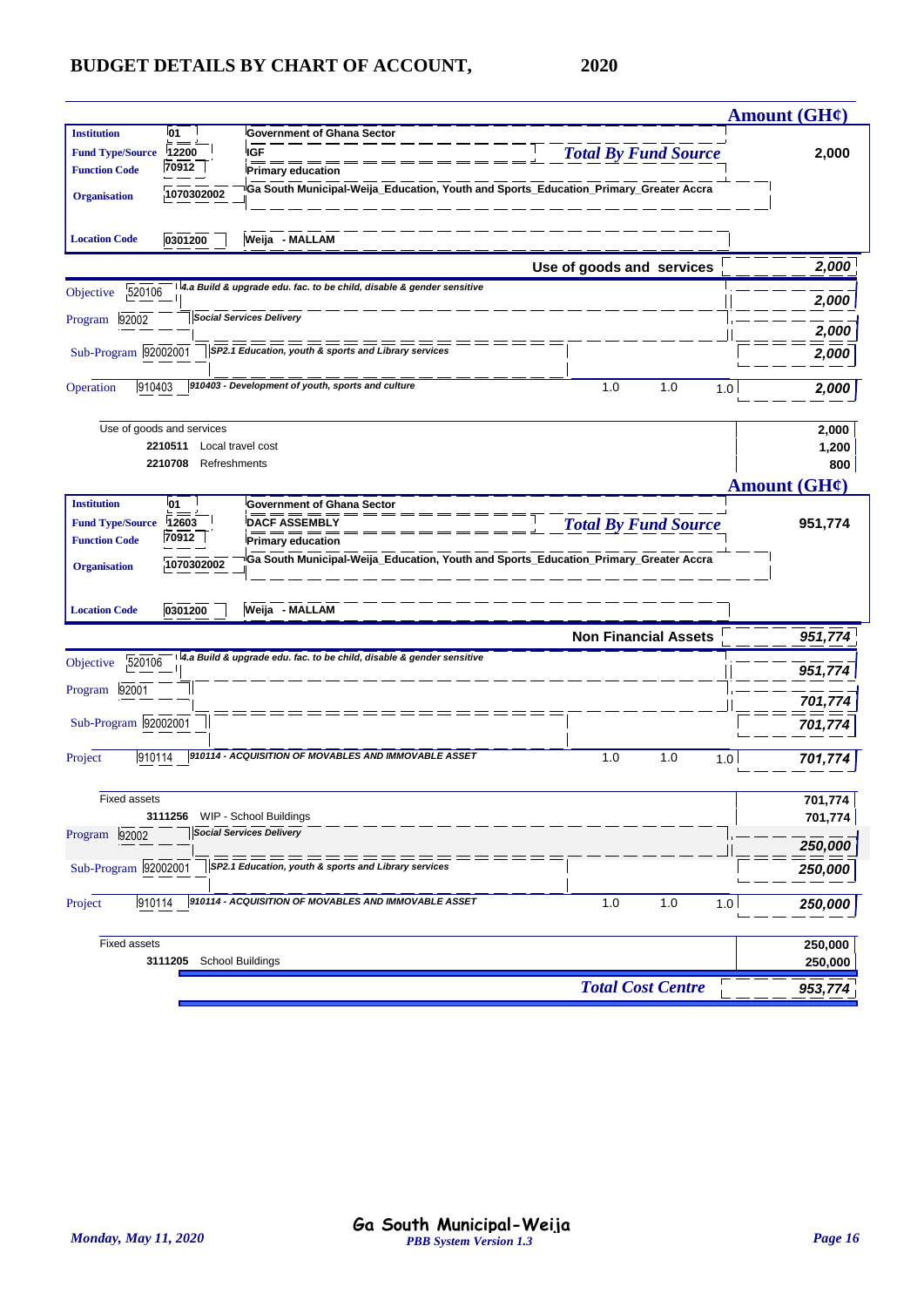| 01<br><b>Institution</b><br><b>Government of Ghana Sector</b><br><b>Total By Fund Source</b><br><b>Fund Type/Source</b><br>11001<br>GOG<br>543,930<br>70740<br><b>Function Code</b><br><b>Public health services</b><br>Ga South Municipal-Weija_Health_Environmental Health Unit__Greater Accra<br>1070402001<br><b>Organisation</b><br>Weija - MALLAM<br>0301200<br><b>Location Code</b><br><b>Compensation of employees [GFS]</b><br>543,930<br><b>Compensation of Employees</b><br>000000<br>Objective<br>543,930<br><b>Social Services Delivery</b><br>92002<br>Program<br>543,930<br>Sub-Program 92002003<br>SP2.3 Environmental Health and sanitation Services<br>543,930<br>000000<br>0.0<br>0.0<br>Operation<br>0.0<br>543,930<br>Wages and salaries [GFS]<br>543,930<br><b>Established Post</b><br>543,930<br>2111001<br><b>Amount (GH¢)</b><br><b>Institution</b><br>01<br><b>Government of Ghana Sector</b><br><b>Total By Fund Source</b><br><b>IGF</b><br>12200<br>64,200<br><b>Fund Type/Source</b><br>70740<br><b>Function Code</b><br>Public health services<br>Ga South Municipal-Weija_Health_Environmental Health Unit_Greater Accra<br>1070402001<br><b>Organisation</b><br>Weija - MALLAM<br>0301200<br><b>Location Code</b><br>Use of goods and services<br>64,200<br>6.2 Achieve access to adeq. and equit. Sanitation and hygiene<br>570201<br>Objective<br>64,200<br><b>Social Services Delivery</b><br>Program 92002<br>64,200<br>Sub-Program 92002003<br>SP2.3 Environmental Health and sanitation Services<br>64,200<br>910101 - INTERNAL MANAGEMENT OF THE ORGANISATION<br>910101<br>1.0<br>1.0<br>1.0<br>Operation<br>33,760<br>Use of goods and services<br>33,760<br>2210408 Rental of Furniture and Fittings<br>1,560<br>Maintenance and Repairs - Official Vehicles<br>7,200<br>2210502<br>Local travel cost<br>14,400<br>2210511<br>2210702<br>Seminars/Conferences/Workshops/Meetings Expenses -Foreign<br>9,600<br>2210708<br>Refreshments<br>1,000<br>910113 - ADMINISTRATIVE AND TECHNICAL MEETINGS<br>1.0<br>1.0<br>Operation<br>910113<br>1.0<br>10,440<br>Use of goods and services<br>10,440<br>2210511<br>Local travel cost<br>9,080<br>Refreshments<br>2210708<br>1,360<br>910901 - Environmental sanitation Management<br>910901<br>1.0<br>1.0<br>Operation<br>1.0<br>20,000<br>Use of goods and services<br>20,000<br>2210511 Local travel cost<br>20,000 |  |  | <b>Amount (GH¢)</b> |
|-----------------------------------------------------------------------------------------------------------------------------------------------------------------------------------------------------------------------------------------------------------------------------------------------------------------------------------------------------------------------------------------------------------------------------------------------------------------------------------------------------------------------------------------------------------------------------------------------------------------------------------------------------------------------------------------------------------------------------------------------------------------------------------------------------------------------------------------------------------------------------------------------------------------------------------------------------------------------------------------------------------------------------------------------------------------------------------------------------------------------------------------------------------------------------------------------------------------------------------------------------------------------------------------------------------------------------------------------------------------------------------------------------------------------------------------------------------------------------------------------------------------------------------------------------------------------------------------------------------------------------------------------------------------------------------------------------------------------------------------------------------------------------------------------------------------------------------------------------------------------------------------------------------------------------------------------------------------------------------------------------------------------------------------------------------------------------------------------------------------------------------------------------------------------------------------------------------------------------------------------------------------------------------------------------------------------------------------------------------------------------------------------------------|--|--|---------------------|
|                                                                                                                                                                                                                                                                                                                                                                                                                                                                                                                                                                                                                                                                                                                                                                                                                                                                                                                                                                                                                                                                                                                                                                                                                                                                                                                                                                                                                                                                                                                                                                                                                                                                                                                                                                                                                                                                                                                                                                                                                                                                                                                                                                                                                                                                                                                                                                                                           |  |  |                     |
|                                                                                                                                                                                                                                                                                                                                                                                                                                                                                                                                                                                                                                                                                                                                                                                                                                                                                                                                                                                                                                                                                                                                                                                                                                                                                                                                                                                                                                                                                                                                                                                                                                                                                                                                                                                                                                                                                                                                                                                                                                                                                                                                                                                                                                                                                                                                                                                                           |  |  |                     |
|                                                                                                                                                                                                                                                                                                                                                                                                                                                                                                                                                                                                                                                                                                                                                                                                                                                                                                                                                                                                                                                                                                                                                                                                                                                                                                                                                                                                                                                                                                                                                                                                                                                                                                                                                                                                                                                                                                                                                                                                                                                                                                                                                                                                                                                                                                                                                                                                           |  |  |                     |
|                                                                                                                                                                                                                                                                                                                                                                                                                                                                                                                                                                                                                                                                                                                                                                                                                                                                                                                                                                                                                                                                                                                                                                                                                                                                                                                                                                                                                                                                                                                                                                                                                                                                                                                                                                                                                                                                                                                                                                                                                                                                                                                                                                                                                                                                                                                                                                                                           |  |  |                     |
|                                                                                                                                                                                                                                                                                                                                                                                                                                                                                                                                                                                                                                                                                                                                                                                                                                                                                                                                                                                                                                                                                                                                                                                                                                                                                                                                                                                                                                                                                                                                                                                                                                                                                                                                                                                                                                                                                                                                                                                                                                                                                                                                                                                                                                                                                                                                                                                                           |  |  |                     |
|                                                                                                                                                                                                                                                                                                                                                                                                                                                                                                                                                                                                                                                                                                                                                                                                                                                                                                                                                                                                                                                                                                                                                                                                                                                                                                                                                                                                                                                                                                                                                                                                                                                                                                                                                                                                                                                                                                                                                                                                                                                                                                                                                                                                                                                                                                                                                                                                           |  |  |                     |
|                                                                                                                                                                                                                                                                                                                                                                                                                                                                                                                                                                                                                                                                                                                                                                                                                                                                                                                                                                                                                                                                                                                                                                                                                                                                                                                                                                                                                                                                                                                                                                                                                                                                                                                                                                                                                                                                                                                                                                                                                                                                                                                                                                                                                                                                                                                                                                                                           |  |  |                     |
|                                                                                                                                                                                                                                                                                                                                                                                                                                                                                                                                                                                                                                                                                                                                                                                                                                                                                                                                                                                                                                                                                                                                                                                                                                                                                                                                                                                                                                                                                                                                                                                                                                                                                                                                                                                                                                                                                                                                                                                                                                                                                                                                                                                                                                                                                                                                                                                                           |  |  |                     |
|                                                                                                                                                                                                                                                                                                                                                                                                                                                                                                                                                                                                                                                                                                                                                                                                                                                                                                                                                                                                                                                                                                                                                                                                                                                                                                                                                                                                                                                                                                                                                                                                                                                                                                                                                                                                                                                                                                                                                                                                                                                                                                                                                                                                                                                                                                                                                                                                           |  |  |                     |
|                                                                                                                                                                                                                                                                                                                                                                                                                                                                                                                                                                                                                                                                                                                                                                                                                                                                                                                                                                                                                                                                                                                                                                                                                                                                                                                                                                                                                                                                                                                                                                                                                                                                                                                                                                                                                                                                                                                                                                                                                                                                                                                                                                                                                                                                                                                                                                                                           |  |  |                     |
|                                                                                                                                                                                                                                                                                                                                                                                                                                                                                                                                                                                                                                                                                                                                                                                                                                                                                                                                                                                                                                                                                                                                                                                                                                                                                                                                                                                                                                                                                                                                                                                                                                                                                                                                                                                                                                                                                                                                                                                                                                                                                                                                                                                                                                                                                                                                                                                                           |  |  |                     |
|                                                                                                                                                                                                                                                                                                                                                                                                                                                                                                                                                                                                                                                                                                                                                                                                                                                                                                                                                                                                                                                                                                                                                                                                                                                                                                                                                                                                                                                                                                                                                                                                                                                                                                                                                                                                                                                                                                                                                                                                                                                                                                                                                                                                                                                                                                                                                                                                           |  |  |                     |
|                                                                                                                                                                                                                                                                                                                                                                                                                                                                                                                                                                                                                                                                                                                                                                                                                                                                                                                                                                                                                                                                                                                                                                                                                                                                                                                                                                                                                                                                                                                                                                                                                                                                                                                                                                                                                                                                                                                                                                                                                                                                                                                                                                                                                                                                                                                                                                                                           |  |  |                     |
|                                                                                                                                                                                                                                                                                                                                                                                                                                                                                                                                                                                                                                                                                                                                                                                                                                                                                                                                                                                                                                                                                                                                                                                                                                                                                                                                                                                                                                                                                                                                                                                                                                                                                                                                                                                                                                                                                                                                                                                                                                                                                                                                                                                                                                                                                                                                                                                                           |  |  |                     |
|                                                                                                                                                                                                                                                                                                                                                                                                                                                                                                                                                                                                                                                                                                                                                                                                                                                                                                                                                                                                                                                                                                                                                                                                                                                                                                                                                                                                                                                                                                                                                                                                                                                                                                                                                                                                                                                                                                                                                                                                                                                                                                                                                                                                                                                                                                                                                                                                           |  |  |                     |
|                                                                                                                                                                                                                                                                                                                                                                                                                                                                                                                                                                                                                                                                                                                                                                                                                                                                                                                                                                                                                                                                                                                                                                                                                                                                                                                                                                                                                                                                                                                                                                                                                                                                                                                                                                                                                                                                                                                                                                                                                                                                                                                                                                                                                                                                                                                                                                                                           |  |  |                     |
|                                                                                                                                                                                                                                                                                                                                                                                                                                                                                                                                                                                                                                                                                                                                                                                                                                                                                                                                                                                                                                                                                                                                                                                                                                                                                                                                                                                                                                                                                                                                                                                                                                                                                                                                                                                                                                                                                                                                                                                                                                                                                                                                                                                                                                                                                                                                                                                                           |  |  |                     |
|                                                                                                                                                                                                                                                                                                                                                                                                                                                                                                                                                                                                                                                                                                                                                                                                                                                                                                                                                                                                                                                                                                                                                                                                                                                                                                                                                                                                                                                                                                                                                                                                                                                                                                                                                                                                                                                                                                                                                                                                                                                                                                                                                                                                                                                                                                                                                                                                           |  |  |                     |
|                                                                                                                                                                                                                                                                                                                                                                                                                                                                                                                                                                                                                                                                                                                                                                                                                                                                                                                                                                                                                                                                                                                                                                                                                                                                                                                                                                                                                                                                                                                                                                                                                                                                                                                                                                                                                                                                                                                                                                                                                                                                                                                                                                                                                                                                                                                                                                                                           |  |  |                     |
|                                                                                                                                                                                                                                                                                                                                                                                                                                                                                                                                                                                                                                                                                                                                                                                                                                                                                                                                                                                                                                                                                                                                                                                                                                                                                                                                                                                                                                                                                                                                                                                                                                                                                                                                                                                                                                                                                                                                                                                                                                                                                                                                                                                                                                                                                                                                                                                                           |  |  |                     |
|                                                                                                                                                                                                                                                                                                                                                                                                                                                                                                                                                                                                                                                                                                                                                                                                                                                                                                                                                                                                                                                                                                                                                                                                                                                                                                                                                                                                                                                                                                                                                                                                                                                                                                                                                                                                                                                                                                                                                                                                                                                                                                                                                                                                                                                                                                                                                                                                           |  |  |                     |
|                                                                                                                                                                                                                                                                                                                                                                                                                                                                                                                                                                                                                                                                                                                                                                                                                                                                                                                                                                                                                                                                                                                                                                                                                                                                                                                                                                                                                                                                                                                                                                                                                                                                                                                                                                                                                                                                                                                                                                                                                                                                                                                                                                                                                                                                                                                                                                                                           |  |  |                     |
|                                                                                                                                                                                                                                                                                                                                                                                                                                                                                                                                                                                                                                                                                                                                                                                                                                                                                                                                                                                                                                                                                                                                                                                                                                                                                                                                                                                                                                                                                                                                                                                                                                                                                                                                                                                                                                                                                                                                                                                                                                                                                                                                                                                                                                                                                                                                                                                                           |  |  |                     |
|                                                                                                                                                                                                                                                                                                                                                                                                                                                                                                                                                                                                                                                                                                                                                                                                                                                                                                                                                                                                                                                                                                                                                                                                                                                                                                                                                                                                                                                                                                                                                                                                                                                                                                                                                                                                                                                                                                                                                                                                                                                                                                                                                                                                                                                                                                                                                                                                           |  |  |                     |
|                                                                                                                                                                                                                                                                                                                                                                                                                                                                                                                                                                                                                                                                                                                                                                                                                                                                                                                                                                                                                                                                                                                                                                                                                                                                                                                                                                                                                                                                                                                                                                                                                                                                                                                                                                                                                                                                                                                                                                                                                                                                                                                                                                                                                                                                                                                                                                                                           |  |  |                     |
|                                                                                                                                                                                                                                                                                                                                                                                                                                                                                                                                                                                                                                                                                                                                                                                                                                                                                                                                                                                                                                                                                                                                                                                                                                                                                                                                                                                                                                                                                                                                                                                                                                                                                                                                                                                                                                                                                                                                                                                                                                                                                                                                                                                                                                                                                                                                                                                                           |  |  |                     |
|                                                                                                                                                                                                                                                                                                                                                                                                                                                                                                                                                                                                                                                                                                                                                                                                                                                                                                                                                                                                                                                                                                                                                                                                                                                                                                                                                                                                                                                                                                                                                                                                                                                                                                                                                                                                                                                                                                                                                                                                                                                                                                                                                                                                                                                                                                                                                                                                           |  |  |                     |
|                                                                                                                                                                                                                                                                                                                                                                                                                                                                                                                                                                                                                                                                                                                                                                                                                                                                                                                                                                                                                                                                                                                                                                                                                                                                                                                                                                                                                                                                                                                                                                                                                                                                                                                                                                                                                                                                                                                                                                                                                                                                                                                                                                                                                                                                                                                                                                                                           |  |  |                     |
|                                                                                                                                                                                                                                                                                                                                                                                                                                                                                                                                                                                                                                                                                                                                                                                                                                                                                                                                                                                                                                                                                                                                                                                                                                                                                                                                                                                                                                                                                                                                                                                                                                                                                                                                                                                                                                                                                                                                                                                                                                                                                                                                                                                                                                                                                                                                                                                                           |  |  |                     |
|                                                                                                                                                                                                                                                                                                                                                                                                                                                                                                                                                                                                                                                                                                                                                                                                                                                                                                                                                                                                                                                                                                                                                                                                                                                                                                                                                                                                                                                                                                                                                                                                                                                                                                                                                                                                                                                                                                                                                                                                                                                                                                                                                                                                                                                                                                                                                                                                           |  |  |                     |
|                                                                                                                                                                                                                                                                                                                                                                                                                                                                                                                                                                                                                                                                                                                                                                                                                                                                                                                                                                                                                                                                                                                                                                                                                                                                                                                                                                                                                                                                                                                                                                                                                                                                                                                                                                                                                                                                                                                                                                                                                                                                                                                                                                                                                                                                                                                                                                                                           |  |  |                     |
|                                                                                                                                                                                                                                                                                                                                                                                                                                                                                                                                                                                                                                                                                                                                                                                                                                                                                                                                                                                                                                                                                                                                                                                                                                                                                                                                                                                                                                                                                                                                                                                                                                                                                                                                                                                                                                                                                                                                                                                                                                                                                                                                                                                                                                                                                                                                                                                                           |  |  |                     |
|                                                                                                                                                                                                                                                                                                                                                                                                                                                                                                                                                                                                                                                                                                                                                                                                                                                                                                                                                                                                                                                                                                                                                                                                                                                                                                                                                                                                                                                                                                                                                                                                                                                                                                                                                                                                                                                                                                                                                                                                                                                                                                                                                                                                                                                                                                                                                                                                           |  |  |                     |
|                                                                                                                                                                                                                                                                                                                                                                                                                                                                                                                                                                                                                                                                                                                                                                                                                                                                                                                                                                                                                                                                                                                                                                                                                                                                                                                                                                                                                                                                                                                                                                                                                                                                                                                                                                                                                                                                                                                                                                                                                                                                                                                                                                                                                                                                                                                                                                                                           |  |  |                     |
|                                                                                                                                                                                                                                                                                                                                                                                                                                                                                                                                                                                                                                                                                                                                                                                                                                                                                                                                                                                                                                                                                                                                                                                                                                                                                                                                                                                                                                                                                                                                                                                                                                                                                                                                                                                                                                                                                                                                                                                                                                                                                                                                                                                                                                                                                                                                                                                                           |  |  |                     |
|                                                                                                                                                                                                                                                                                                                                                                                                                                                                                                                                                                                                                                                                                                                                                                                                                                                                                                                                                                                                                                                                                                                                                                                                                                                                                                                                                                                                                                                                                                                                                                                                                                                                                                                                                                                                                                                                                                                                                                                                                                                                                                                                                                                                                                                                                                                                                                                                           |  |  |                     |
|                                                                                                                                                                                                                                                                                                                                                                                                                                                                                                                                                                                                                                                                                                                                                                                                                                                                                                                                                                                                                                                                                                                                                                                                                                                                                                                                                                                                                                                                                                                                                                                                                                                                                                                                                                                                                                                                                                                                                                                                                                                                                                                                                                                                                                                                                                                                                                                                           |  |  |                     |
|                                                                                                                                                                                                                                                                                                                                                                                                                                                                                                                                                                                                                                                                                                                                                                                                                                                                                                                                                                                                                                                                                                                                                                                                                                                                                                                                                                                                                                                                                                                                                                                                                                                                                                                                                                                                                                                                                                                                                                                                                                                                                                                                                                                                                                                                                                                                                                                                           |  |  |                     |
|                                                                                                                                                                                                                                                                                                                                                                                                                                                                                                                                                                                                                                                                                                                                                                                                                                                                                                                                                                                                                                                                                                                                                                                                                                                                                                                                                                                                                                                                                                                                                                                                                                                                                                                                                                                                                                                                                                                                                                                                                                                                                                                                                                                                                                                                                                                                                                                                           |  |  |                     |
|                                                                                                                                                                                                                                                                                                                                                                                                                                                                                                                                                                                                                                                                                                                                                                                                                                                                                                                                                                                                                                                                                                                                                                                                                                                                                                                                                                                                                                                                                                                                                                                                                                                                                                                                                                                                                                                                                                                                                                                                                                                                                                                                                                                                                                                                                                                                                                                                           |  |  |                     |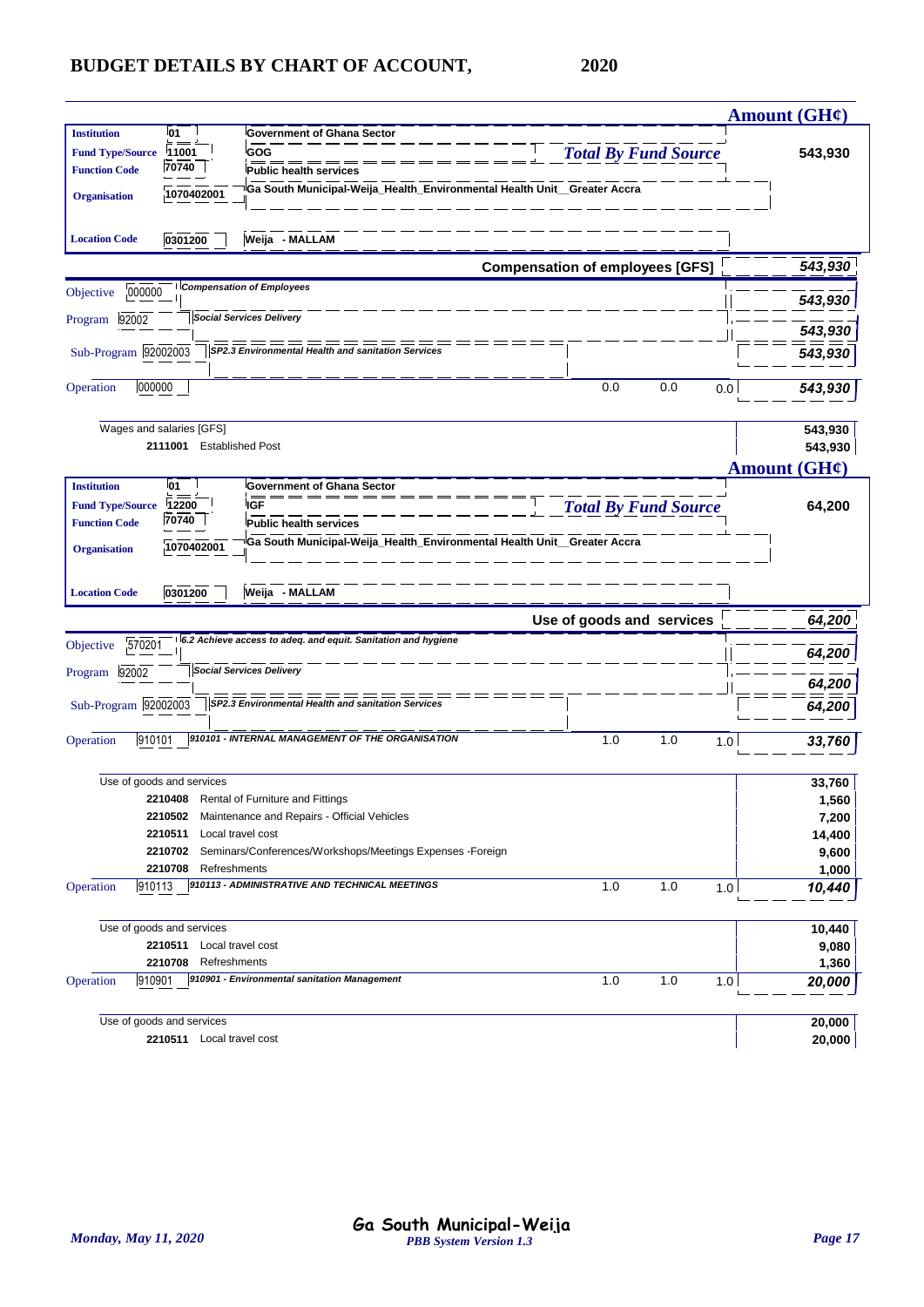|                         |                           |                                                                         |                             | <b>Amount (GH¢)</b> |
|-------------------------|---------------------------|-------------------------------------------------------------------------|-----------------------------|---------------------|
| <b>Institution</b>      | <b>01</b>                 | <b>Government of Ghana Sector</b>                                       |                             |                     |
| <b>Fund Type/Source</b> | 13026                     |                                                                         | <b>Total By Fund Source</b> | 265,000             |
| <b>Function Code</b>    | 70740                     | <b>Public health services</b>                                           |                             |                     |
| <b>Organisation</b>     | 1070402001                | Ga South Municipal-Weija_Health_Environmental Health Unit_Greater Accra |                             |                     |
| <b>Location Code</b>    | 0301200                   | Weija - MALLAM                                                          |                             |                     |
|                         |                           |                                                                         | Use of goods and services   | 265,000             |
| 570201<br>Objective     |                           | 6.2 Achieve access to adeq. and equit. Sanitation and hygiene           |                             | 265,000             |
| 92002<br>Program        |                           | <b>Social Services Delivery</b>                                         |                             |                     |
|                         |                           |                                                                         |                             | 265,000             |
| Sub-Program 92002003    |                           | SP2.3 Environmental Health and sanitation Services                      |                             | 265,000             |
| 910108<br>Operation     |                           | 910108 - MONITORING AND EVALUATON OF PROGRAMMES AND PROJECTS            | 1.0<br>1.0                  | 165,000<br>1.0      |
|                         | Use of goods and services |                                                                         |                             | 165,000             |
|                         | 2210203                   | Telecommunications                                                      |                             | 21,000              |
|                         | 2210502                   | Maintenance and Repairs - Official Vehicles                             |                             | 20,000              |
|                         | 2210505                   | Running Cost - Official Vehicles                                        |                             | 60,000              |
|                         | 2210511                   | Local travel cost                                                       |                             | 32,000              |
|                         | 2210702                   | Seminars/Conferences/Workshops/Meetings Expenses -Foreign               |                             | 2,000               |
|                         | 2210708                   | Refreshments                                                            |                             | 30,000              |
| 910901<br>Operation     |                           | 910901 - Environmental sanitation Management                            | 1.0<br>1.0                  | 1.0<br>100,000      |
|                         | Use of goods and services |                                                                         |                             | 100,000             |
|                         | 2210505                   | Running Cost - Official Vehicles                                        |                             | 50,000              |
|                         | 2210708<br>Refreshments   |                                                                         |                             | 50,000              |
|                         |                           |                                                                         | <b>Total Cost Centre</b>    | 873,130             |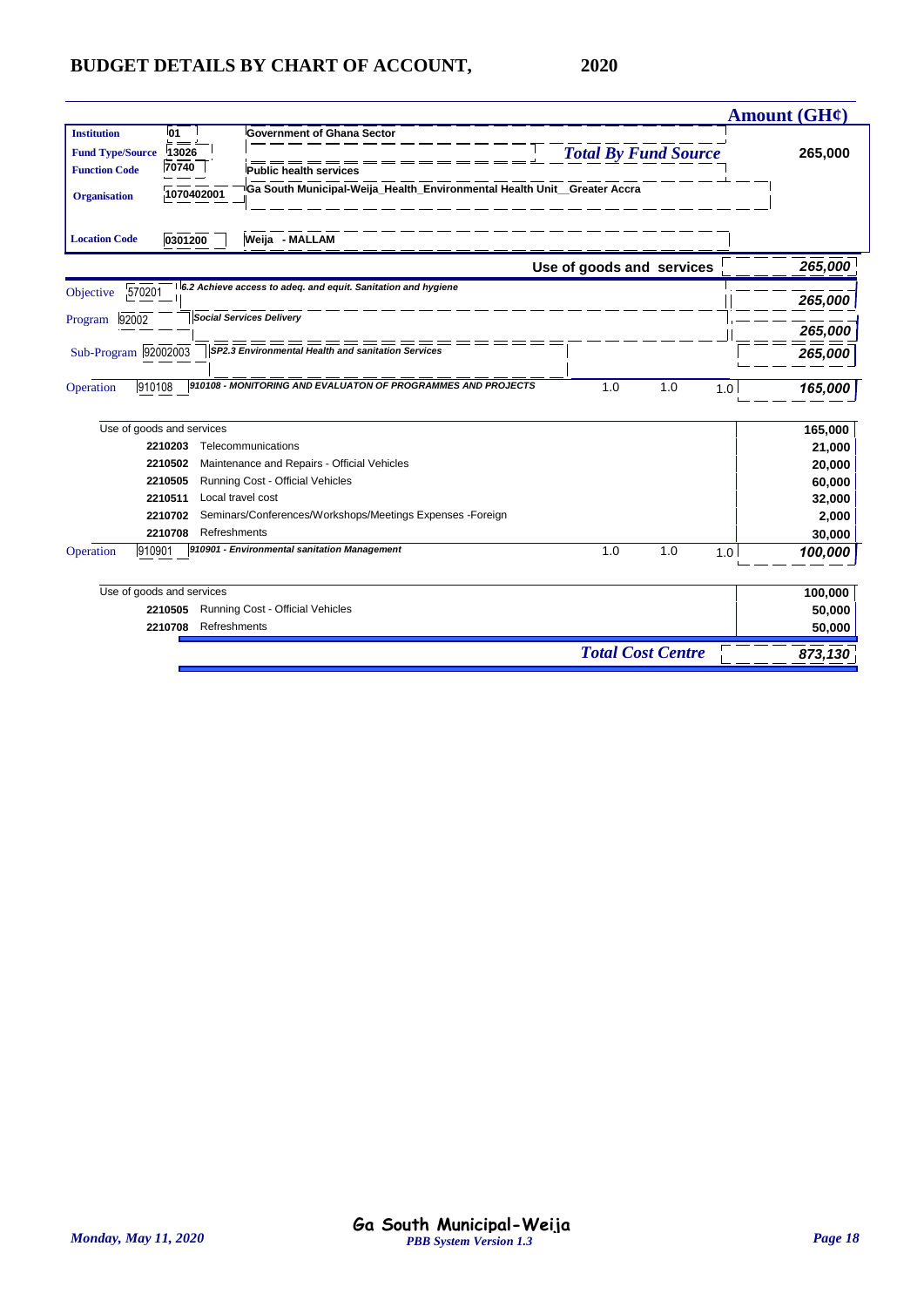|                         |                           |                                                                                          |                             | <u>Amount (GH¢)</u> |
|-------------------------|---------------------------|------------------------------------------------------------------------------------------|-----------------------------|---------------------|
| <b>Institution</b>      | <b>01</b>                 | <b>Government of Ghana Sector</b>                                                        |                             |                     |
| <b>Fund Type/Source</b> | 12200                     | <b>IGF</b>                                                                               | <b>Total By Fund Source</b> | 10,000              |
| <b>Function Code</b>    | 70731                     | General hospital services (IS)                                                           |                             |                     |
| <b>Organisation</b>     | 1070403001                | Ga South Municipal-Weija_Health_Hospital services_Greater Accra                          |                             |                     |
|                         |                           |                                                                                          |                             |                     |
| <b>Location Code</b>    | 0301200                   | Weija - MALLAM                                                                           |                             |                     |
|                         |                           |                                                                                          | Use of goods and services   | 10,000              |
| 530101<br>Objective     |                           | 3.8 Ach. univ. health coverage, incl. fin. risk prot., access to qual. health-care serv. |                             | 10,000              |
| 92002<br>Program        |                           | <b>Social Services Delivery</b>                                                          |                             |                     |
|                         |                           |                                                                                          |                             | 10,000              |
| Sub-Program 92002002    |                           | SP2.2 Public Health Services and management                                              |                             | 10,000              |
| 910503<br>Operation     |                           | 910503 - Public Health services                                                          | 1.0<br>1.0                  | 10,000<br>1.0       |
|                         |                           |                                                                                          |                             |                     |
|                         | Use of goods and services |                                                                                          |                             | 10,000              |
|                         |                           | 2210509 Other Travel and Transportation                                                  |                             | 10,000              |
|                         |                           |                                                                                          |                             | Amount $(GH\ell)$   |
| <b>Institution</b>      | <b>01</b>                 | <b>Government of Ghana Sector</b>                                                        |                             |                     |
| <b>Fund Type/Source</b> | 12603<br>70731            | <b>DACF ASSEMBLY</b>                                                                     | <b>Total By Fund Source</b> | 422,651             |
| <b>Function Code</b>    |                           | <b>General hospital services (IS)</b>                                                    |                             |                     |
| <b>Organisation</b>     | 1070403001                | Ga South Municipal-Weija_Health_Hospital services_Greater Accra                          |                             |                     |
|                         |                           |                                                                                          |                             |                     |
| <b>Location Code</b>    | 0301200                   | Weija - MALLAM                                                                           |                             |                     |
|                         |                           |                                                                                          |                             |                     |
|                         |                           |                                                                                          | Use of goods and services   | 22,651              |
| 530101<br>Objective     |                           | 3.8 Ach. univ. health coverage, incl. fin. risk prot., access to qual. health-care serv. |                             |                     |
|                         |                           | <b>Social Services Delivery</b>                                                          |                             | 22,651              |
| 92002<br>Program        |                           | $=$ $=$ $=$ $=$ $=$                                                                      |                             | 22,651              |
| Sub-Program 92002002    |                           | SP2.2 Public Health Services and management                                              |                             | 22,651              |
|                         |                           | 910501 - District response initiative (DRI) on HIV/AIDS and Malaria                      |                             |                     |
| 910501<br>Operation     |                           |                                                                                          | 1.0<br>1.0                  | 1.0<br>22,651       |
|                         | Use of goods and services |                                                                                          |                             |                     |
|                         |                           | 2210111 Other Office Materials and Consumables                                           |                             | 22,651<br>6,000     |
|                         | 2210408                   | Rental of Furniture and Fittings                                                         |                             | 500                 |
|                         | 2210511                   | Local travel cost                                                                        |                             | 2,000               |
|                         | 2210702                   | Seminars/Conferences/Workshops/Meetings Expenses -Foreign                                |                             | 10,000              |
|                         | 2210708<br>Refreshments   |                                                                                          |                             | 4,151               |
|                         |                           |                                                                                          | <b>Non Financial Assets</b> | 400,000             |
| 530101<br>Objective     |                           | 3.8 Ach. univ. health coverage, incl. fin. risk prot., access to qual. health-care serv. |                             |                     |
| 92002<br>Program        |                           | <b>Social Services Delivery</b>                                                          |                             | 400,000             |
|                         |                           |                                                                                          |                             | 400,000             |
| Sub-Program 92002002    |                           | SP2.2 Public Health Services and management                                              |                             | 400,000             |
| 910114<br>Project       |                           | 910114 - ACQUISITION OF MOVABLES AND IMMOVABLE ASSET                                     | 1.0<br>1.0                  | 1.0<br>400,000      |
|                         |                           |                                                                                          |                             |                     |
| <b>Fixed assets</b>     | 3111252 WIP - Clinics     |                                                                                          |                             | 400,000<br>400,000  |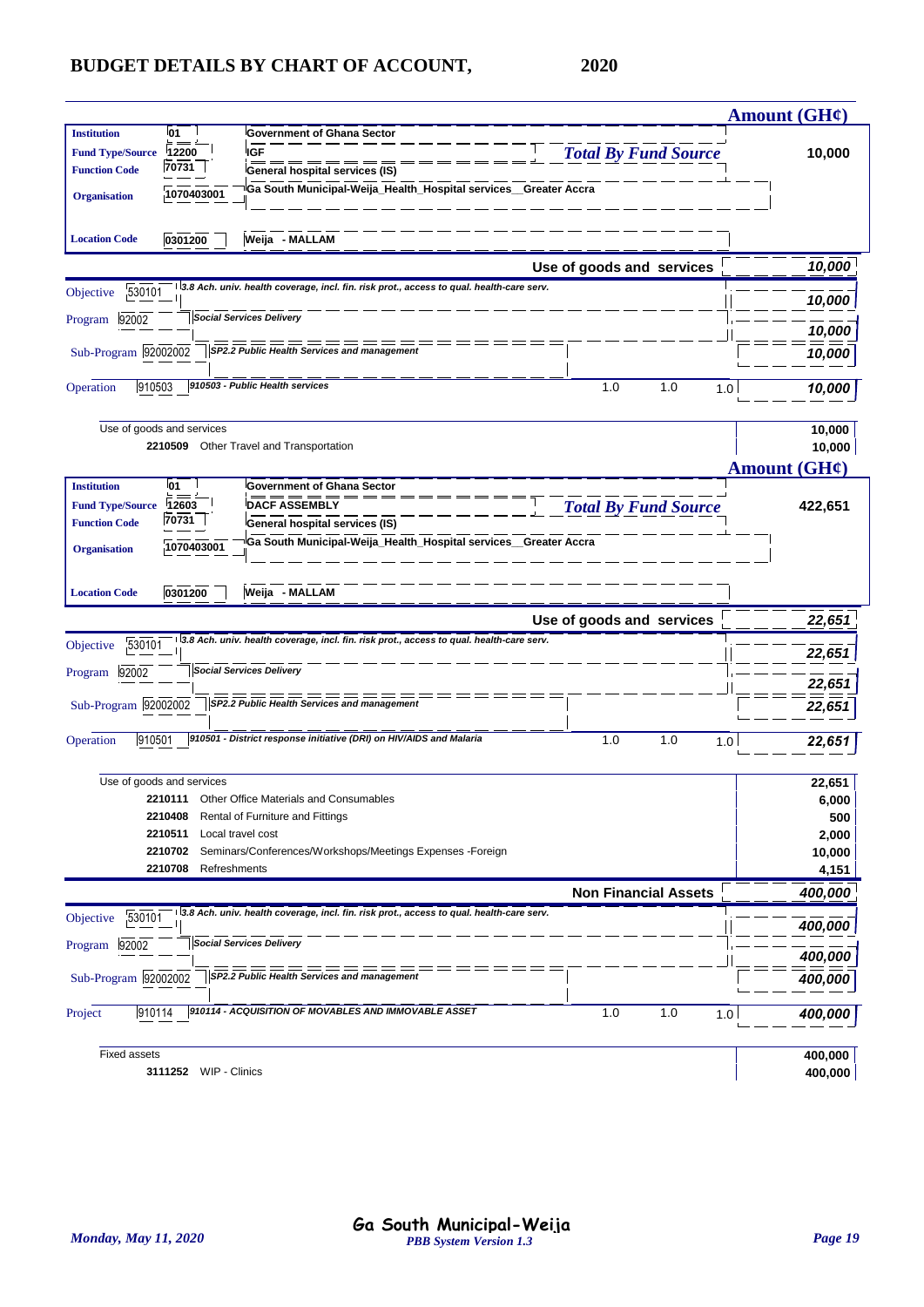|                                               |                   |                                                                                          |                             | Amount $(GH\ell)$ |
|-----------------------------------------------|-------------------|------------------------------------------------------------------------------------------|-----------------------------|-------------------|
| <b>Institution</b><br><b>Fund Type/Source</b> | 01<br>14009       | <b>Government of Ghana Sector</b><br><b>DDF</b>                                          | <b>Total By Fund Source</b> | 340,500           |
| <b>Function Code</b>                          | $\frac{1}{70731}$ | General hospital services (IS)                                                           |                             |                   |
| <b>Organisation</b>                           | 1070403001        | <sup>∥</sup> Ga South Municipal-Weija_Health_Hospital services__Greater Accra            |                             |                   |
| <b>Location Code</b>                          | 0301200           | Weija - MALLAM                                                                           |                             |                   |
|                                               |                   |                                                                                          | <b>Non Financial Assets</b> | 340,500           |
| 530101<br>Objective                           |                   | 3.8 Ach. univ. health coverage, incl. fin. risk prot., access to qual. health-care serv. |                             | 340,500           |
| 92002<br>Program                              |                   | <b>Social Services Delivery</b>                                                          |                             | 340,500           |
| Sub-Program 92002002                          |                   | SP2.2 Public Health Services and management                                              |                             | 340,500           |
| 910114<br>Project                             |                   | 910114 - ACQUISITION OF MOVABLES AND IMMOVABLE ASSET                                     | 1.0<br>1.0<br>1.0           | 340,500           |
| <b>Fixed assets</b>                           |                   |                                                                                          |                             | 340,500           |
| 3111252                                       | WIP - Clinics     |                                                                                          |                             | 340,500           |
|                                               |                   |                                                                                          | <b>Total Cost Centre</b>    | 773,151           |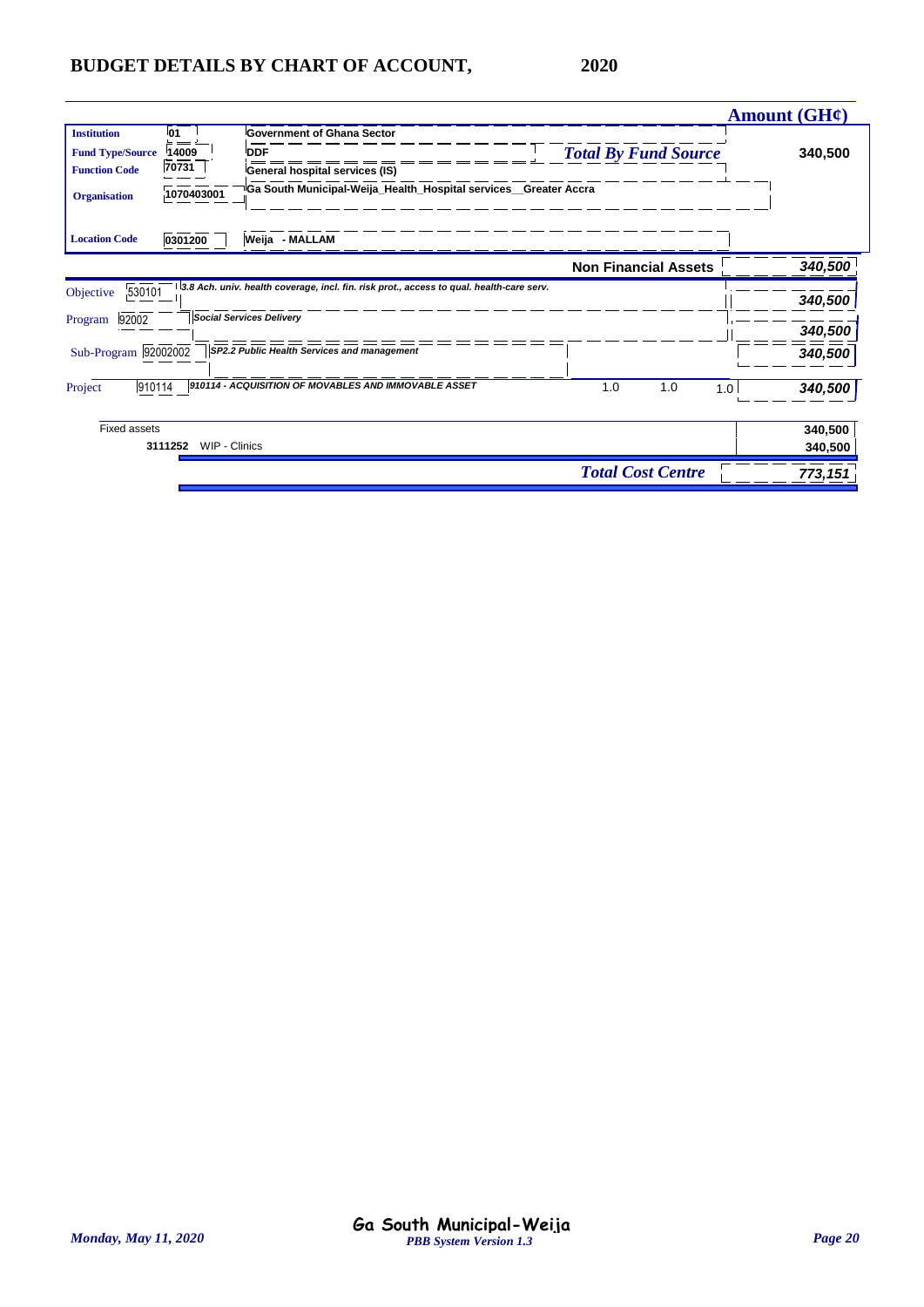|                         |                           |                                                               |                             | Amount $(GH\mathcal{C})$ |
|-------------------------|---------------------------|---------------------------------------------------------------|-----------------------------|--------------------------|
| <b>Institution</b>      | l01                       | <b>Government of Ghana Sector</b>                             |                             |                          |
| <b>Fund Type/Source</b> | 12200                     | <b>IGF</b>                                                    | <b>Total By Fund Source</b> | 65,600                   |
| <b>Function Code</b>    | 70510                     | <b>Waste management</b>                                       |                             |                          |
| <b>Organisation</b>     | 1070500001                | Ga South Municipal-Weija_Waste Management___Greater Accra     |                             |                          |
| <b>Location Code</b>    | 0301200                   | Weija - MALLAM                                                |                             |                          |
|                         |                           |                                                               | Use of goods and services   | 65,600                   |
| 570201<br>Objective     |                           | 6.2 Achieve access to adeq. and equit. Sanitation and hygiene |                             | 65,600                   |
|                         |                           | <b>Social Services Delivery</b>                               |                             |                          |
| Program<br>92002        |                           |                                                               |                             | 65,600                   |
| Sub-Program 92002003    |                           | SP2.3 Environmental Health and sanitation Services            |                             | 65,600                   |
| 910901<br>Operation     |                           | 910901 - Environmental sanitation Management                  | 1.0<br>1.0                  | 65,600<br>1.0            |
|                         | Use of goods and services |                                                               |                             | 65,600                   |
|                         | 2210509                   | Other Travel and Transportation                               |                             | 30,000                   |
|                         | 2210511                   | Local travel cost                                             |                             | 20,000                   |
|                         | 2210708                   | Refreshments                                                  |                             | 600                      |
|                         | 2210711                   | Public Education and Sensitization                            |                             | 15,000                   |
|                         |                           |                                                               | <b>Total Cost Centre</b>    | 65,600                   |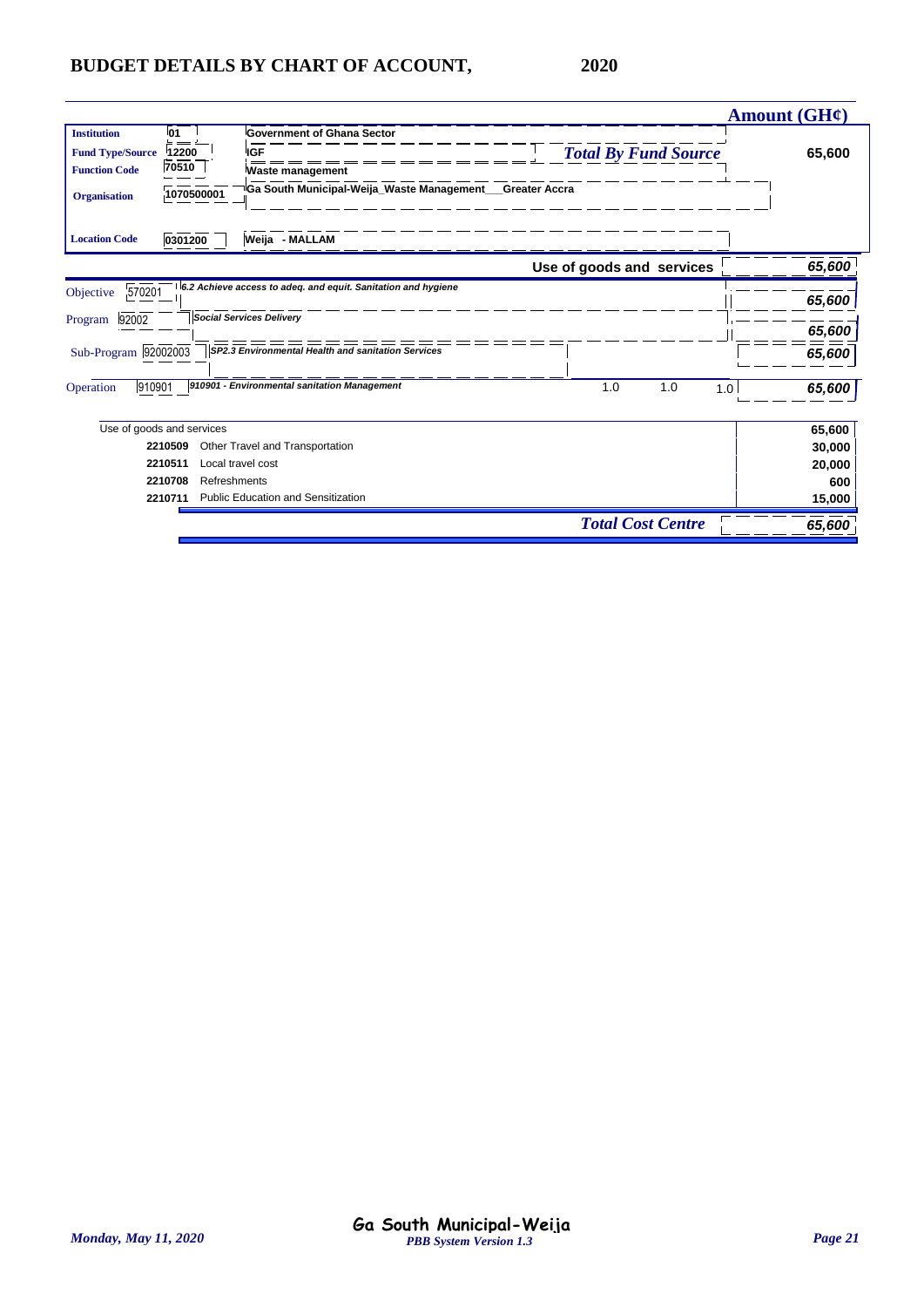|                         |                                     |                                                                            |                                        |                             | <b>Amount (GH¢)</b> |
|-------------------------|-------------------------------------|----------------------------------------------------------------------------|----------------------------------------|-----------------------------|---------------------|
| <b>Institution</b>      | 01                                  | <b>Government of Ghana Sector</b>                                          |                                        |                             |                     |
| <b>Fund Type/Source</b> | 11001<br>70421                      | GOG                                                                        |                                        | <b>Total By Fund Source</b> | 293,226             |
| <b>Function Code</b>    |                                     | <b>Agriculture cs</b>                                                      |                                        |                             |                     |
| <b>Organisation</b>     | 1070600001                          | Ga South Municipal-Weija_Agriculture__Greater Accra                        |                                        |                             |                     |
|                         |                                     |                                                                            |                                        |                             |                     |
| <b>Location Code</b>    | 0301200                             | Weija - MALLAM                                                             |                                        |                             |                     |
|                         |                                     |                                                                            | <b>Compensation of employees [GFS]</b> |                             | 227,356             |
| 000000<br>Objective     |                                     | <b>Compensation of Employees</b>                                           |                                        |                             | 227,356             |
| Program 92004           |                                     | <b>Economic Development</b>                                                |                                        |                             |                     |
| Sub-Program 92004001    |                                     | SP4.1 Agricultural Services and Management                                 |                                        |                             | 227,356             |
|                         |                                     |                                                                            |                                        |                             | 227,356             |
| 000000<br>Operation     |                                     |                                                                            | 0.0                                    | 0.0                         | 0.0<br>227,356      |
|                         |                                     |                                                                            |                                        |                             |                     |
|                         | Wages and salaries [GFS]<br>2111001 | <b>Established Post</b>                                                    |                                        |                             | 227,356             |
|                         |                                     |                                                                            |                                        |                             | 227,356             |
|                         |                                     | 2.3 Dble e agric prdtvty & incms of smll-scle fd prducrs 4 vlue additn     |                                        | Use of goods and services   | 65,870              |
| 150801<br>Objective     |                                     |                                                                            |                                        |                             | 1,485               |
| Program 92004           |                                     | <b>Economic Development</b>                                                |                                        |                             | 1,485               |
| Sub-Program 92004001    |                                     | SP4.1 Agricultural Services and Management                                 |                                        |                             | 1,485               |
|                         |                                     |                                                                            |                                        |                             |                     |
| 910103<br>Operation     |                                     | 910103 - MANPOWER AND SKILLS DEVELOPMENT                                   | 1.0                                    | 1.0                         | 1.0<br>1,485        |
|                         | Use of goods and services           |                                                                            |                                        |                             |                     |
|                         | 2210103                             | <b>Refreshment Items</b>                                                   |                                        |                             | 1,485<br>735        |
|                         | 2210511<br>Local travel cost        |                                                                            |                                        |                             | 750                 |
| 150802<br>Objective     |                                     | 2.c Adpt measures to ensure prop funct.of food cmmdty mkts                 |                                        |                             |                     |
| Program 92004           |                                     | <b>Economic Development</b>                                                |                                        |                             | 4,200               |
|                         |                                     |                                                                            |                                        |                             | 4,200               |
| Sub-Program 92004001    |                                     | SP4.1 Agricultural Services and Management                                 |                                        |                             | 4,200               |
| 910113<br>Operation     |                                     | 910113 - ADMINISTRATIVE AND TECHNICAL MEETINGS                             | 1.0                                    | 1.0                         | 4,200<br>1.0        |
|                         |                                     |                                                                            |                                        |                             |                     |
|                         | Use of goods and services           |                                                                            |                                        |                             | 4,200               |
|                         | 2210708 Refreshments                |                                                                            |                                        |                             | 4,200               |
| 300101<br>Objective     |                                     | 2.a Inc. invest. to enhance agric. productive capacity                     |                                        |                             | 60,185              |
| 92004<br>Program        |                                     | <b>Economic Development</b>                                                |                                        |                             |                     |
| Sub-Program 92004001    |                                     | $=$ $=$ $=$<br>SP4.1 Agricultural Services and Management                  |                                        |                             | 60,185              |
|                         |                                     |                                                                            |                                        |                             | 60,185              |
| Operation<br>910101     |                                     | 910101 - INTERNAL MANAGEMENT OF THE ORGANISATION                           | 1.0                                    | 1.0                         | 1.0<br>12,000       |
|                         |                                     |                                                                            |                                        |                             |                     |
|                         | Use of goods and services           |                                                                            |                                        |                             | 12,000              |
| 910301                  | 2210502                             | Maintenance and Repairs - Official Vehicles<br>910301 - Extension Services | 1.0                                    | 1.0                         | 12,000              |
| Operation               |                                     |                                                                            |                                        |                             | 1.0<br>48,185       |
|                         | Use of goods and services           |                                                                            |                                        |                             | 48,185              |
|                         | 2210110                             | <b>Specialised Stock</b>                                                   |                                        |                             | 8,000               |
|                         | 2210111                             | Other Office Materials and Consumables                                     |                                        |                             | 500                 |
|                         | 2210113<br><b>Feeding Cost</b>      |                                                                            |                                        |                             | 2,000               |
|                         | Local travel cost<br>2210511        |                                                                            |                                        |                             | 37,685              |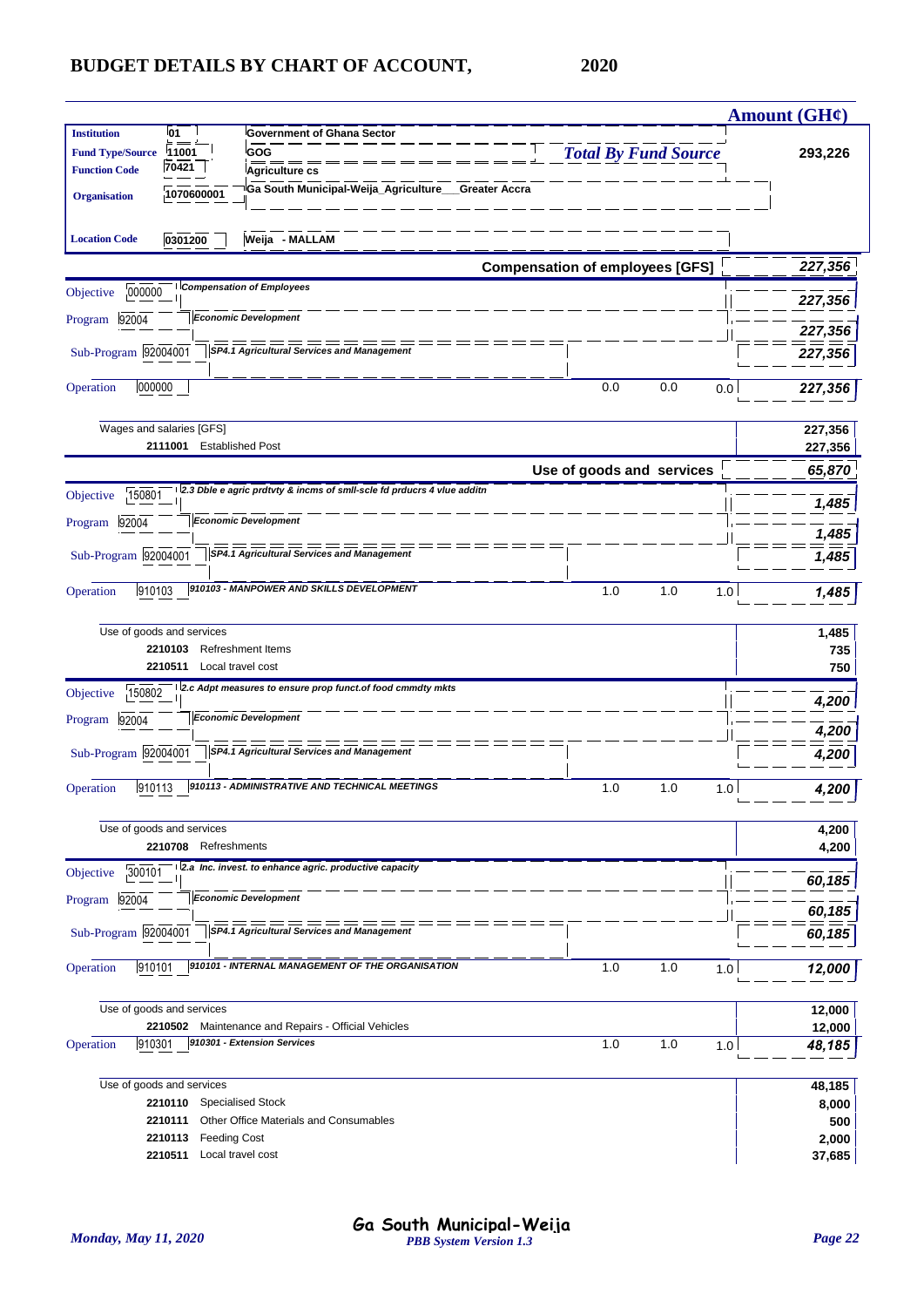|                         |                                |                                                                        |                             |     | <b>Amount (GH¢)</b> |
|-------------------------|--------------------------------|------------------------------------------------------------------------|-----------------------------|-----|---------------------|
| <b>Institution</b>      | 01                             | <b>Government of Ghana Sector</b>                                      |                             |     |                     |
| <b>Fund Type/Source</b> | 12200                          | <b>IGF</b>                                                             | <b>Total By Fund Source</b> |     | 373,300             |
| <b>Function Code</b>    | 70421                          | Agriculture cs                                                         |                             |     |                     |
| <b>Organisation</b>     | 1070600001                     | Ga South Municipal-Weija_Agriculture__Greater Accra                    |                             |     |                     |
| <b>Location Code</b>    | 0301200                        | Weija - MALLAM                                                         |                             |     |                     |
|                         |                                |                                                                        | Use of goods and services   |     | 73,300              |
| 150801<br>Objective     |                                | 2.3 Dble e agric prdtvty & incms of smil-scle fd prducrs 4 viue additn |                             |     | 3,300               |
| Program 92004           |                                | <b>Economic Development</b>                                            |                             |     | 3,300               |
| Sub-Program 92004001    |                                | SP4.1 Agricultural Services and Management                             |                             |     | 3,300               |
| 910103<br>Operation     |                                | 910103 - MANPOWER AND SKILLS DEVELOPMENT                               | 1.0                         | 1.0 | 1.0<br>3,300        |
|                         | Use of goods and services      |                                                                        |                             |     | 3,300               |
|                         | 2210511<br>Local travel cost   |                                                                        |                             |     | 1,000               |
|                         | 2210708<br>Refreshments        |                                                                        |                             |     | 2,300               |
| 150802<br>Objective     |                                | 2.c Adpt measures to ensure prop funct.of food cmmdty mkts             |                             |     | 50,000              |
| Program 92004           |                                | <b>Economic Development</b>                                            |                             |     | 50,000              |
| Sub-Program 92004001    |                                | <b>SP4.1 Agricultural Services and Management</b>                      |                             |     | 50,000              |
| 910107<br>Operation     |                                | 910107 - OFFICIAL / NATIONAL CELEBRATIONS                              | 1.0                         | 1.0 | 1.0<br>50,000       |
|                         | Use of goods and services      |                                                                        |                             |     | 50,000              |
|                         | 2210902 Official Celebrations  |                                                                        |                             |     | 50,000              |
| 300101<br>Objective     |                                | 2.a Inc. invest. to enhance agric. productive capacity                 |                             |     | 20,000              |
| Program 92004           |                                | <b>Economic Development</b>                                            |                             |     | 20,000              |
| Sub-Program 92004001    |                                | SP4.1 Agricultural Services and Management                             |                             |     | 20,000              |
| 910301<br>Operation     |                                | 910301 - Extension Services                                            | 1.0                         | 1.0 | 1.0<br>20,000       |
|                         | Use of goods and services      |                                                                        |                             |     | 20,000              |
|                         | 2210511 Local travel cost      |                                                                        |                             |     | 20,000              |
|                         |                                |                                                                        | <b>Non Financial Assets</b> |     | 300,000             |
| 300101<br>Objective     |                                | 2.a Inc. invest. to enhance agric. productive capacity                 |                             |     | 300,000             |
| Program 92004           |                                | <b>Economic Development</b>                                            |                             |     | 300,000             |
| Sub-Program 92004001    |                                | SP4.1 Agricultural Services and Management                             |                             |     | 300,000             |
|                         |                                |                                                                        |                             |     |                     |
| 910114<br>Project       |                                | 910114 - ACQUISITION OF MOVABLES AND IMMOVABLE ASSET                   | 1.0                         | 1.0 | 1.0<br>300,000      |
| <b>Fixed assets</b>     |                                |                                                                        |                             |     | 300,000             |
|                         | 3112202 Agricultural Machinery |                                                                        |                             |     | 300,000             |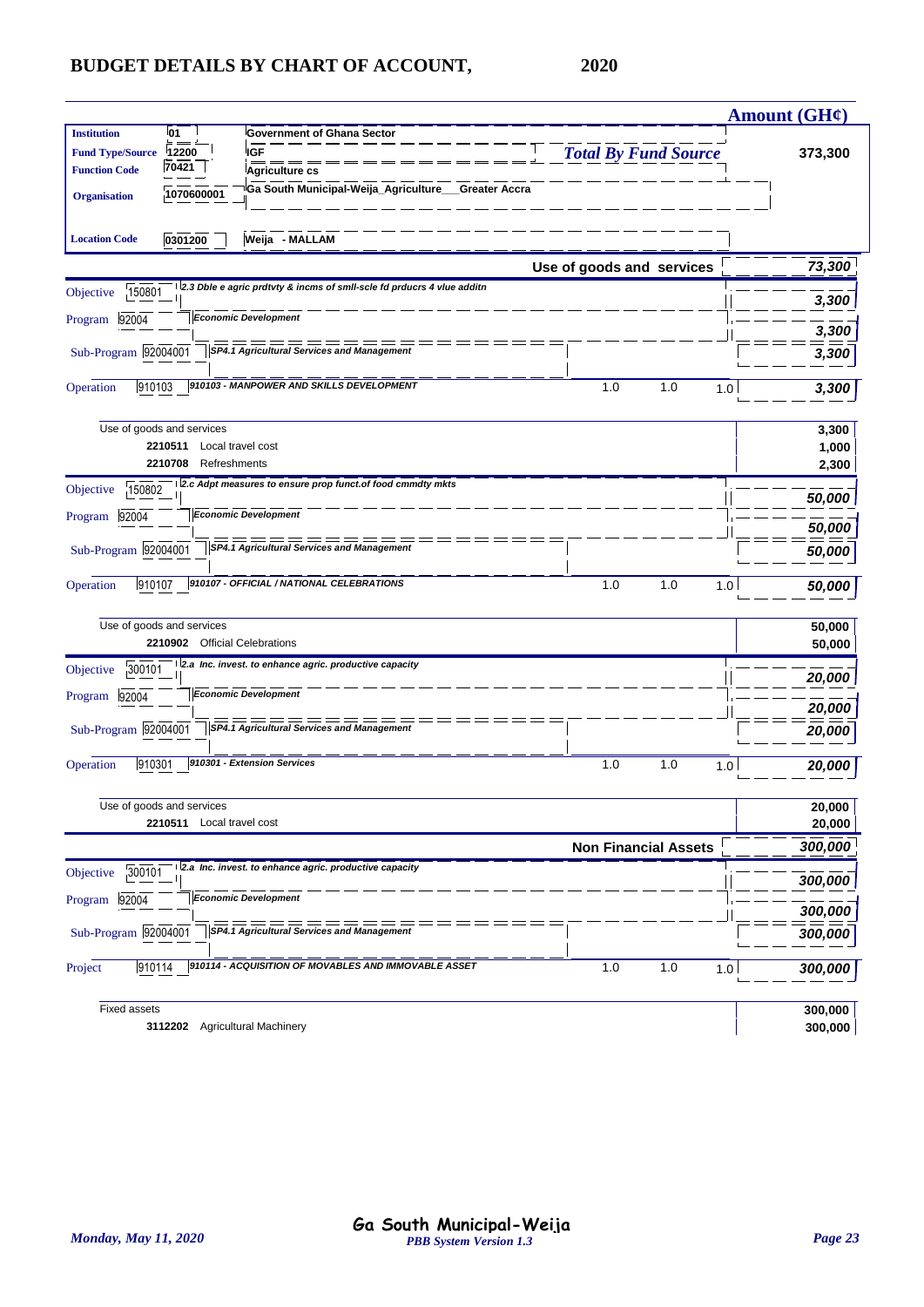|                         |                           |                                                        |                           |                             | Amount $(GH\mathcal{C})$ |
|-------------------------|---------------------------|--------------------------------------------------------|---------------------------|-----------------------------|--------------------------|
| <b>Institution</b>      | 01                        | <b>Government of Ghana Sector</b>                      |                           |                             |                          |
| <b>Fund Type/Source</b> | 12603                     | <b>DACF ASSEMBLY</b>                                   |                           | <b>Total By Fund Source</b> | 40,000                   |
| <b>Function Code</b>    | $\frac{1}{70421}$         | Agriculture cs                                         |                           |                             |                          |
| <b>Organisation</b>     | 1070600001                | 'Ga South Municipal-Weija_Agriculture___Greater Accra  |                           |                             |                          |
| <b>Location Code</b>    | 0301200                   | Weija - MALLAM                                         |                           |                             |                          |
|                         |                           |                                                        | Use of goods and services |                             | 40,000                   |
| 300101<br>Objective     |                           | 2.a Inc. invest. to enhance agric. productive capacity |                           |                             |                          |
|                         |                           | <b>Economic Development</b>                            |                           |                             | 40,000                   |
| 92004<br>Program        |                           |                                                        |                           |                             | 40,000                   |
| Sub-Program 92004001    |                           | SP4.1 Agricultural Services and Management             |                           |                             | 40,000                   |
| 910301<br>Operation     |                           | 910301 - Extension Services                            | 1.0                       | 1.0<br>1.0                  | 40,000                   |
|                         | Use of goods and services |                                                        |                           |                             | 40,000                   |
|                         | 2210505                   | Running Cost - Official Vehicles                       |                           |                             | 40,000                   |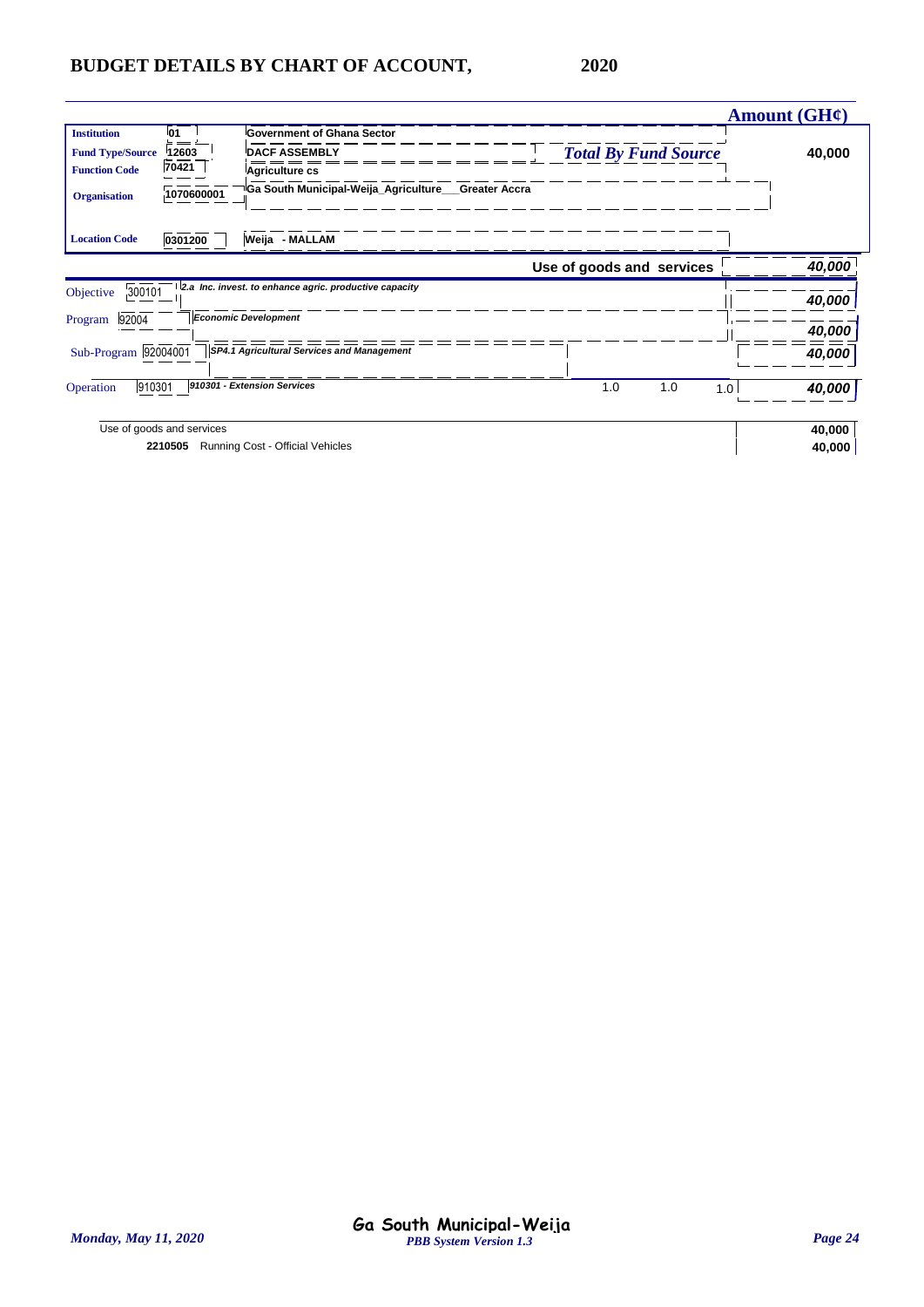|                                           |                                                                        |                             |              | Amount (GH¢)   |
|-------------------------------------------|------------------------------------------------------------------------|-----------------------------|--------------|----------------|
| <b>Institution</b><br>01                  | <b>Government of Ghana Sector</b>                                      |                             |              |                |
| 13132<br><b>Fund Type/Source</b>          | <b>CIDA</b>                                                            | <b>Total By Fund Source</b> |              | 164,570        |
| 70421<br><b>Function Code</b>             | Agriculture cs                                                         |                             |              |                |
| 1070600001<br><b>Organisation</b>         | Ga South Municipal-Weija_Agriculture__Greater Accra                    |                             |              |                |
| 0301200<br><b>Location Code</b>           | Weija - MALLAM                                                         |                             |              |                |
|                                           |                                                                        | Use of goods and services   |              | 164,570        |
| 150801<br>Objective                       | 2.3 Dble e agric prdtvty & incms of smll-scle fd prducrs 4 vlue additn |                             |              | 45,300         |
| 92004<br>Program                          | <b>Economic Development</b>                                            |                             |              | 45,300         |
| Sub-Program 92004001                      | SP4.1 Agricultural Services and Management                             |                             |              |                |
|                                           |                                                                        |                             |              | 45,300         |
| 910103<br>Operation                       | 910103 - MANPOWER AND SKILLS DEVELOPMENT                               | 1.0                         | 1.0<br>1.0   | 11,975         |
| Use of goods and services                 |                                                                        |                             |              | 11,975         |
| 2210103                                   | <b>Refreshment Items</b>                                               |                             |              | 6,475          |
| 2210511<br>Local travel cost              |                                                                        |                             |              | 5,500          |
| 910301<br>Operation                       | 910301 - Extension Services                                            | 1.0                         | 1.0<br>1.0   | 33,325         |
| Use of goods and services                 |                                                                        |                             |              | 33,325         |
| 2210511<br>Local travel cost              |                                                                        |                             |              | 30,000         |
| 2210708<br>Refreshments                   |                                                                        |                             |              | 3,325          |
| 150802<br>Objective                       | 2.c Adpt measures to ensure prop funct.of food cmmdty mkts             |                             |              | 3,825          |
| 92004<br>Program                          | <b>Economic Development</b>                                            |                             |              | 3,825          |
| Sub-Program 92004001                      | $= =$<br><b>SP4.1 Agricultural Services and Management</b>             |                             |              | 3,825          |
| 910113<br>Operation                       | 910113 - ADMINISTRATIVE AND TECHNICAL MEETINGS                         | 1.0                         | 1.0<br>1.0   | 3,825          |
| Use of goods and services                 |                                                                        |                             |              | 3,825          |
| Local travel cost<br>2210511              |                                                                        |                             |              | 2,250          |
| 2210708<br>Refreshments                   |                                                                        |                             |              | 1,575          |
| 300101<br>Objective                       | 2.a Inc. invest. to enhance agric. productive capacity                 |                             |              | 115,445        |
| Program<br>92004                          | <b>Economic Development</b>                                            |                             |              | 115,445        |
| Sub-Program 92004001                      | SP4.1 Agricultural Services and Management                             |                             |              | 115,445        |
| 910301<br>Operation                       | 910301 - Extension Services                                            | 1.0                         | $1.0$<br>1.0 | 115,445        |
|                                           |                                                                        |                             |              |                |
| Use of goods and services                 |                                                                        |                             |              | 115,445        |
| 2210102                                   | Office Facilities, Supplies and Accessories                            |                             |              | 2,000          |
| 2210110<br><b>Feeding Cost</b><br>2210113 | Specialised Stock                                                      |                             |              | 1,500<br>2,000 |
| Local travel cost<br>2210511              |                                                                        |                             |              | 109,945        |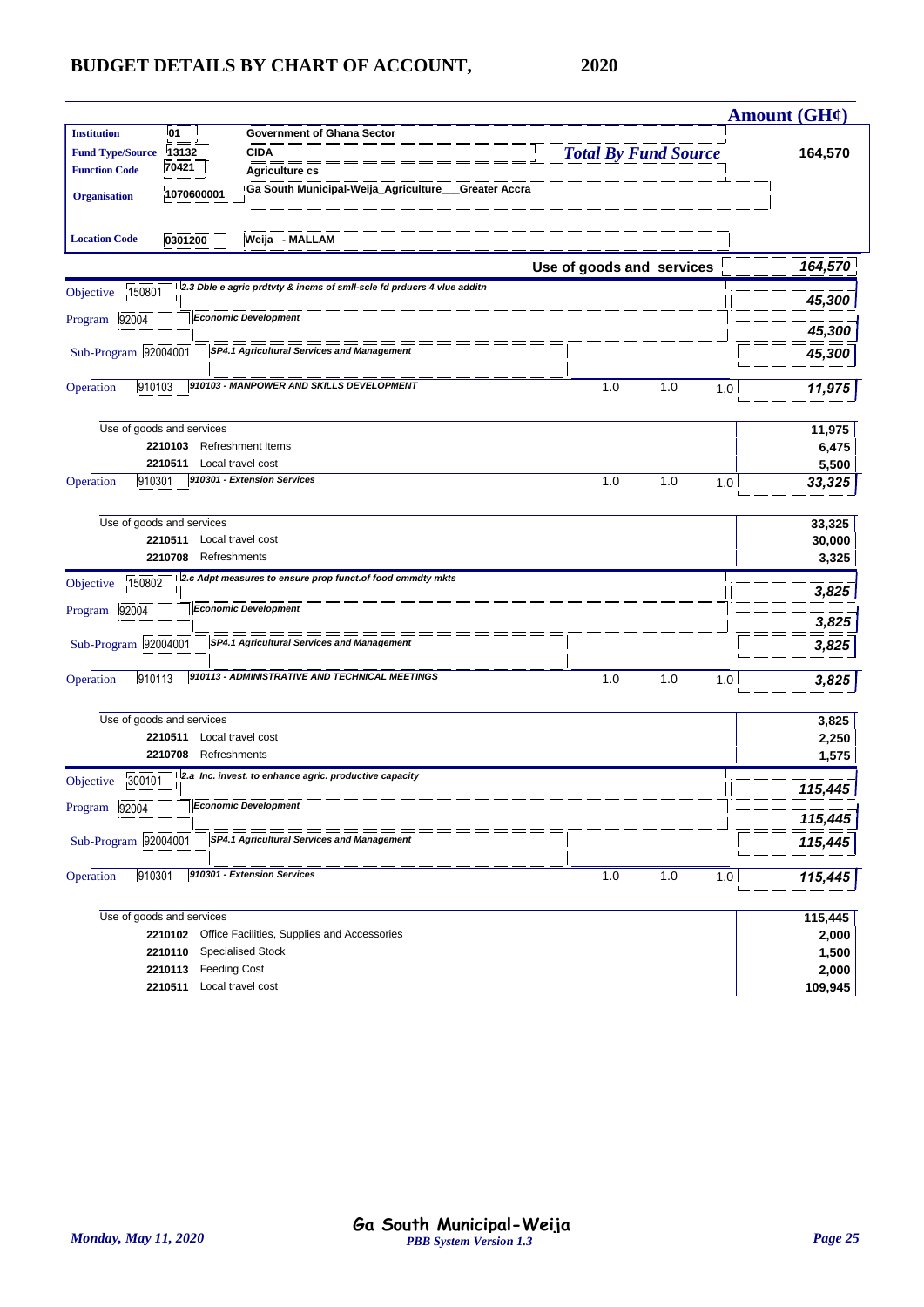|                                               |                    |                                                                                                                         |                             |                          |     | Amount $(GH\mathcal{C})$ |
|-----------------------------------------------|--------------------|-------------------------------------------------------------------------------------------------------------------------|-----------------------------|--------------------------|-----|--------------------------|
| <b>Institution</b><br><b>Fund Type/Source</b> | 01<br>$=$<br>13507 | <b>Government of Ghana Sector</b>                                                                                       | <b>Total By Fund Source</b> |                          |     | 1,341,991                |
| <b>Function Code</b>                          | 70421              | Agriculture cs                                                                                                          |                             |                          |     |                          |
| <b>Organisation</b>                           | 1070600001         | Ga South Municipal-Weija Agriculture Greater Accra                                                                      |                             |                          |     |                          |
| <b>Location Code</b>                          | 0301200            | Weija - MALLAM                                                                                                          |                             |                          |     |                          |
|                                               |                    |                                                                                                                         | <b>Non Financial Assets</b> |                          |     | 1,341,991                |
| 300101<br>Objective                           |                    | 2.a Inc. invest. to enhance agric. productive capacity                                                                  |                             |                          |     | 1,341,991                |
| 92004<br>Program                              |                    | <b>Economic Development</b>                                                                                             |                             |                          |     | 1,341,991                |
| Sub-Program 92004001                          |                    | SP4.1 Agricultural Services and Management                                                                              |                             |                          |     | 1,341,991                |
| 910114<br>Project                             |                    | 910114 - ACQUISITION OF MOVABLES AND IMMOVABLE ASSET                                                                    | 1.0                         | 1.0                      | 1.0 | 841,991                  |
| <b>Fixed assets</b>                           |                    |                                                                                                                         |                             |                          |     | 841,991                  |
|                                               | 3112202            | <b>Agricultural Machinery</b>                                                                                           |                             |                          |     | 841,991                  |
| 910305<br>Project                             |                    | 910305 - Production and acquisition of improved agricultural inputs (operationalise<br>agricultural inputs at glossary) | 1.0                         | 1.0                      | 1.0 | 500,000                  |
| Fixed assets                                  |                    |                                                                                                                         |                             |                          |     | 500,000                  |
|                                               | 3112202            | <b>Agricultural Machinery</b>                                                                                           |                             |                          |     | 500,000                  |
|                                               |                    |                                                                                                                         |                             | <b>Total Cost Centre</b> |     | 2,213,087                |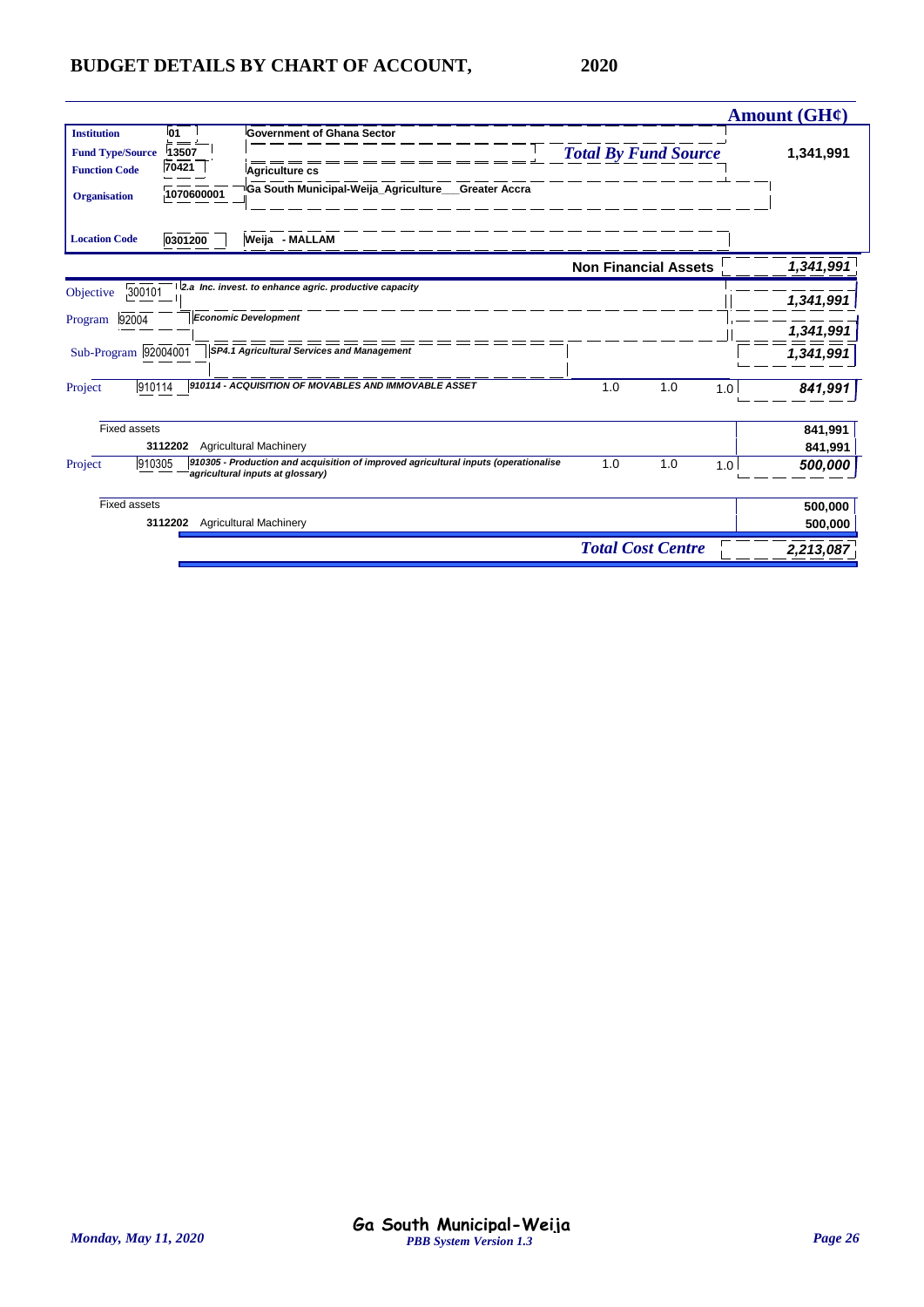|                                                                       |                                                                |                                                                                                                    |                                        |            | Amount $(GH\mathcal{C})$              |
|-----------------------------------------------------------------------|----------------------------------------------------------------|--------------------------------------------------------------------------------------------------------------------|----------------------------------------|------------|---------------------------------------|
| <b>Institution</b><br><b>Fund Type/Source</b><br><b>Function Code</b> | 01<br>11001<br>70133                                           | <b>Government of Ghana Sector</b><br>GOG<br>Overall planning & statistical services (CS)                           | 143,048                                |            |                                       |
| <b>Organisation</b><br><b>Location Code</b>                           | 1070702001<br>0301200                                          | <sup>i</sup> Ga South Municipal-Weija_Physical Planning_Town and Country Planning__Greater Accra<br>Weija - MALLAM |                                        |            |                                       |
|                                                                       |                                                                |                                                                                                                    | <b>Compensation of employees [GFS]</b> |            | 135,424                               |
| 000000<br>Objective                                                   |                                                                | <b>Compensation of Employees</b>                                                                                   |                                        |            | 135,424                               |
| 92003<br>Program                                                      |                                                                | <b>Infrastructure Delivery and Management</b>                                                                      |                                        |            |                                       |
| Sub-Program 92003002                                                  |                                                                | SP3.2 Physical and Spatial Planning                                                                                |                                        |            | 135,424<br>135,424                    |
| 000000<br>Operation                                                   |                                                                |                                                                                                                    | 0.0                                    | 0.0<br>0.0 | 135,424                               |
|                                                                       | Wages and salaries [GFS]<br>2111001<br><b>Established Post</b> |                                                                                                                    |                                        |            | 135,424<br>135,424                    |
|                                                                       |                                                                |                                                                                                                    | Use of goods and services              |            | 7.624                                 |
| 310102<br>Objective                                                   |                                                                | 111.3 Enhance inclusive urbanization & capacity for settlement planning                                            |                                        |            | 7,624                                 |
| 92003<br>Program                                                      |                                                                | <b>Infrastructure Delivery and Management</b>                                                                      |                                        |            | 7,624                                 |
| Sub-Program 92003002                                                  |                                                                | SP3.2 Physical and Spatial Planning                                                                                |                                        |            | 7,624                                 |
| 911002<br>Operation                                                   |                                                                | 911002 - Land use and Spatial planning                                                                             | 1.0                                    | 1.0        | 1.0<br>7,624                          |
|                                                                       | Use of goods and services<br>2210511 Local travel cost         |                                                                                                                    |                                        |            | 7,624<br>7,624<br><b>Amount (GH¢)</b> |
| <b>Institution</b><br><b>Fund Type/Source</b><br><b>Function Code</b> | 01<br>12200<br>70133                                           | <b>Government of Ghana Sector</b><br><b>IGF</b><br>Overall planning & statistical services (CS)                    | <b>Total By Fund Source</b>            |            | 27,500                                |
| <b>Organisation</b>                                                   | 1070702001                                                     | Ga South Municipal-Weija_Physical Planning_Town and Country Planning_Greater Accra                                 |                                        |            |                                       |
| <b>Location Code</b>                                                  | 0301200                                                        | Weija - MALLAM                                                                                                     |                                        |            |                                       |
|                                                                       |                                                                |                                                                                                                    | Use of goods and services              |            | 27,500                                |
| 310102<br>Objective                                                   |                                                                | 11.3 Enhance inclusive urbanization & capacity for settlement planning                                             |                                        |            | 27,500                                |
| 92003<br>Program                                                      |                                                                | <b>Infrastructure Delivery and Management</b>                                                                      |                                        |            | 27,500                                |
| Sub-Program 92003002                                                  |                                                                | SP3.2 Physical and Spatial Planning                                                                                |                                        |            | 27,500                                |
| Operation<br>910113                                                   |                                                                | 910113 - ADMINISTRATIVE AND TECHNICAL MEETINGS                                                                     | 1.0                                    | 1.0<br>1.0 | 17,500                                |
|                                                                       | Use of goods and services                                      |                                                                                                                    |                                        |            | 17,500                                |
|                                                                       | 2210702<br>2210708<br>Refreshments                             | Seminars/Conferences/Workshops/Meetings Expenses -Foreign                                                          |                                        |            | 15,000<br>2,500                       |
| 911002<br>Operation                                                   |                                                                | 911002 - Land use and Spatial planning                                                                             | 1.0                                    | 1.0        | 1.0<br>10,000                         |
|                                                                       | Use of goods and services<br>2210511 Local travel cost         |                                                                                                                    |                                        |            | 10,000<br>10,000                      |
|                                                                       |                                                                |                                                                                                                    |                                        |            |                                       |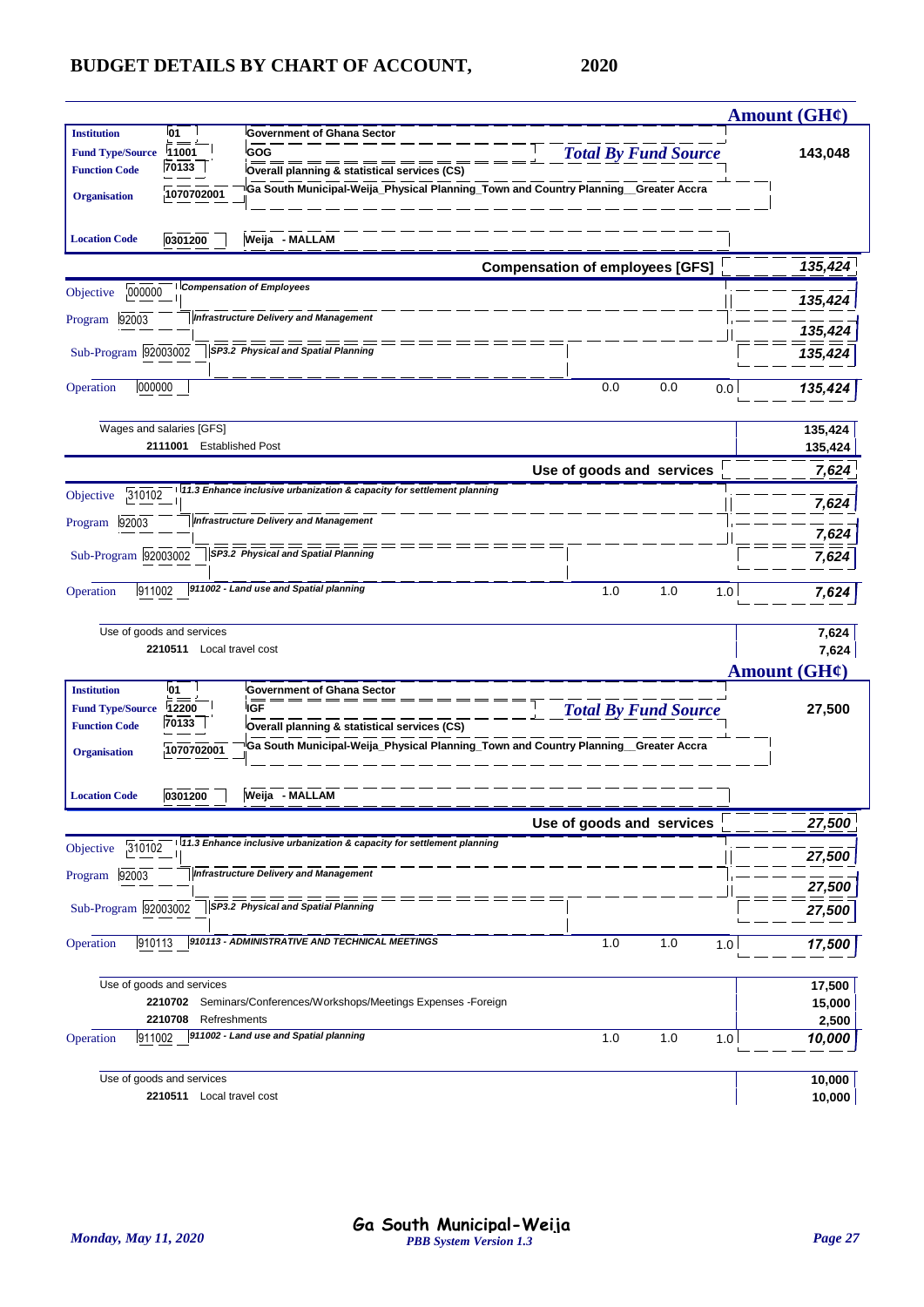|                         |                           |                                                                                    |                             | Amount (GH¢) |
|-------------------------|---------------------------|------------------------------------------------------------------------------------|-----------------------------|--------------|
| <b>Institution</b>      | l01                       | <b>Government of Ghana Sector</b>                                                  |                             |              |
| <b>Fund Type/Source</b> | 12603                     | <b>DACF ASSEMBLY</b>                                                               | <b>Total By Fund Source</b> | 202,210      |
| <b>Function Code</b>    | $\frac{1}{70133}$         | Overall planning & statistical services (CS)                                       |                             |              |
| <b>Organisation</b>     | 1070702001                | Ga South Municipal-Weija_Physical Planning_Town and Country Planning_Greater Accra |                             |              |
| <b>Location Code</b>    | 0301200                   | Weija - MALLAM                                                                     |                             |              |
|                         |                           |                                                                                    | Use of goods and services   | 202,210      |
| 310102<br>Objective     |                           | 11.3 Enhance inclusive urbanization & capacity for settlement planning             |                             | 202,210      |
| 92003                   |                           | <b>Infrastructure Delivery and Management</b>                                      |                             |              |
| Program                 |                           |                                                                                    |                             | 202,210      |
| Sub-Program 92003002    |                           | SP3.2 Physical and Spatial Planning                                                |                             | 202,210      |
| 911002<br>Operation     |                           | 911002 - Land use and Spatial planning                                             | 1.0<br>1.0<br>1.0           | 152,210      |
|                         | Use of goods and services |                                                                                    |                             | 152,210      |
|                         | 2210101                   | <b>Printed Material and Stationery</b>                                             |                             | 6,100        |
|                         | 2210505                   | Running Cost - Official Vehicles                                                   |                             | 70,000       |
|                         | 2210509                   | Other Travel and Transportation                                                    |                             | 34,000       |
|                         | 2210702                   | Seminars/Conferences/Workshops/Meetings Expenses -Foreign                          |                             | 22,110       |
|                         | 2210708                   | Refreshments                                                                       |                             | 20,000       |
| 911003<br>Operation     |                           | 911003 - Street Naming and Property Addressing System                              | 1.0<br>1.0<br>1.0           | 50,000       |
|                         | Use of goods and services |                                                                                    |                             | 50,000       |
|                         | 2210509                   | Other Travel and Transportation                                                    |                             | 5,000        |
|                         | 2210702                   | Seminars/Conferences/Workshops/Meetings Expenses -Foreign                          |                             | 40,400       |
|                         | 2210708                   | Refreshments                                                                       |                             | 4,600        |
|                         |                           |                                                                                    | <b>Total Cost Centre</b>    | 372,758      |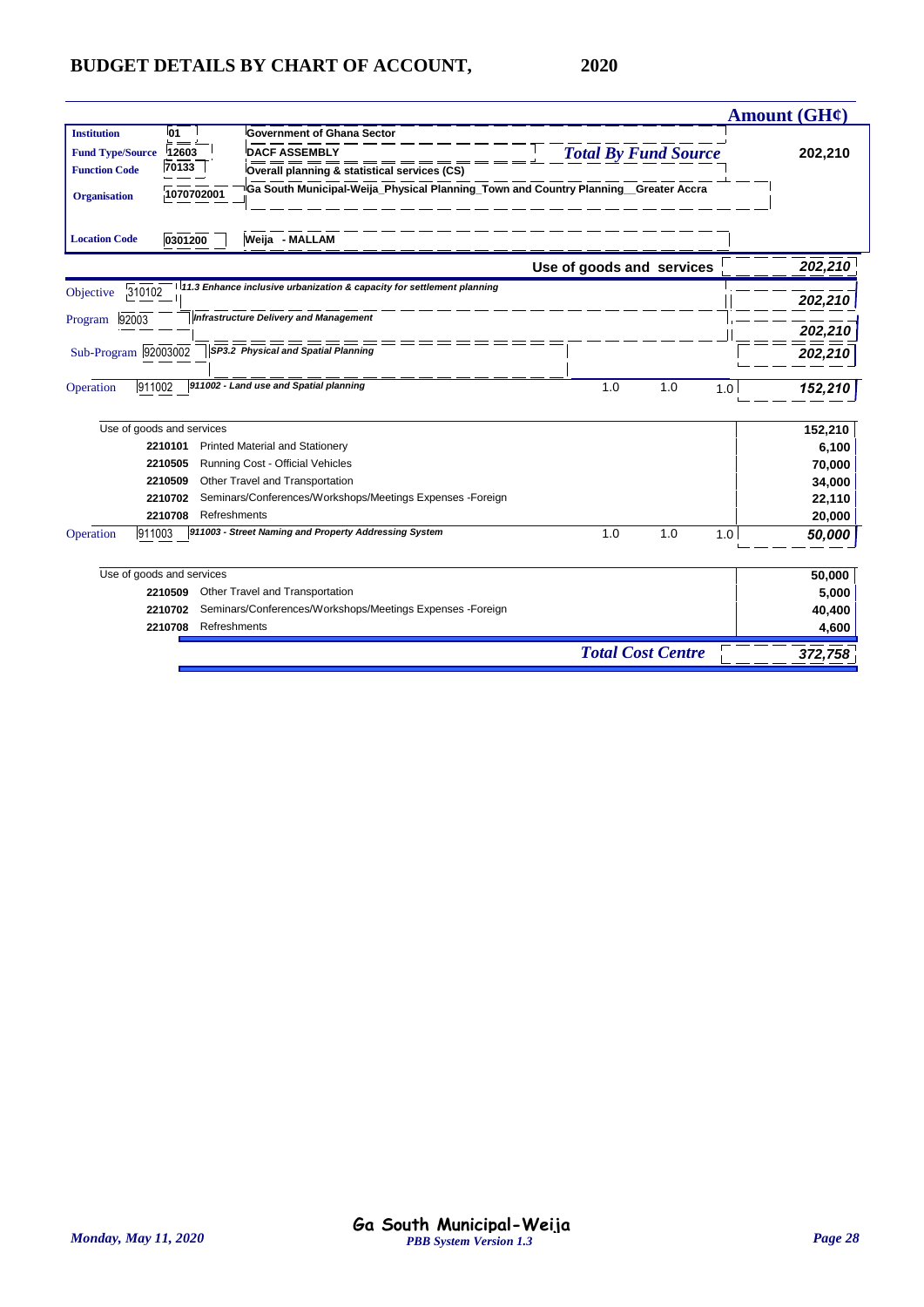|                                                                                                                                   | Amount $(GH\ell)$            |
|-----------------------------------------------------------------------------------------------------------------------------------|------------------------------|
| <b>01</b><br><b>Government of Ghana Sector</b><br><b>Institution</b>                                                              |                              |
| <b>Total By Fund Source</b><br>GOG<br>11001<br><b>Fund Type/Source</b><br>71040<br><b>Function Code</b><br>Family and children    | 563,037                      |
| Ga South Municipal-Weija_Social Welfare & Community Development_Social Welfare_Greater Accra<br>1070802001<br><b>Organisation</b> |                              |
| Weija - MALLAM<br><b>Location Code</b><br>0301200                                                                                 |                              |
| <b>Compensation of employees [GFS]</b>                                                                                            | 526,698                      |
| <b>Compensation of Employees</b><br>000000<br>Objective                                                                           | 526,698                      |
| <b>Social Services Delivery</b><br>Program 92002                                                                                  | 526,698                      |
| Sub-Program 92002005<br>SP2.5 Social Welfare and community services                                                               | 526,698                      |
| 000000<br>0.0<br>0.0<br>Operation<br>0.0                                                                                          | 526,698                      |
| Wages and salaries [GFS]                                                                                                          | 526,698                      |
| 2111001<br><b>Established Post</b>                                                                                                | 526,698                      |
| Use of goods and services                                                                                                         | 36,339                       |
| 5.5 Ensure full & effect. particip fo women<br>610103<br>Objective                                                                | 36,339                       |
| <b>Social Services Delivery</b><br>92002<br>Program                                                                               | 36,339                       |
| Sub-Program 92002005<br>SP2.5 Social Welfare and community services                                                               | 36,339                       |
| 910601 - Social intervention programmes<br>910601<br>1.0<br>Operation<br>1.0<br>1.0                                               | 17,439                       |
| Use of goods and services                                                                                                         | 17,439                       |
| 2210511 Local travel cost                                                                                                         | 17,439                       |
| 910602 - Gender empowerment and mainstreaming<br>1.0<br>1.0<br>910602<br>Operation<br>1.0                                         | 18,900                       |
| Use of goods and services                                                                                                         | 18,900                       |
| 2210511<br>Local travel cost                                                                                                      | 11,120                       |
| Seminars/Conferences/Workshops/Meetings Expenses -Foreign<br>2210702                                                              | 5,680                        |
| 2210708<br>Refreshments                                                                                                           | 2,100<br><b>Amount (GH¢)</b> |
| 01<br>Institution<br>Government of Ghana Sector                                                                                   |                              |
| 12200<br><b>Fund Type/Source</b><br><b>IGF</b><br><b>Total By Fund Source</b>                                                     | 10,000                       |
| 71040<br><b>Function Code</b><br><b>Family and children</b>                                                                       |                              |
| Ga South Municipal-Weija_Social Welfare & Community Development_Social Welfare_Greater Accra<br>1070802001<br><b>Organisation</b> |                              |
|                                                                                                                                   |                              |
| Weija - MALLAM<br>0301200<br><b>Location Code</b>                                                                                 |                              |
| Use of goods and services<br>5.5 Ensure full & effect. particip fo women                                                          | 10,000                       |
| 610103<br>Objective                                                                                                               | 10,000                       |
| <b>Social Services Delivery</b><br>92002<br>Program                                                                               | 10,000                       |
| Sub-Program 92002005<br>SP2.5 Social Welfare and community services                                                               | 10,000                       |
| 910601 - Social intervention programmes<br>Operation<br>910601<br>1.0<br>1.0<br>1.0                                               | 10,000                       |
| Use of goods and services                                                                                                         | 10,000                       |
| 2210511 Local travel cost                                                                                                         | 10,000                       |
| <b>Total Cost Centre</b>                                                                                                          | 573,037                      |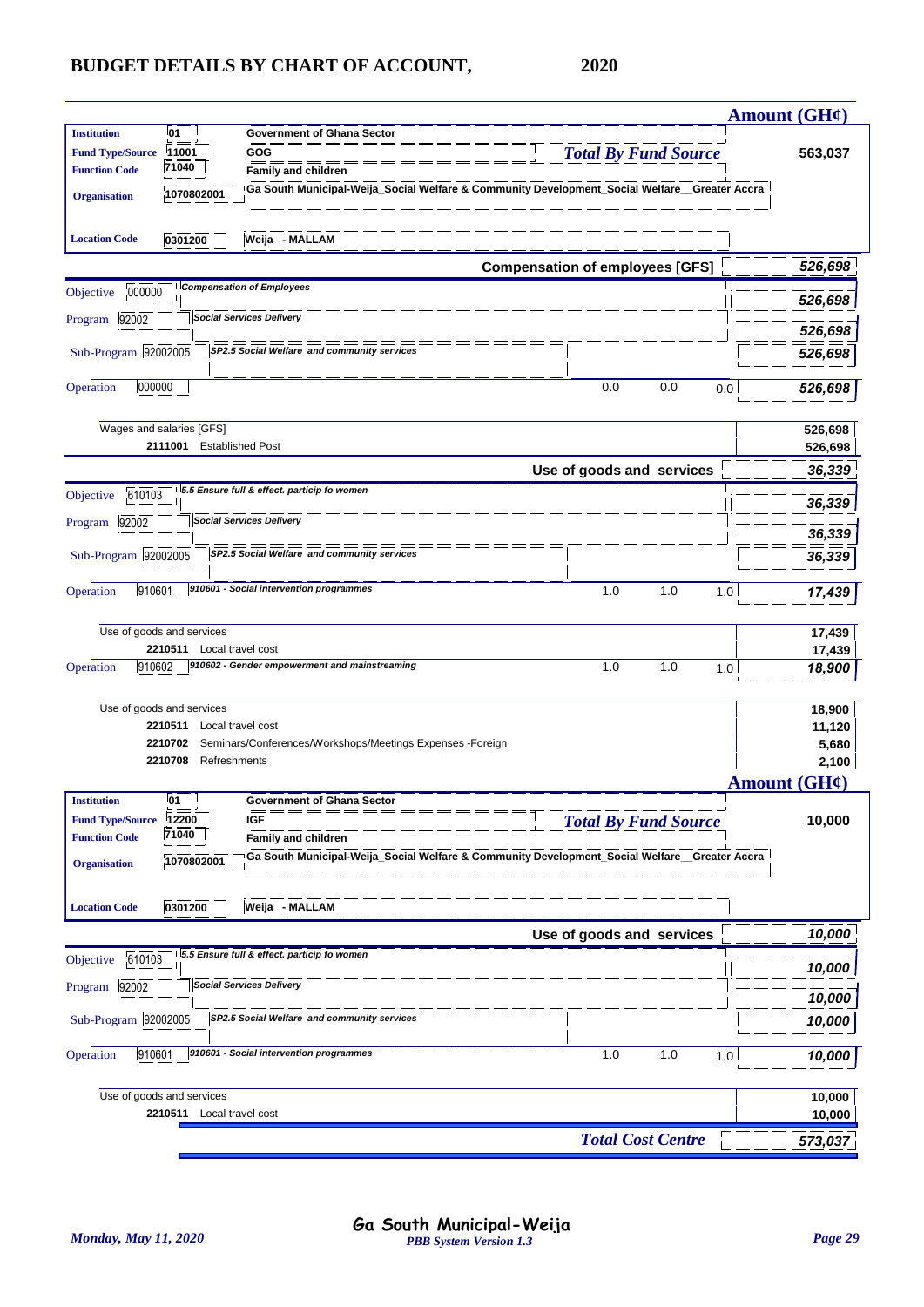|                                                                                         |                                                                                        | Amount (GH¢) |
|-----------------------------------------------------------------------------------------|----------------------------------------------------------------------------------------|--------------|
| <b>01</b><br><b>Institution</b><br><b>Government of Ghana Sector</b>                    |                                                                                        |              |
| 12200<br><b>Fund Type/Source</b><br><b>IGF</b>                                          | <b>Total By Fund Source</b>                                                            | 46,760       |
| 70620<br><b>Function Code</b><br><b>Community Development</b>                           |                                                                                        |              |
| 1070803001<br><b>Organisation</b><br>Development_Greater Accra                          | <sup>i</sup> Ga South Municipal-Weija_Social Welfare & Community Development_Community |              |
| 0301200<br>Weija - MALLAM<br><b>Location Code</b>                                       |                                                                                        |              |
|                                                                                         | Use of goods and services                                                              | 46,260       |
| 5.c Adopt and strgthen legislatna & policies for gender equality<br>610101<br>Objective |                                                                                        | 46,260       |
| <b>Social Services Delivery</b><br>92002<br>Program                                     |                                                                                        | 46,260       |
| Sub-Program 92002005<br>SP2.5 Social Welfare and community services                     |                                                                                        | 46,260       |
| 910601<br>910601 - Social intervention programmes<br>Operation                          | 1.0<br>1.0<br>1.0                                                                      | 46,260       |
| Use of goods and services                                                               |                                                                                        | 46,260       |
| Other Office Materials and Consumables<br>2210111                                       |                                                                                        | 3,760        |
| 2210113<br><b>Feeding Cost</b>                                                          |                                                                                        | 2,500        |
| 2210511<br>Local travel cost                                                            |                                                                                        | 15,000       |
| Seminars/Conferences/Workshops/Meetings Expenses -Foreign<br>2210702                    |                                                                                        | 10,000       |
| Refreshments<br>2210708                                                                 |                                                                                        | 15,000       |
|                                                                                         | Other expense                                                                          | 500          |
| 5.c Adopt and strgthen legislatna & policies for gender equality<br>610101<br>Objective |                                                                                        | 500          |
| <b>Social Services Delivery</b><br>92002<br>Program                                     |                                                                                        | 500          |
| Sub-Program 92002005<br>SP2.5 Social Welfare and community services                     | $=$ $=$                                                                                | 500          |
| 910601 - Social intervention programmes<br>910601<br>Operation                          | 1.0<br>1.0<br>1.0                                                                      | 500          |
| Miscellaneous other expense                                                             |                                                                                        | 500          |
| 2821007 Court Expenses                                                                  |                                                                                        | 500          |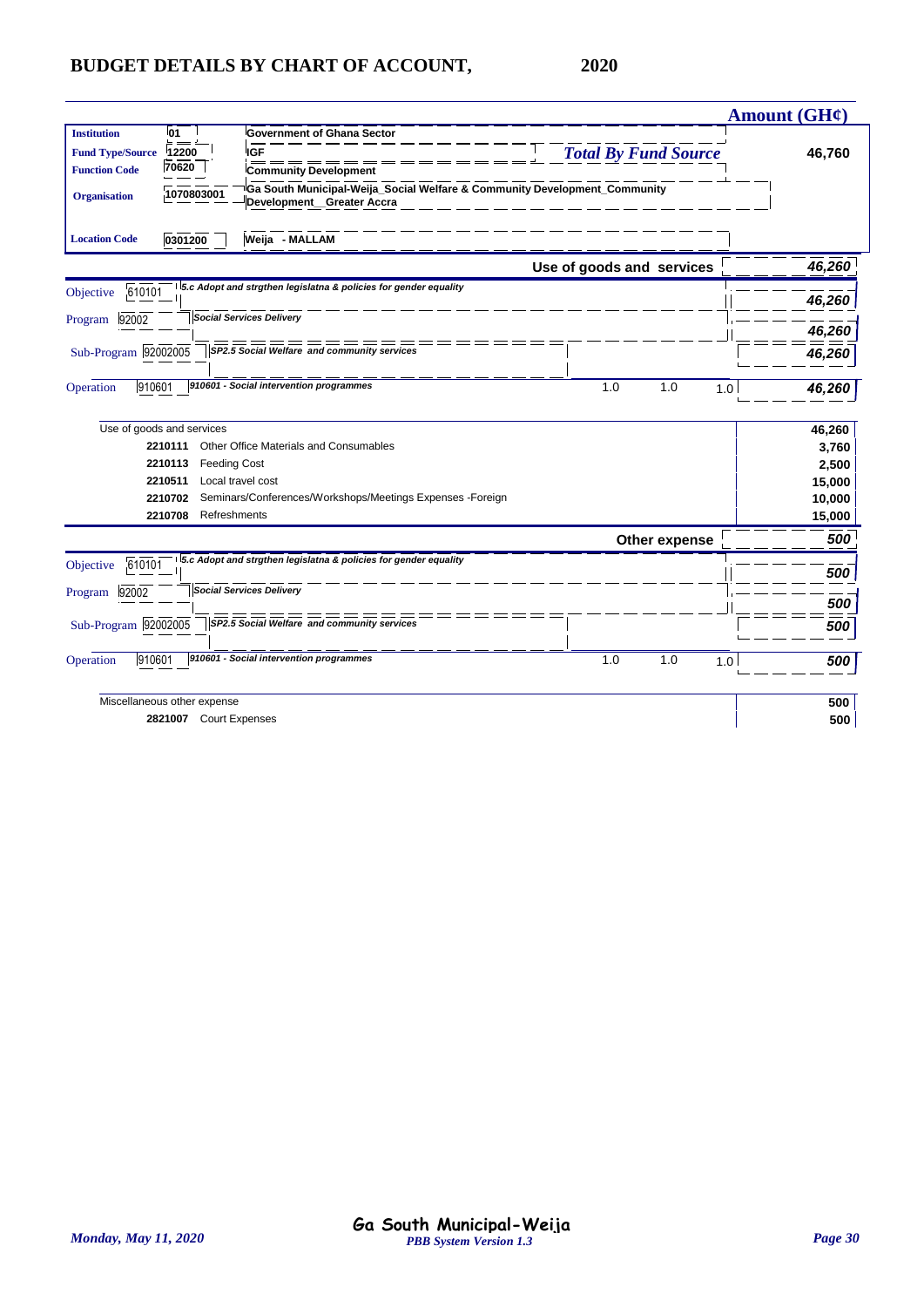|                                                                                                      |                                                                                                                                          |                              | Amount (GH¢)                                   |
|------------------------------------------------------------------------------------------------------|------------------------------------------------------------------------------------------------------------------------------------------|------------------------------|------------------------------------------------|
| <b>01</b><br><b>Institution</b><br>12603<br><b>Fund Type/Source</b><br>70620<br><b>Function Code</b> | <b>Government of Ghana Sector</b><br><b>DACF ASSEMBLY</b><br><b>Community Development</b>                                                | <b>Total By Fund Source</b>  | 190,840                                        |
| 1070803001<br><b>Organisation</b>                                                                    | Ga South Municipal-Weija_Social Welfare & Community Development_Community<br>Development Greater Accra                                   |                              |                                                |
| 0301200<br><b>Location Code</b>                                                                      | Weija - MALLAM                                                                                                                           |                              |                                                |
|                                                                                                      |                                                                                                                                          | Use of goods and services    | 176,000                                        |
| 610101<br>Objective                                                                                  | 5.c Adopt and strgthen legislatna & policies for gender equality                                                                         |                              | 176,000                                        |
| 92002<br>Program                                                                                     | <b>Social Services Delivery</b>                                                                                                          |                              | 176,000                                        |
| Sub-Program 92002005                                                                                 | SP2.5 Social Welfare and community services                                                                                              |                              | 176,000                                        |
| 910601<br>Operation                                                                                  | 910601 - Social intervention programmes                                                                                                  | 1.0<br>1.0<br>1.0            | 176,000                                        |
| Use of goods and services<br>2210111<br>2210511<br>2210702<br>2210708                                | Other Office Materials and Consumables<br>Local travel cost<br>Seminars/Conferences/Workshops/Meetings Expenses -Foreign<br>Refreshments |                              | 176,000<br>50,400<br>116,040<br>4,720<br>4,840 |
|                                                                                                      |                                                                                                                                          | <b>Social benefits [GFS]</b> | 10,000                                         |
| 610101<br>Objective                                                                                  | 15.c Adopt and strgthen legislatna & policies for gender equality                                                                        |                              | 10,000                                         |
| 92002<br>Program                                                                                     | <b>Social Services Delivery</b>                                                                                                          |                              | 10,000                                         |
| Sub-Program 92002005                                                                                 | ======<br>SP2.5 Social Welfare and community services                                                                                    |                              | 10,000                                         |
| 910601<br>Operation                                                                                  | 910601 - Social intervention programmes                                                                                                  | 1.0<br>1.0<br>1.0            | 10,000                                         |
| Employer social benefits                                                                             | 2731103 Refund of Medical Expenses                                                                                                       |                              | 10,000<br>10,000                               |
|                                                                                                      |                                                                                                                                          | Other expense                | 4,840                                          |
| 610101<br>Objective                                                                                  | 5.c Adopt and strgthen legislatna & policies for gender equality                                                                         |                              | 4,840                                          |
| 92002<br>Program                                                                                     | <b>Social Services Delivery</b>                                                                                                          |                              | 4,840                                          |
| Sub-Program 92002005                                                                                 | SP2.5 Social Welfare and community services                                                                                              |                              | 4,840                                          |
| 910601<br>Operation                                                                                  | 910601 - Social intervention programmes                                                                                                  | 1.0<br>1.0<br>1.0            | 4,84                                           |
| Miscellaneous other expense                                                                          |                                                                                                                                          |                              | 4,840                                          |
|                                                                                                      | 2821019 Scholarship and Bursaries                                                                                                        |                              | 4,840                                          |
|                                                                                                      |                                                                                                                                          | <b>Total Cost Centre</b>     | 237,600                                        |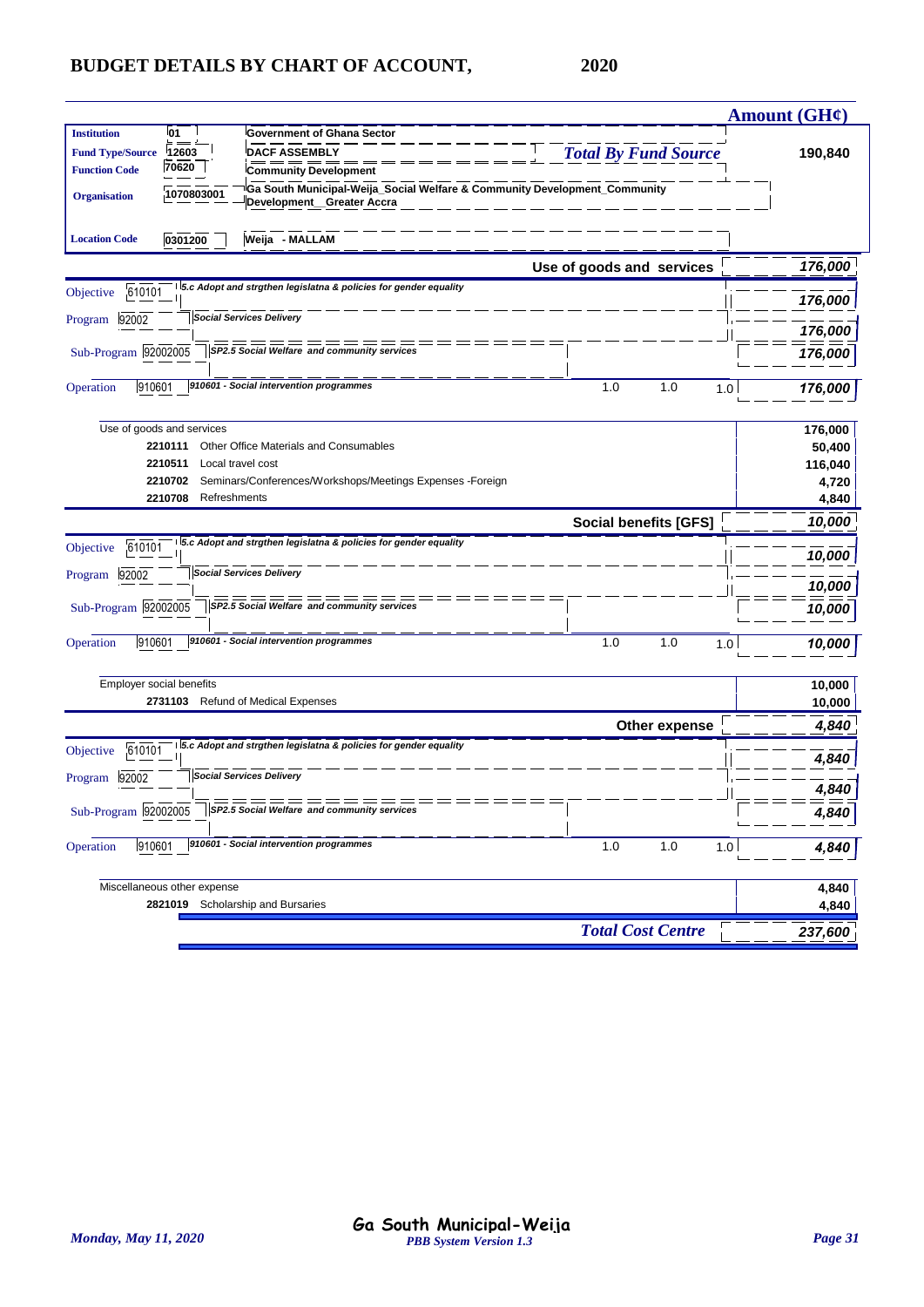|                         |                           |                                                                                         |                                        | Amount $(GH\mathcal{C})$ |
|-------------------------|---------------------------|-----------------------------------------------------------------------------------------|----------------------------------------|--------------------------|
| <b>Institution</b>      | 01                        | <b>Government of Ghana Sector</b>                                                       |                                        |                          |
| <b>Fund Type/Source</b> | 11001                     | GOG                                                                                     | <b>Total By Fund Source</b>            | 320,133                  |
| <b>Function Code</b>    | 70610                     | <b>Housing development</b>                                                              |                                        |                          |
| <b>Organisation</b>     | 1071002001                | Ga South Municipal-Weija_Works_Public Works_Greater Accra                               |                                        |                          |
| <b>Location Code</b>    | 0301200                   | Weija - MALLAM                                                                          |                                        |                          |
|                         |                           |                                                                                         | <b>Compensation of employees [GFS]</b> | 320,133                  |
| 000000<br>Objective     |                           | <b>Compensation of Employees</b>                                                        |                                        |                          |
| 92003<br>Program        |                           | <b>Infrastructure Delivery and Management</b>                                           |                                        | 320,133                  |
|                         |                           |                                                                                         |                                        | 320,133                  |
| Sub-Program 92003003    |                           | SP3.3 Public Works, rural housing and water management                                  |                                        | 320,133                  |
| 000000<br>Operation     |                           |                                                                                         | 0.0<br>0.0                             | 0.0<br>320,133           |
|                         | Wages and salaries [GFS]  |                                                                                         |                                        | 320,133                  |
|                         | 2111001                   | <b>Established Post</b>                                                                 |                                        | 320,133                  |
|                         |                           |                                                                                         |                                        | Amount $(GH\ell)$        |
| <b>Institution</b>      | <b>01</b>                 | <b>Government of Ghana Sector</b>                                                       |                                        |                          |
| <b>Fund Type/Source</b> | 12200<br>70610            | <b>IGF</b>                                                                              | <b>Total By Fund Source</b>            | 234,395                  |
| <b>Function Code</b>    |                           | <b>Housing development</b><br>Ga South Municipal-Weija_Works_Public Works_Greater Accra |                                        |                          |
| <b>Organisation</b>     | 1071002001                |                                                                                         |                                        |                          |
|                         |                           |                                                                                         |                                        |                          |
| <b>Location Code</b>    | 0301200                   | Weija - MALLAM                                                                          |                                        |                          |
|                         |                           |                                                                                         | Use of goods and services              | 34,395                   |
| 270101<br>Objective     |                           | 9.a Facilitate sus. and resilent infrastructure dev.                                    |                                        | 34,395                   |
| Program 92003           |                           | <b>Infrastructure Delivery and Management</b>                                           |                                        | 34,395                   |
| Sub-Program 92003003    |                           | ==============<br>SP3.3 Public Works, rural housing and water management                |                                        | 34,395                   |
|                         |                           |                                                                                         |                                        |                          |
| 910113<br>Operation     |                           | 910113 - ADMINISTRATIVE AND TECHNICAL MEETINGS                                          | 1.0<br>1.0                             | 1.0<br>8,120             |
|                         | Use of goods and services |                                                                                         |                                        | 8,120                    |
|                         |                           | 2210702 Seminars/Conferences/Workshops/Meetings Expenses -Foreign                       |                                        | 7,320                    |
|                         | Refreshments<br>2210708   |                                                                                         |                                        | 800                      |
| Operation<br>911101     |                           | 911101 - Supervision and regulation of infrastructure development                       | 1.0<br>1.0                             | 1.0<br>26,275            |
|                         | Use of goods and services |                                                                                         |                                        | 26,275                   |
|                         | 2210114<br>Rations        |                                                                                         |                                        | 1,000                    |
|                         | 2210409                   | Rental of Plant and Equipment                                                           |                                        | 10,000                   |
|                         | 2210511                   | Local travel cost                                                                       |                                        | 11,000                   |
|                         | 2210702                   | Seminars/Conferences/Workshops/Meetings Expenses -Foreign                               |                                        | 3,200                    |
|                         | 2210708<br>Refreshments   |                                                                                         |                                        | 1,075                    |
|                         |                           | 9.a Facilitate sus. and resilent infrastructure dev.                                    | <b>Non Financial Assets</b>            | 200,000                  |
| 270101<br>Objective     |                           |                                                                                         |                                        | 200,000                  |
| 92003<br>Program        |                           | <b>Infrastructure Delivery and Management</b>                                           |                                        | 200,000                  |
| Sub-Program 92003003    |                           | SP3.3 Public Works, rural housing and water management                                  |                                        | 200,000                  |
| 910114<br>Project       |                           | 910114 - ACQUISITION OF MOVABLES AND IMMOVABLE ASSET                                    | 1.0<br>1.0                             | 1.0<br>200,000           |
| <b>Fixed assets</b>     |                           |                                                                                         |                                        | 200,000                  |
|                         | 3111255                   | WIP - Office Buildings                                                                  |                                        | 100,000                  |
|                         | WIP-Drainage<br>3111363   |                                                                                         |                                        | 100,000                  |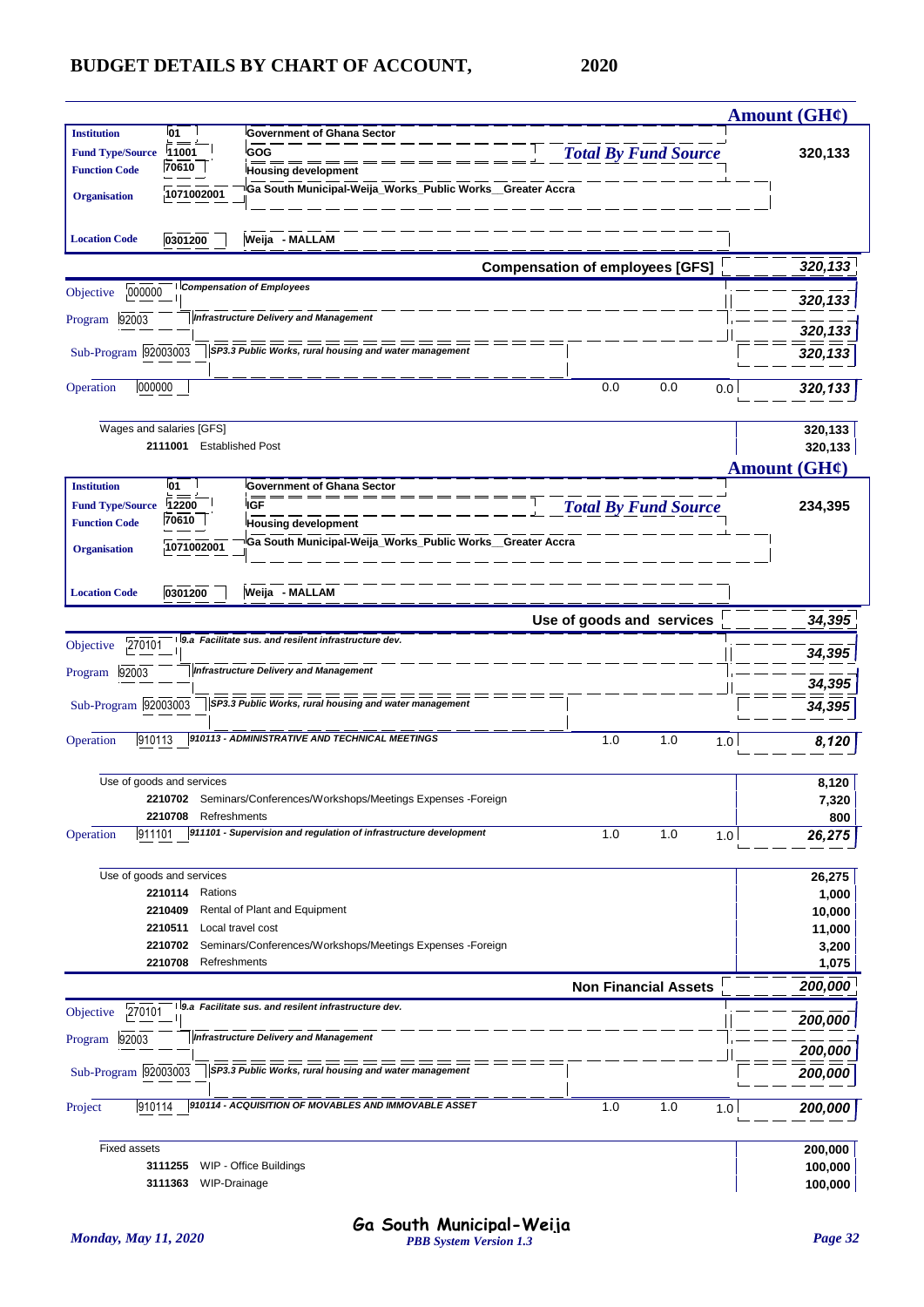|                                                                                                                                                                                                                                                                      |                             | <b>Amount (GH¢)</b> |
|----------------------------------------------------------------------------------------------------------------------------------------------------------------------------------------------------------------------------------------------------------------------|-----------------------------|---------------------|
| l01<br><b>Institution</b><br><b>Government of Ghana Sector</b><br><b>DACF ASSEMBLY</b><br><b>Fund Type/Source</b><br>12603<br>70610<br><b>Function Code</b><br><b>Housing development</b><br>Ga South Municipal-Weija_Works_Public Works_Greater Accra<br>1071002001 | <b>Total By Fund Source</b> | 1,377,548           |
| <b>Organisation</b><br>Weija - MALLAM<br><b>Location Code</b><br>0301200                                                                                                                                                                                             |                             |                     |
|                                                                                                                                                                                                                                                                      | Use of goods and services   | 257,548             |
| 9.a Facilitate sus. and resilent infrastructure dev.<br>270101<br>Objective                                                                                                                                                                                          |                             | 257,548             |
| Infrastructure Delivery and Management<br>92003<br>Program                                                                                                                                                                                                           |                             | 257,548             |
| Sub-Program 92003003<br>SP3.3 Public Works, rural housing and water management                                                                                                                                                                                       |                             | 257,548             |
| 911101 - Supervision and regulation of infrastructure development<br>Operation<br>911101                                                                                                                                                                             | 1.0<br>1.0<br>1.0           | 257,548             |
| Use of goods and services                                                                                                                                                                                                                                            |                             | 257,548             |
| 2210108 Construction Material                                                                                                                                                                                                                                        |                             | 257,548             |
|                                                                                                                                                                                                                                                                      | <b>Non Financial Assets</b> | 1,120,000           |
| 9.a Facilitate sus. and resilent infrastructure dev.<br>270101<br>Objective                                                                                                                                                                                          |                             | 1,120,000           |
| <b>Infrastructure Delivery and Management</b><br>92003<br>Program                                                                                                                                                                                                    |                             | 1,120,000           |
| Sub-Program 92003003<br>SP3.3 Public Works, rural housing and water management                                                                                                                                                                                       |                             | 1,120,000           |
| 910114 - ACQUISITION OF MOVABLES AND IMMOVABLE ASSET<br>910114<br>Project                                                                                                                                                                                            | 1.0<br>1.0<br>1.0           | 1,120,000           |
| <b>Fixed assets</b>                                                                                                                                                                                                                                                  |                             | 1,120,000           |
| <b>Bungalows/Flats</b><br>3111103                                                                                                                                                                                                                                    |                             | 150,000             |
| WIP - Office Buildings<br>3111255                                                                                                                                                                                                                                    |                             | 700,000             |
| 3111363<br>WIP-Drainage                                                                                                                                                                                                                                              |                             | 180,000             |
| Landscaping and Gardening<br>3113103                                                                                                                                                                                                                                 |                             | 90,000              |
|                                                                                                                                                                                                                                                                      | <b>Total Cost Centre</b>    | 1,932,077           |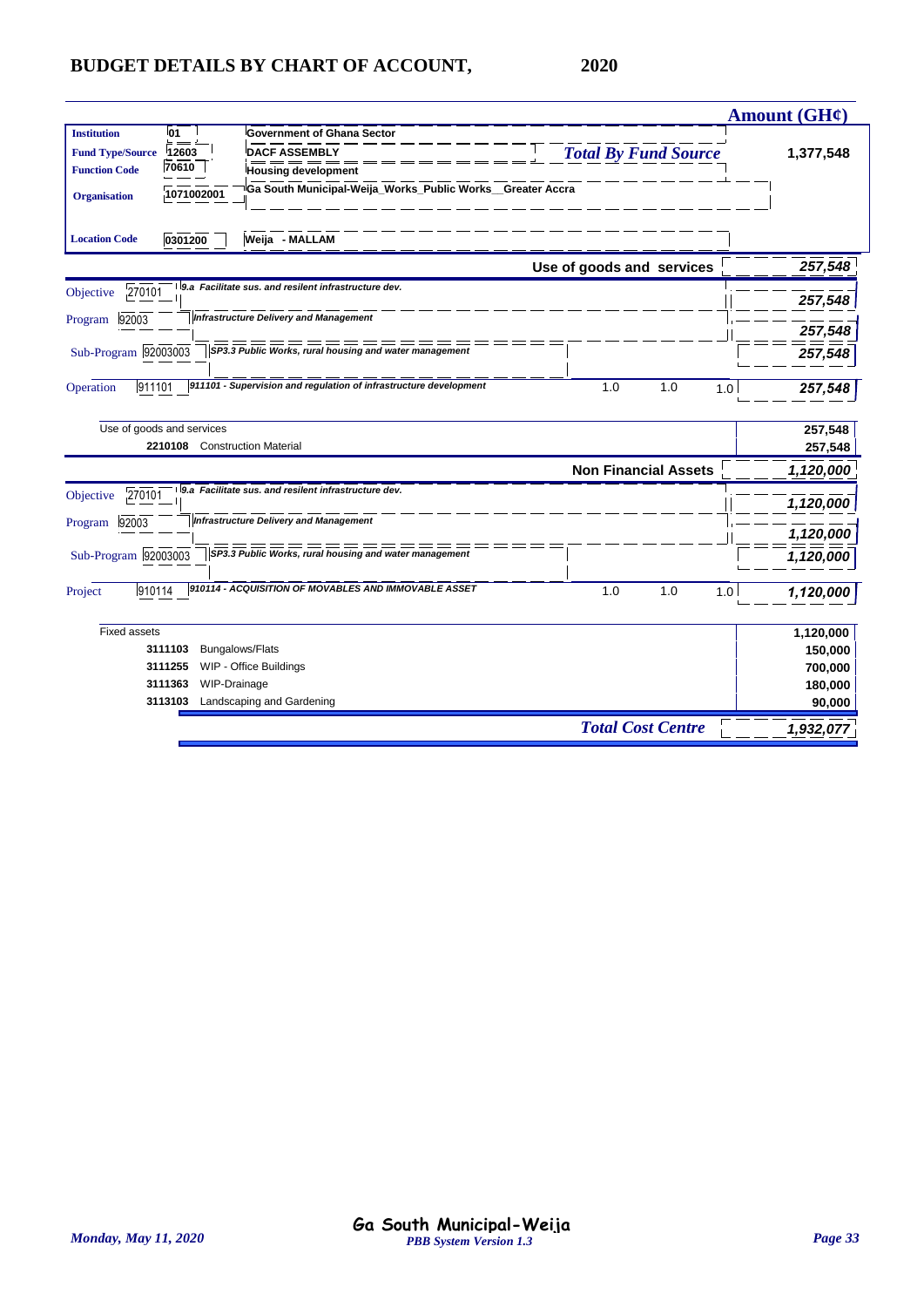|                                                                               |                                                       |                   |                                            |                                                                          |  |                           |     |                          |     | Amount $(GH\ell)$ |
|-------------------------------------------------------------------------------|-------------------------------------------------------|-------------------|--------------------------------------------|--------------------------------------------------------------------------|--|---------------------------|-----|--------------------------|-----|-------------------|
| <b>Institution</b>                                                            | l01                                                   |                   | <b>Government of Ghana Sector</b>          |                                                                          |  |                           |     |                          |     |                   |
| <b>IGF</b><br><b>Total By Fund Source</b><br>12200<br><b>Fund Type/Source</b> |                                                       |                   |                                            |                                                                          |  |                           |     | 96,900                   |     |                   |
| <b>Function Code</b>                                                          | 70411  <br>General Commercial & economic affairs (CS) |                   |                                            |                                                                          |  |                           |     |                          |     |                   |
| <b>Organisation</b>                                                           | 1071102001                                            |                   |                                            | Ga South Municipal-Weija_Trade, Industry and Tourism_Trade_Greater Accra |  |                           |     |                          |     |                   |
|                                                                               |                                                       |                   |                                            |                                                                          |  |                           |     |                          |     |                   |
| <b>Location Code</b>                                                          | 0301200                                               |                   | Weija - MALLAM                             |                                                                          |  |                           |     |                          |     |                   |
|                                                                               |                                                       |                   |                                            |                                                                          |  | Use of goods and services |     |                          |     | 96,900            |
| Objective                                                                     | 150301                                                |                   |                                            | 8.3 Promote dev't-oriented plicies tht supprt prdctive activities        |  |                           |     |                          |     | 96,900            |
| 92004<br>Program                                                              |                                                       |                   | <b>Economic Development</b>                |                                                                          |  |                           |     |                          |     |                   |
|                                                                               |                                                       |                   |                                            |                                                                          |  |                           |     |                          |     | 96,900            |
| Sub-Program 92004002                                                          |                                                       |                   | SP4.2 Trade, Industry and Tourism Services |                                                                          |  |                           |     |                          |     | 96,900            |
|                                                                               |                                                       |                   |                                            |                                                                          |  |                           |     |                          |     |                   |
| Operation                                                                     | 910103                                                |                   | 910103 - MANPOWER AND SKILLS DEVELOPMENT   |                                                                          |  |                           | 1.0 | 1.0                      | 1.0 | 9,700             |
|                                                                               |                                                       |                   |                                            |                                                                          |  |                           |     |                          |     |                   |
|                                                                               | Use of goods and services                             |                   |                                            |                                                                          |  |                           |     |                          |     | 9,700             |
|                                                                               | 2210101                                               |                   | <b>Printed Material and Stationery</b>     |                                                                          |  |                           |     |                          |     | 700               |
|                                                                               | 2210505                                               |                   | Running Cost - Official Vehicles           |                                                                          |  |                           |     |                          |     | 1,000             |
|                                                                               | 2210702                                               |                   |                                            | Seminars/Conferences/Workshops/Meetings Expenses -Foreign                |  |                           |     |                          |     | 5,000             |
|                                                                               | 2210708                                               | Refreshments      |                                            |                                                                          |  |                           |     |                          |     | 3,000             |
| Operation                                                                     | 910104                                                |                   |                                            | 910104 - INFORMATION, EDUCATION AND COMMUNICATION                        |  |                           | 1.0 | 1.0                      | 1.0 | 6,500             |
|                                                                               |                                                       |                   |                                            |                                                                          |  |                           |     |                          |     |                   |
|                                                                               | Use of goods and services                             |                   |                                            |                                                                          |  |                           |     |                          |     | 6,500             |
|                                                                               | 2210408<br>2210511                                    | Local travel cost | Rental of Furniture and Fittings           |                                                                          |  |                           |     |                          |     | 300               |
|                                                                               | 2210702                                               |                   |                                            | Seminars/Conferences/Workshops/Meetings Expenses -Foreign                |  |                           |     |                          |     | 3,000             |
|                                                                               | 2210708                                               | Refreshments      |                                            |                                                                          |  |                           |     |                          |     | 500               |
| Operation                                                                     | 910201                                                |                   |                                            | 910201 - Promotion of Small, Medium and Large scale enterprises          |  |                           | 1.0 | 1.0                      | 1.0 | 2,700<br>80,700   |
|                                                                               |                                                       |                   |                                            |                                                                          |  |                           |     |                          |     |                   |
|                                                                               | Use of goods and services                             |                   |                                            |                                                                          |  |                           |     |                          |     | 80,700            |
|                                                                               | 2210101                                               |                   | <b>Printed Material and Stationery</b>     |                                                                          |  |                           |     |                          |     | 1,700             |
|                                                                               | 2210405                                               |                   | Rental of Land and Buildings               |                                                                          |  |                           |     |                          |     | 50,000            |
|                                                                               | 2210505                                               |                   | Running Cost - Official Vehicles           |                                                                          |  |                           |     |                          |     | 1,000             |
|                                                                               | 2210511                                               | Local travel cost |                                            |                                                                          |  |                           |     |                          |     | 10,000            |
|                                                                               | 2210702                                               |                   |                                            | Seminars/Conferences/Workshops/Meetings Expenses -Foreign                |  |                           |     |                          |     | 15,000            |
|                                                                               | 2210708                                               | Refreshments      |                                            |                                                                          |  |                           |     |                          |     | 3,000             |
|                                                                               |                                                       |                   |                                            |                                                                          |  |                           |     | <b>Total Cost Centre</b> |     | 96,900            |
|                                                                               |                                                       |                   |                                            |                                                                          |  |                           |     |                          |     |                   |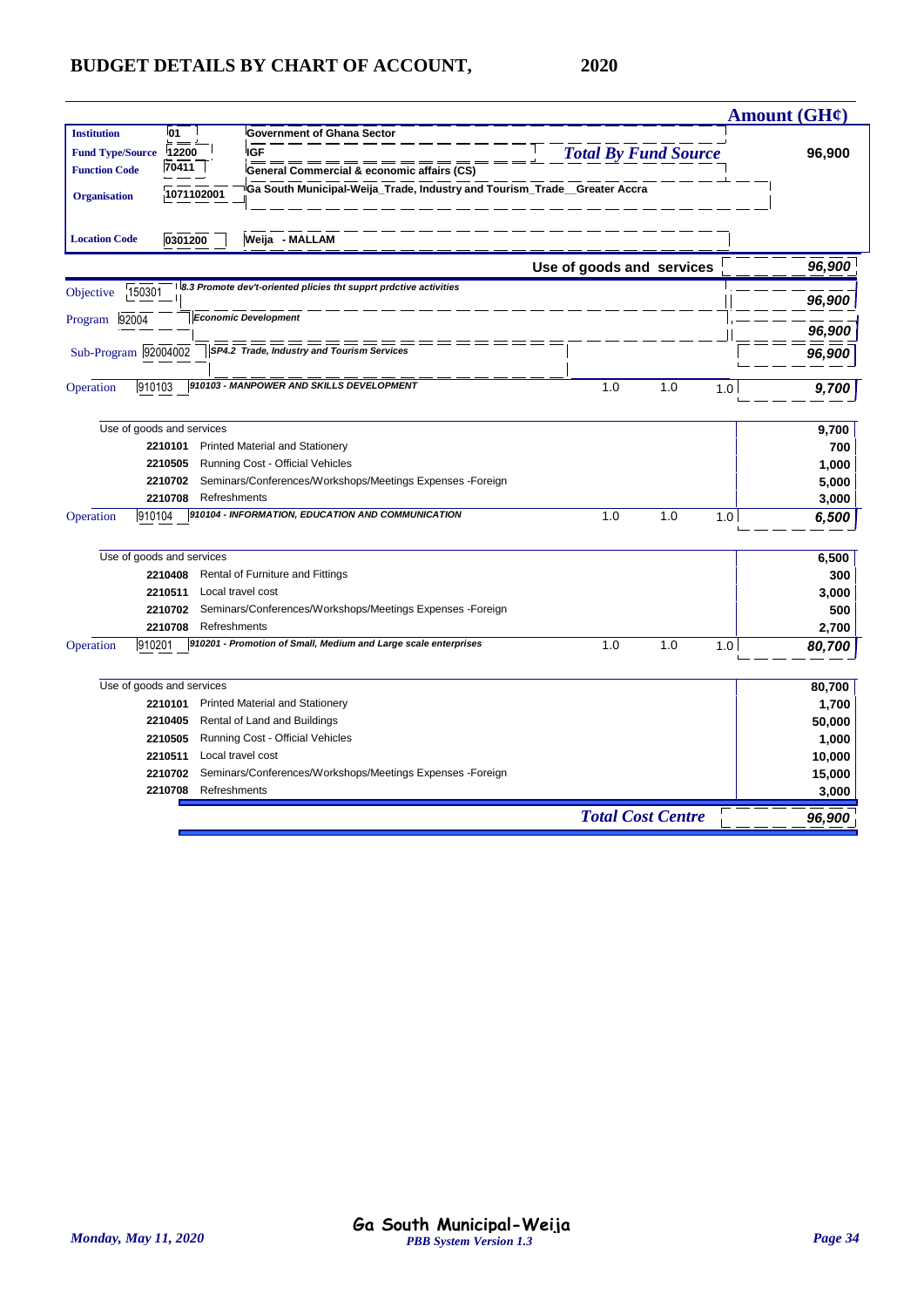|                                   |                                                                  |                             | <b>Amount (GH¢)</b> |
|-----------------------------------|------------------------------------------------------------------|-----------------------------|---------------------|
| 01<br><b>Institution</b>          | <b>Government of Ghana Sector</b>                                |                             |                     |
| 12200<br><b>Fund Type/Source</b>  | <b>IGF</b>                                                       | <b>Total By Fund Source</b> | 68,300              |
| 70360<br><b>Function Code</b>     | Public order and safety n.e.c                                    |                             |                     |
| 1071500001<br><b>Organisation</b> | Ga South Municipal-Weija_Disaster Prevention__Greater Accra      |                             |                     |
| <b>Location Code</b><br>0301200   | Weija - MALLAM                                                   |                             |                     |
|                                   |                                                                  | Use of goods and services   | 68,300              |
| 370201<br>Objective               | 13.3 Imprv. educ. towards climate change mitigation              |                             | 26,000              |
| 92005<br>Program                  | <b>Environmental Management</b>                                  |                             |                     |
|                                   |                                                                  |                             | 26,000              |
| Sub-Program 92005001              | SP5.1 Disaster prevention and Management                         |                             | 26,000              |
| 910701<br>Operation               | 910701 - Disaster management                                     | 1.0<br>1.0                  | 1.0<br>26,000       |
| Use of goods and services         |                                                                  |                             | 26,000              |
| 2210101                           | <b>Printed Material and Stationery</b>                           |                             | 500                 |
| 2210408                           | Rental of Furniture and Fittings                                 |                             | 600                 |
| 2210511                           | Local travel cost                                                |                             | 11,860              |
| 2210702                           | Seminars/Conferences/Workshops/Meetings Expenses -Foreign        |                             | 5,800               |
| 2210704                           | Hire of Venue                                                    |                             | 1,995               |
| 2210708                           | Refreshments                                                     |                             | 5,245               |
| 380102<br>Objective               | 1.5 Reduce vulnerability to climate-related events and disasters |                             |                     |
|                                   |                                                                  |                             | 42,300              |
| 92005<br>Program                  | <b>Environmental Management</b>                                  |                             | 42,300              |
| Sub-Program 92005001              | SP5.1 Disaster prevention and Management                         |                             |                     |
|                                   |                                                                  |                             | 42,300              |
| 910701<br>Operation               | 910701 - Disaster management                                     | 1.0<br>1.0                  | 1.0<br>42,300       |
| Use of goods and services         |                                                                  |                             | 42,300              |
| 2210101                           | Printed Material and Stationery                                  |                             | 500                 |
| 2210406                           | <b>Rental of Vehicles</b>                                        |                             | 10,000              |
| 2210503                           | Fuel and Lubricants - Official Vehicles                          |                             | 6,000               |
| 2210505                           | Running Cost - Official Vehicles                                 |                             | 800                 |
| 2210511                           | Local travel cost                                                |                             | 20,000              |
| 2210704                           | Hire of Venue                                                    |                             | 1,000               |
| 2210708                           | Refreshments                                                     |                             | 4,000               |
|                                   |                                                                  | <b>Total Cost Centre</b>    | 68,300              |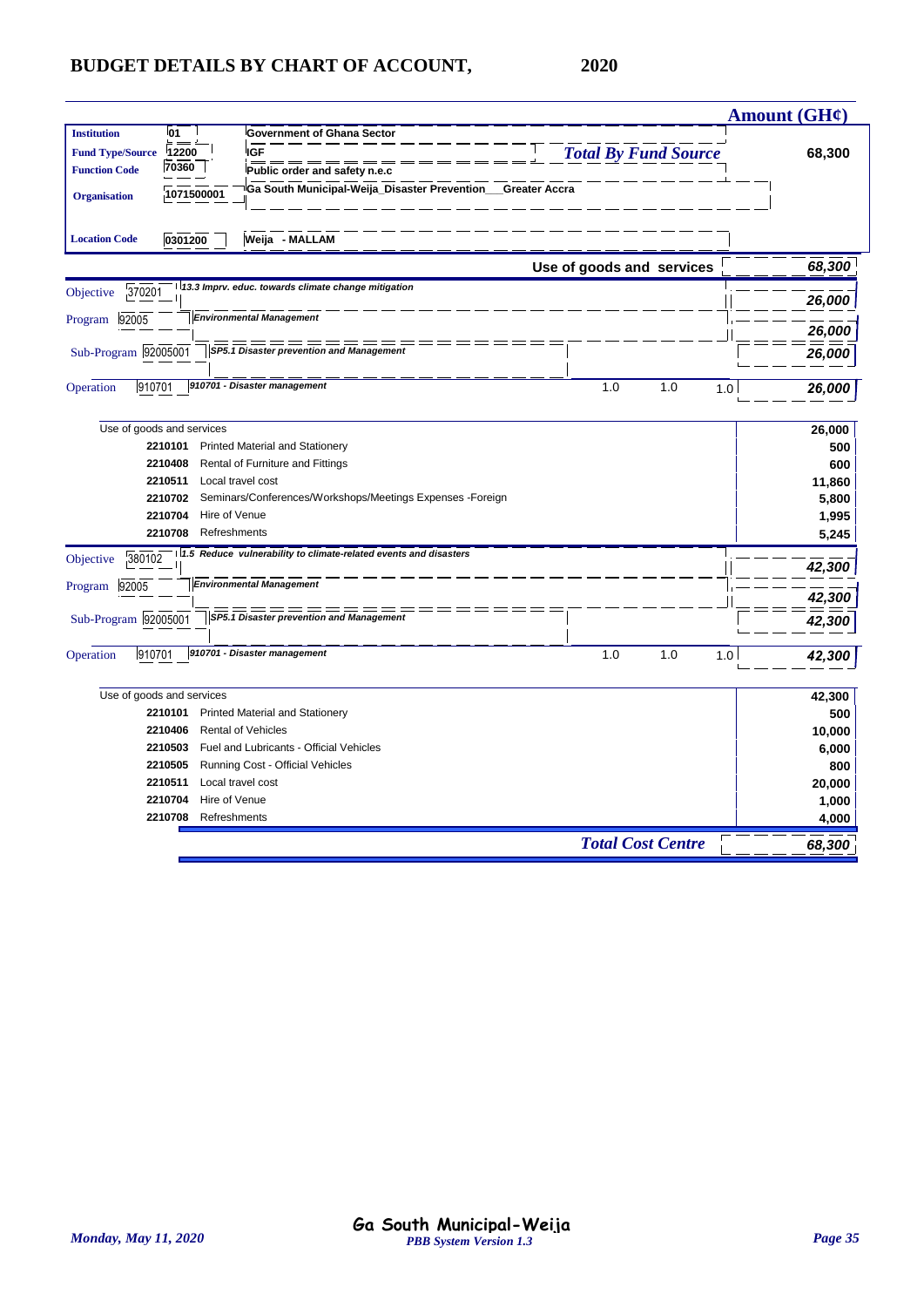|                                                                                                                                           |                                                                                                                  |                                        |                             |     |     | <b>Amount (GH¢)</b> |
|-------------------------------------------------------------------------------------------------------------------------------------------|------------------------------------------------------------------------------------------------------------------|----------------------------------------|-----------------------------|-----|-----|---------------------|
| 01<br><b>Institution</b><br>GOG<br><b>Fund Type/Source</b><br>11001<br>70451<br><b>Function Code</b><br>1071600001<br><b>Organisation</b> | <b>Government of Ghana Sector</b><br><b>Road transport</b><br>Ga South Municipal-Weija Urban Roads Greater Accra |                                        | <b>Total By Fund Source</b> |     |     | 152,476             |
| 0301200<br><b>Location Code</b>                                                                                                           | Weija - MALLAM                                                                                                   |                                        |                             |     |     |                     |
|                                                                                                                                           |                                                                                                                  | <b>Compensation of employees [GFS]</b> |                             |     |     | 108,911             |
| <b>Compensation of Employees</b><br>000000<br>Objective                                                                                   |                                                                                                                  |                                        |                             |     |     | 108,911             |
| 92003<br>Program                                                                                                                          | <b>Infrastructure Delivery and Management</b>                                                                    |                                        |                             |     |     | 108,911             |
| Sub-Program 92003001                                                                                                                      | SP3.1 Urban Roads and Transport services                                                                         |                                        |                             |     |     | 108,911             |
| 000000<br>Operation                                                                                                                       |                                                                                                                  |                                        | 0.0                         | 0.0 | 0.0 | 108,911             |
| Wages and salaries [GFS]                                                                                                                  |                                                                                                                  |                                        |                             |     |     | 108,911             |
| 2111001 Established Post                                                                                                                  |                                                                                                                  |                                        |                             |     |     | 108,911             |
|                                                                                                                                           |                                                                                                                  |                                        | Use of goods and services   |     |     | 43,566              |
| 9.1 Dev. qual., reliable, sust. & resilent infrast.<br>580202<br>Objective                                                                |                                                                                                                  |                                        |                             |     |     | 43,566              |
| 92003<br>Program                                                                                                                          | <b>Infrastructure Delivery and Management</b>                                                                    |                                        |                             |     |     | 43,566              |
| Sub-Program 92003001                                                                                                                      | SP3.1 Urban Roads and Transport services                                                                         |                                        |                             |     |     | 43,566              |
| 911101<br>Operation                                                                                                                       | 911101 - Supervision and regulation of infrastructure development                                                |                                        | 1.0                         | 1.0 | 1.0 | 43,566              |
| Use of goods and services                                                                                                                 |                                                                                                                  |                                        |                             |     |     | 43,566              |
| 2210505 Running Cost - Official Vehicles                                                                                                  |                                                                                                                  |                                        |                             |     |     | 43,566              |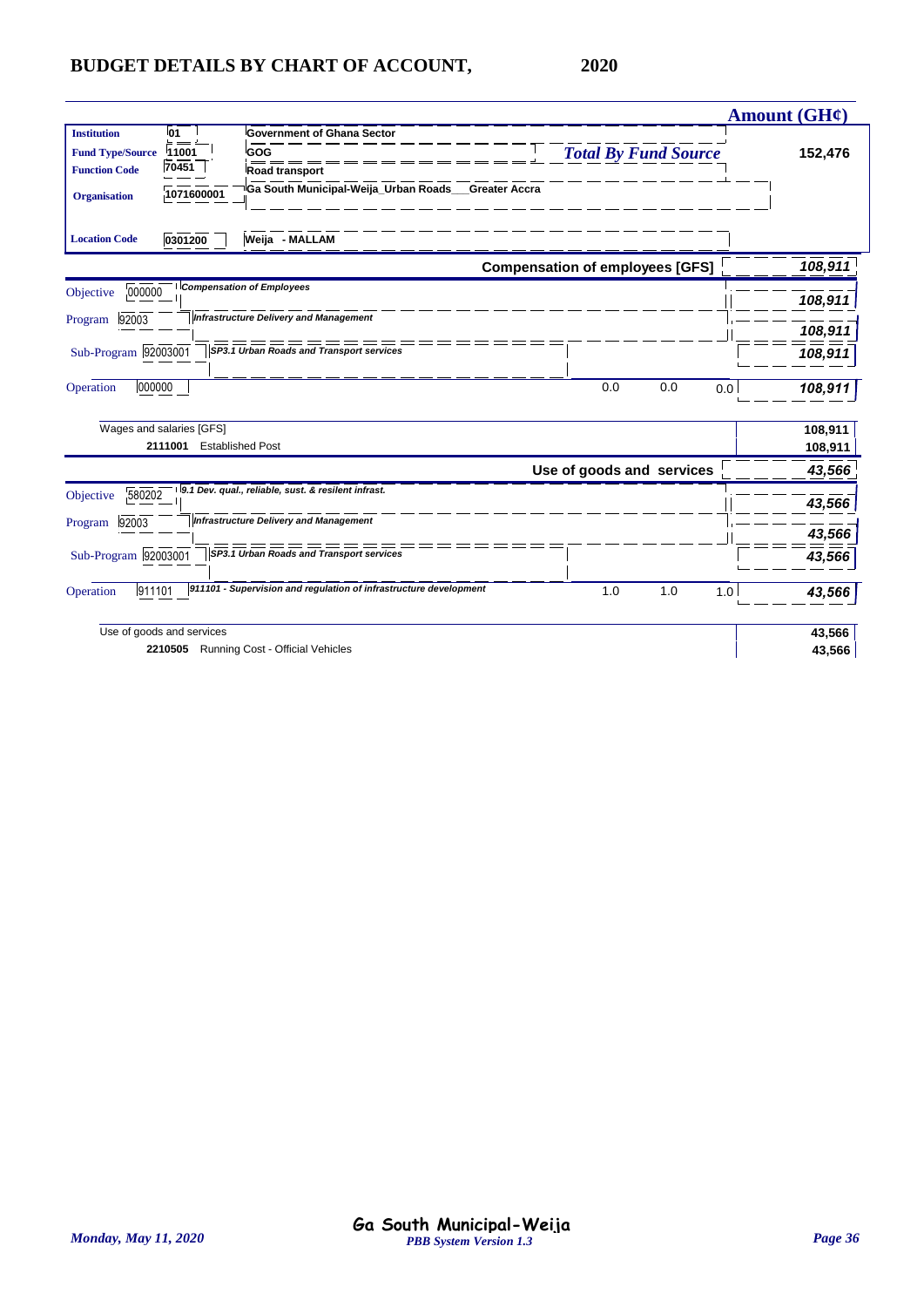|                                                                                                |                                                                          |                             | <b>Amount (GH¢)</b> |
|------------------------------------------------------------------------------------------------|--------------------------------------------------------------------------|-----------------------------|---------------------|
| l01<br><b>Institution</b><br>12200<br><b>Fund Type/Source</b><br>70451<br><b>Function Code</b> | <b>Government of Ghana Sector</b><br><b>IGF</b><br><b>Road transport</b> | <b>Total By Fund Source</b> | 360,000             |
| 1071600001<br><b>Organisation</b>                                                              | Ga South Municipal-Weija_Urban Roads__Greater Accra                      |                             |                     |
| 0301200<br><b>Location Code</b>                                                                | Weija - MALLAM                                                           |                             |                     |
|                                                                                                | 11.2 Improve transport and road safety                                   | Use of goods and services   | 10,000              |
| 390202<br>Objective                                                                            |                                                                          |                             | 10,000              |
| 92003<br>Program                                                                               | <b>Infrastructure Delivery and Management</b>                            |                             | 10,000              |
| Sub-Program 92003001                                                                           | SP3.1 Urban Roads and Transport services                                 |                             | 10,000              |
| 911101<br>Operation                                                                            | 911101 - Supervision and regulation of infrastructure development        | 1.0<br>1.0                  | 1.0<br>10,000       |
| Use of goods and services                                                                      |                                                                          |                             | 10,000              |
|                                                                                                | 2210505 Running Cost - Official Vehicles                                 |                             | 10,000              |
|                                                                                                |                                                                          | <b>Non Financial Assets</b> | 350,000             |
| 390202<br>Objective                                                                            | 11.2 Improve transport and road safety                                   |                             | 50,000              |
| 92003<br>Program                                                                               | <b>Infrastructure Delivery and Management</b>                            |                             | 50,000              |
| Sub-Program 92003001                                                                           | SP3.1 Urban Roads and Transport services                                 |                             | 50,000              |
| 910114<br>Project                                                                              | 910114 - ACQUISITION OF MOVABLES AND IMMOVABLE ASSET                     | 1.0<br>1.0                  | 1.0<br>50.000       |
| <b>Fixed assets</b>                                                                            |                                                                          |                             | 50,000              |
| 3111307                                                                                        | Road Signals                                                             |                             | 50,000              |
| 580202<br>Objective                                                                            | 9.1 Dev. qual., reliable, sust. & resilent infrast.                      |                             | 300,000             |
| 92003<br>Program                                                                               | <b>Infrastructure Delivery and Management</b>                            |                             | 300,000             |
| Sub-Program 92003001                                                                           | SP3.1 Urban Roads and Transport services                                 |                             | 300,000             |
| 910114<br>Project                                                                              | 910114 - ACQUISITION OF MOVABLES AND IMMOVABLE ASSET                     | 1.0<br>1.0                  | 1.0<br>300,000      |
| <b>Fixed assets</b>                                                                            |                                                                          |                             | 300,000             |
| 3111361 WIP-Urban Roads                                                                        |                                                                          |                             | 300,000             |